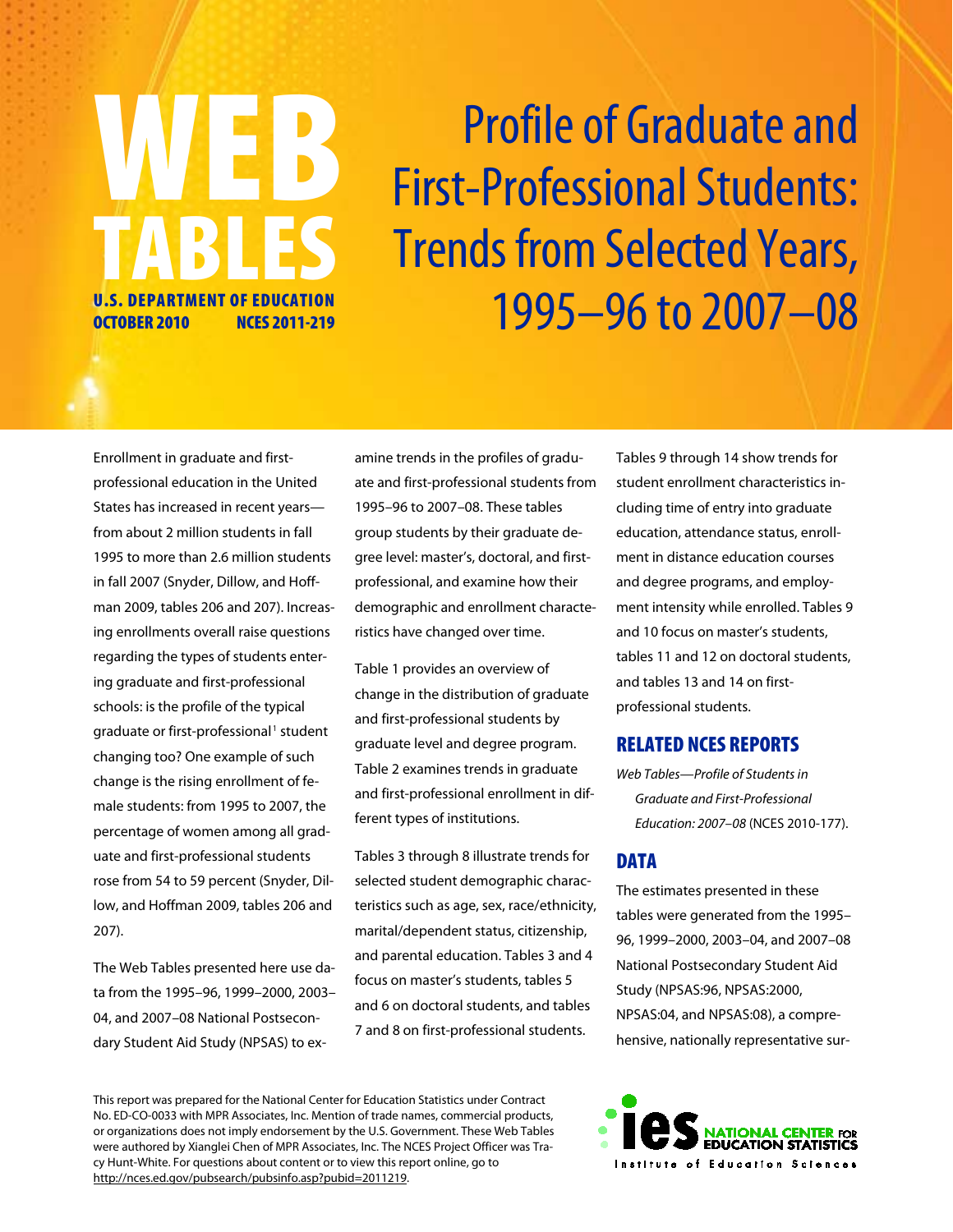vey of how students finance their postsecondary education conducted by the National Center for Education Statistics (NCES). NPSAS also includes a broad array of demographic and enrollment characteristics.

NPSAS uses a two-stage sampling design. Institutions are selected for inclusion in the first stage, and students are selected from these institutions in the second stage. The NPSAS target population consisted of all eligible undergraduate and graduate students enrolled any time between July 1 and June 30 in 1995–96, 1999–2000, 2003– 04, and 2007–08 at Title IV<sup>2</sup> eligible postsecondary institutions in the 50 states, the District of Columbia, and Puerto Rico. The number of graduate and first-professional students participating in NPSAS was approximately 7,000 for NPSAS:96, 12,000 for NPSAS:2000, 11,000 for NPSAS:04, and 14,000 for NPSAS:08.

For more information on NPSAS:96, NPSAS:2000, NPSAS:04, and NPSAS:08, see the following methodology reports:

- *Methodology Report for the 1995–96 National Postsecondary Student Aid Study*  (http://nces.ed.gov/pubs98/98073. pdf)
- *Methodology Report for the 1999– 2000 National Postsecondary Student Aid Study*  (http://nces.ed.gov/pubs2002/2002 152.pdf)
- *2004 National Postsecondary Student Aid Study (NPSAS:04) Full-scale Methodology Report* (http://nces.ed.gov/pubs2006/2006 180.pdf)
- 2007–08 National Postsecondary Student Aid Study (NPSAS:08): Student Financial Aid Estimates for 2007–08: First Look (http://nces.ed.gov/pubs2009/2009 166.pdf)

#### DATA ANALYSIS SYSTEM(DAS)

These estimates were produced using the Data Analysis System (DAS), a webbased software application that enables users to generate tables for most of the postsecondary surveys conducted by NCES. The DAS produces the design-adjusted standard errors necessary for testing the statistical significance of differences between the estimates. The DAS also contains a detailed description of how each variable was created and includes the wording of questions for variables coming directly from the interview.

With the DAS, users can replicate or expand upon the tables presented here. The output from the DAS includes the parameter estimates (e.g., percentages or means), their standard errors,<sup>3</sup> and weighted sample sizes. If the number of valid cases is too small (i.e., fewer than 30 cases) to produce a reliable estimate, the DAS prints the message "low-N" instead of the estimate.

In addition to generating tables, DAS users may conduct covariance analyses with either weighted least squares or logistic regression. Many options are available for output with the regression results. For example, a Winsor filter can be used to eliminate cases with extreme values by deleting some cases from the top and bottom of the range.

The DAS can be accessed electronically at http://nces.ed.gov/DAS. If users are new to the DAS, the DAS User Help Center (http://nces.ed.gov/dasol/help) provides online tutorials offering stepby-step instructions on how to use all the functions of the DAS. For a description of all the options available, users should access the DAS at http://nces.ed.gov/dasolv2.

For more information, contact

Aurora D'Amico Postsecondary Studies Division National Center for Education Statistics 1990 K Street NW Washington, DC 20006-5652 (202) 502-7334

#### Aurora.damico@ed.gov

#### **REFERENCES**

Snyder, T.D., Dillow, S.A., and Hoffman, C.M. (2009). *Digest of Education Statistics, 2008* (NCES 2009-020). National Center for Education Statistics, Institute of Education Sciences, U.S. Department of Education. Washington, DC.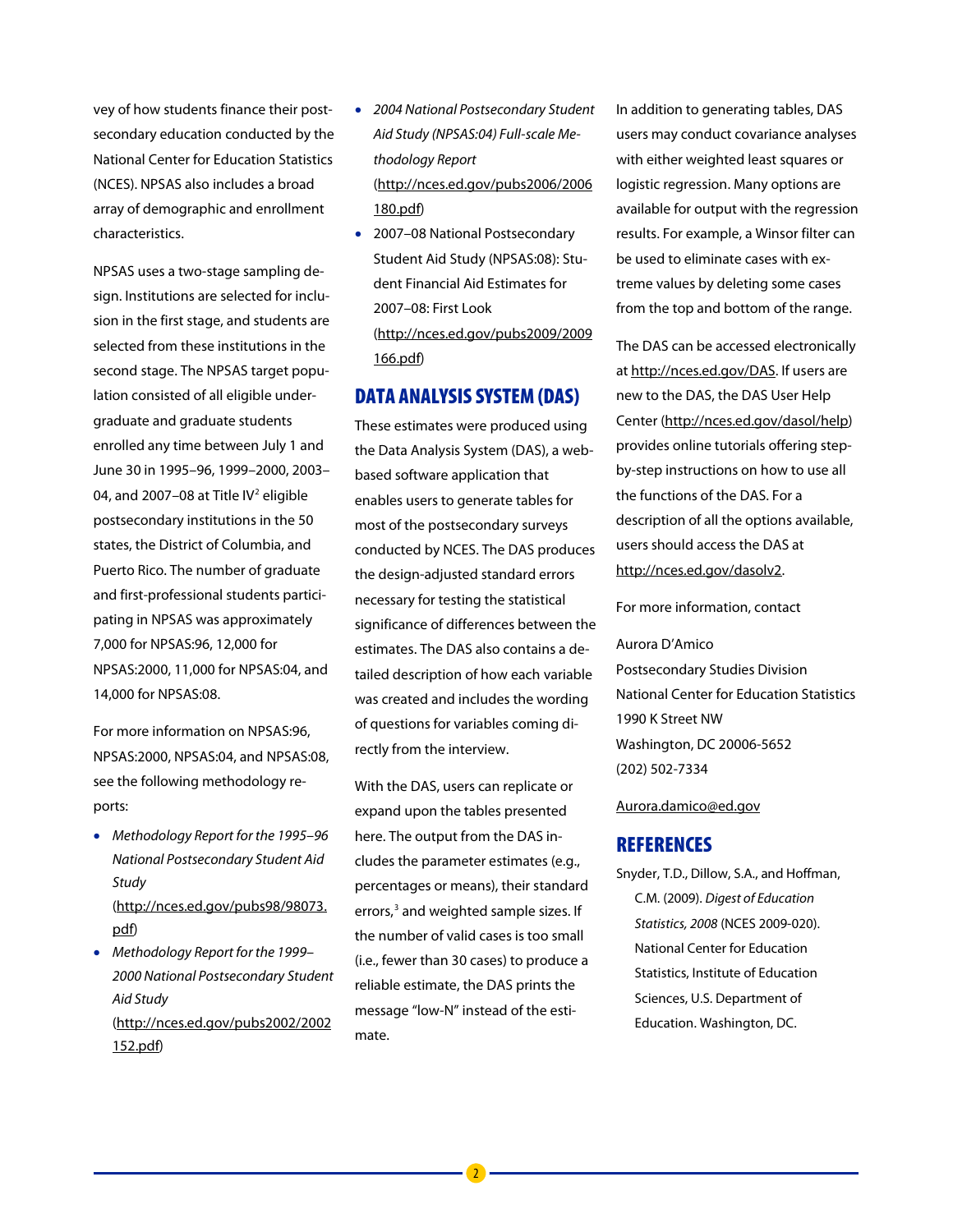#### ENDNOTES

<sup>1</sup> Students enrolled in the following firstprofessional degree programs: medicine or osteopathic medicine (M.D. or D.O.), chiropractic (D.C. or D.C. M.), dentistry (D.D.S. or D.M.D.), optometry (O.D.), pharmacy (Pharm.D.), podiatry (Pod.D. or D.P.M.), veterinary medicine (D.V.M.), law (LL.B. or J.D.), and theology (M.Div., M.H.L., or B.D.).

<sup>2</sup> Title IV institutions are those eligible to participate in the federal financial aid programs included in Title IV of the Higher Education Act. These programs include Pell Grants, federal student loans, work-study, and other federal aid.

<sup>3</sup> NPSAS samples are not simple random samples; therefore, simple random sample techniques for estimating sampling errors cannot be applied to these data. The DAS takes into account the complexity of the sampling procedures and calculates standard errors appropriate for such samples using a bootstrap technique. This technique approximates the estimator by replications of the sampled population.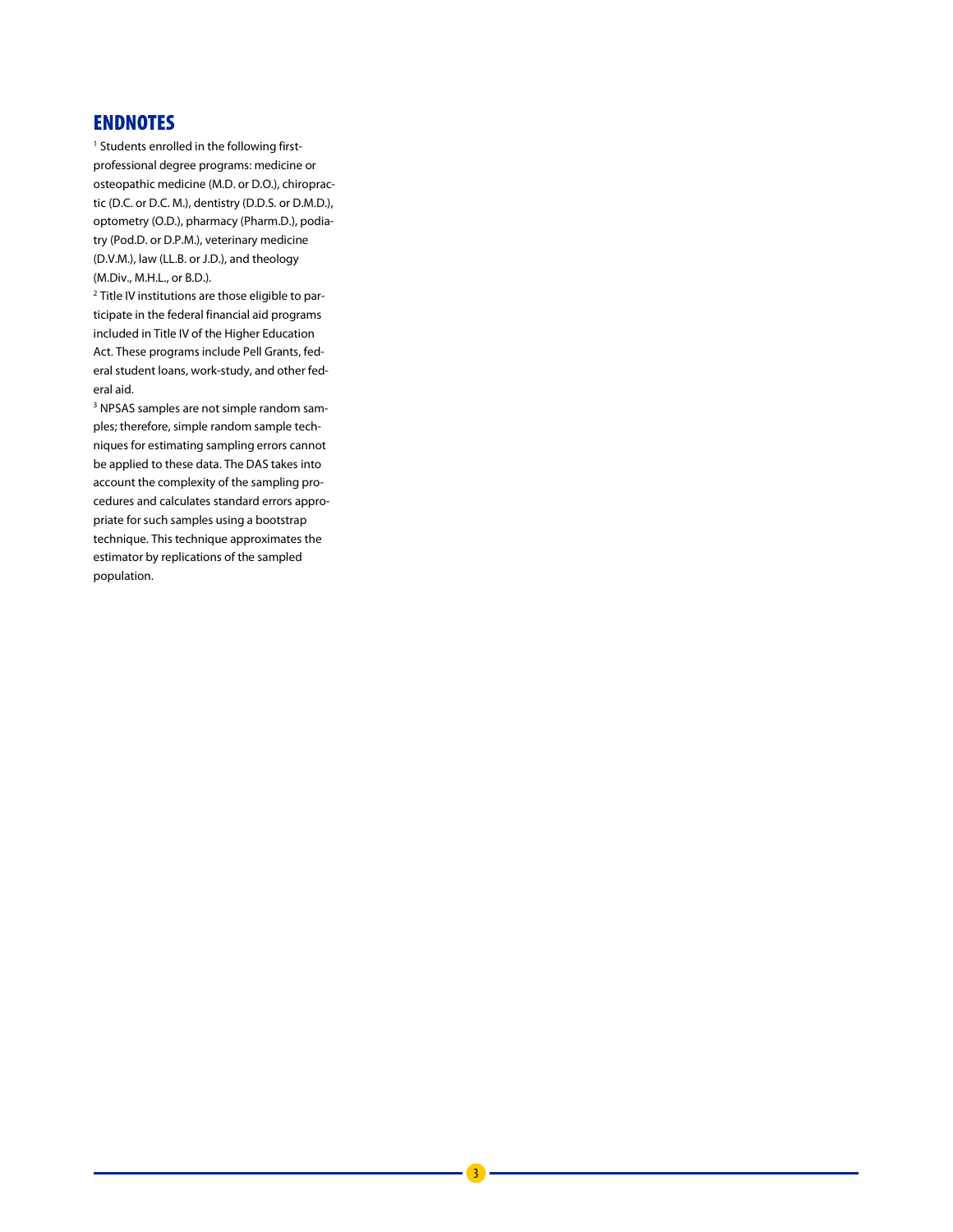**Table 1.—Percentage distribution of graduate and first-professional students, by graduate level and Table 1.—degree program: 1995–96, 1999–2000, 2003–04, and 2007–08**

| Graduate level and degree program  | 1995-96 | 1999-2000 | 2003-04 | 2007-08 |
|------------------------------------|---------|-----------|---------|---------|
| <b>All students</b>                |         |           |         |         |
| Total                              | 100.0   | 100.0     | 100.0   | 100.0   |
| Graduate level                     |         |           |         |         |
| Master's degree                    | 56.4    | 59.2      | 59.5    | 65.3    |
| Doctoral degree                    | 12.4    | 13.2      | 13.7    | 15.1    |
| First-professional degree          | 11.6    | 11.3      | 12.4    | 8.7     |
| Other $1$                          | 19.6    | 16.3      | 14.4    | 10.9    |
| Master's degree program            |         |           |         |         |
| Business administration (M.B.A.)   | 18.9    | 20.0      | 19.0    | 18.6    |
| Education (any master's)           | 28.7    | 28.5      | 30.6    | 31.1    |
| Other master's <sup>2</sup>        | 52.4    | 51.6      | 50.4    | 50.3    |
| Doctoral degree program            |         |           |         |         |
| Ph.D. (except in education)        | 69.8    | 62.0      | 59.7    | 59.6    |
| Education (any doctoral)           | 12.0    | 17.7      | 15.7    | 15.0    |
| Any other doctoral <sup>3</sup>    | 18.2    | 20.3      | 24.6    | 25.5    |
| First-professional degree program  |         |           |         |         |
| Medicine (M.D. or D.O.)            | 25.4    | 25.0      | 21.9    | 23.6    |
| Other health science <sup>4</sup>  | 25.9    | 27.6      | 23.0    | 20.4    |
| Law (LL.B. or $J.D.$ )             | 46.0    | 40.7      | 43.8    | 50.5    |
| Theology (M.Div., M.H.L., or B.D.) | ŧ       | 6.8!      | 11.3!   | 5.5     |

! Interpret data with caution (estimates are unstable).

‡ Reporting standards not met.

<sup>1</sup> Includes students taking graduate courses without being enrolled in a specific degree or certificate program and students enrolled in a postbaccalaureate or post-master's certificate program.

2 Includes Master of Arts (M.A.), Master of Science (M.S.), and any other master's degree such as M.S.W. (Master of Social Work), M.P.A. (Master of Public Administration), and M.F.A. (Master of Fine Arts).

3 Examples include D.B.A. (Doctor of Business Administration), D.F.A. (Doctor of Fine Arts), and D.P.A. (Doctor of Public Administration).

4 Includes chiropractic (D.C. or D.C.M.), dentistry (D.D.S. or D.M.D.), optometry (O.D.), pharmacy (Pharm.D.), podiatry (Pod.D. or D.P.M.), or veterinary medicine (D.V.M.).

NOTE: Estimates include all graduate and first-professional students enrolled in Title IV eligible postsecondary institutions in the 50 states, the District of Columbia, and Puerto Rico. Detail may not sum to totals because of rounding.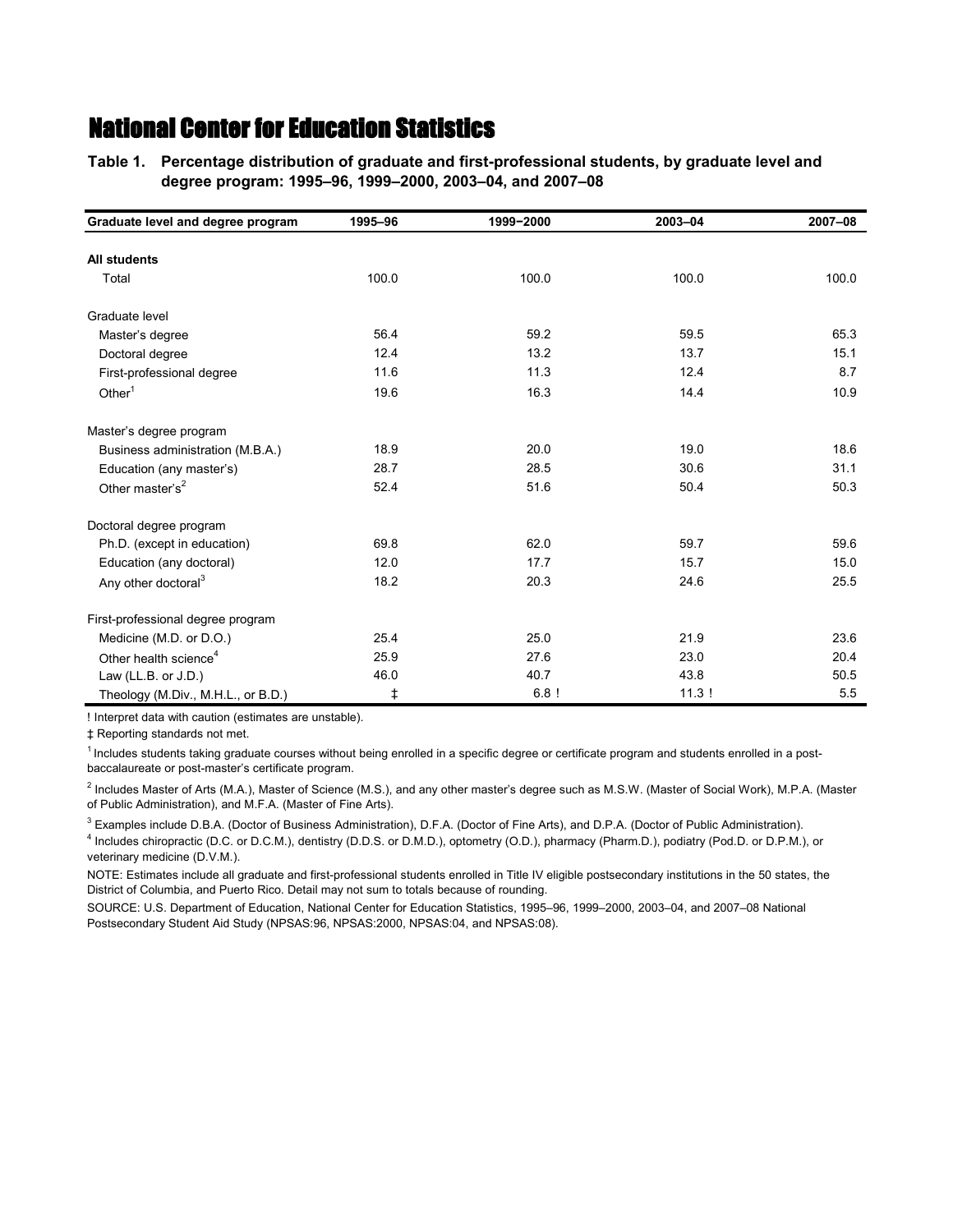**Table S1.—Standard errors for table 1: Percentage distribution of graduate and first-professional Table S1.—students, by graduate level and degree program: 1995–96, 1999–2000, 2003–04, and 2007–08**

| Graduate level and degree program  | 1995-96    | 1999-2000 | 2003-04    | 2007-08      |
|------------------------------------|------------|-----------|------------|--------------|
|                                    |            |           |            |              |
| <b>All students</b>                |            |           |            |              |
| Total                              | $\ddagger$ | t         | $\ddagger$ | $^{\dagger}$ |
| Graduate level                     |            |           |            |              |
| Master's degree                    | 1.19       | 0.67      | 0.98       | 1.19         |
| Doctoral degree                    | 0.82       | 0.42      | 0.74       | 1.07         |
| First-professional degree          | 0.03       | 0.55      | 0.32       | 0.39         |
| Other                              | 1.22       | 0.51      | 1.00       | 0.58         |
| Master's degree program            |            |           |            |              |
| Business administration (M.B.A.)   | 2.02       | 0.99      | 1.17       | 1.14         |
| Education (any master's)           | 1.27       | 0.82      | 1.26       | 1.30         |
| Other master's                     | 1.95       | 1.02      | 1.54       | 1.30         |
| Doctoral degree program            |            |           |            |              |
| Ph.D. (except in education)        | 3.70       | 1.73      | 1.46       | 1.80         |
| Education (any doctoral)           | 3.26       | 1.30      | 0.84       | 1.01         |
| Any other doctoral                 | 3.00       | 1.98      | 1.59       | 1.76         |
| First-professional degree program  |            |           |            |              |
| Medicine (M.D. or D.O.)            | 5.01       | 3.69      | 2.45       | 1.66         |
| Other health science               | 4.15       | 3.93      | 3.65       | 1.55         |
| Law (LL.B. or $J.D.$ )             | 4.63       | 3.54      | 2.94       | 2.07         |
| Theology (M.Div., M.H.L., or B.D.) | $^\dagger$ | 2.77      | 3.43       | 0.93         |

† Not applicable.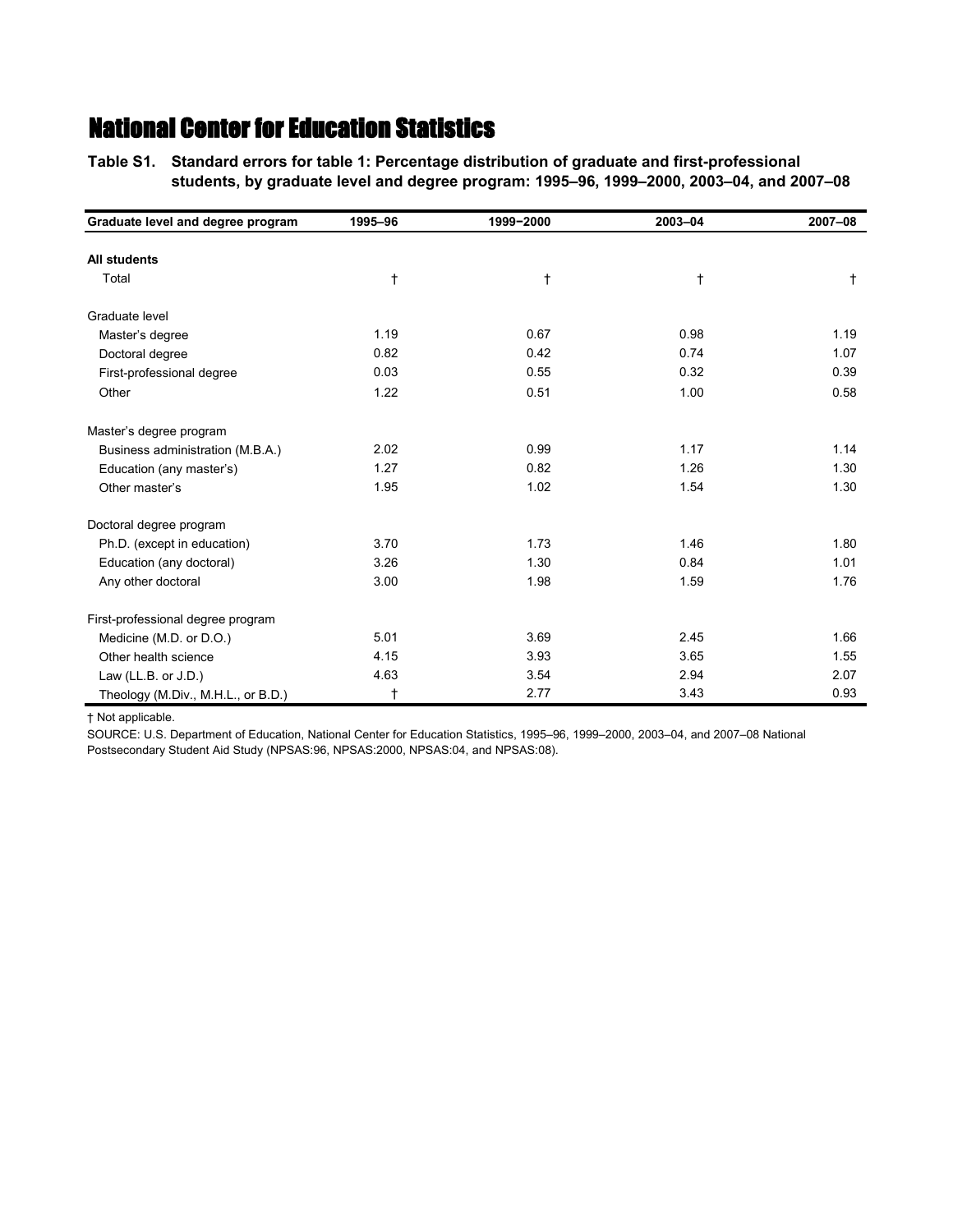| Table 2. Percentage distribution of graduate and first-professional students' institution type, by graduate level and degree program: |  |
|---------------------------------------------------------------------------------------------------------------------------------------|--|
| 1995-96, 1999-2000, 2003-04, and 2007-08                                                                                              |  |

|                                                         |               | 1995-96                          |                |                                         |               | 1999-2000                        |                |                                         |               | 2003-04                          |                |                                         |               | 2007-08                          |                 |                                                |
|---------------------------------------------------------|---------------|----------------------------------|----------------|-----------------------------------------|---------------|----------------------------------|----------------|-----------------------------------------|---------------|----------------------------------|----------------|-----------------------------------------|---------------|----------------------------------|-----------------|------------------------------------------------|
| <b>Graduate level</b><br>and degree program<br>Total    | <b>Public</b> | <b>Private</b><br>non-<br>profit | For-<br>profit | More<br>than<br>one<br>insti-<br>tution | <b>Public</b> | <b>Private</b><br>non-<br>profit | For-<br>profit | More<br>than<br>one<br>insti-<br>tution | <b>Public</b> | <b>Private</b><br>non-<br>profit | For-<br>profit | More<br>than<br>one<br>insti-<br>tution | <b>Public</b> | <b>Private</b><br>non-<br>profit | For-<br>profit  | <b>More</b><br>than<br>one<br>insti-<br>tution |
|                                                         | 56.5          | 40.2                             | 1.6            | 1.6                                     | 55.5          | 39.1                             | 1.8            | 3.5                                     | 51.3          | 41.1                             | 4.0            | 3.6                                     | 48.7          | 40.5                             | 7.0             | 3.9                                            |
| Graduate level                                          |               |                                  |                |                                         |               |                                  |                |                                         |               |                                  |                |                                         |               |                                  |                 |                                                |
| Master's degree                                         | 56.3          | 39.6                             | 2.3            | 1.8                                     | 52.8          | 40.9                             | 2.3            | 4.0                                     | 50.9          | 40.7                             | 4.9            | 3.5                                     | 46.4          | 41.3                             | 8.4             | 3.9                                            |
| Doctoral degree                                         | 62.6          | 34.3                             | $\ddagger$     | $0.7$ !                                 | 62.7          | 35.1                             | ŧ              | 2.1                                     | 60.1          | 36.5                             | ŧ              | 2.3                                     | 56.2          | 34.0                             | 7.3             | 2.5                                            |
| First-professional degree                               | 39.1          | 59.7                             | #              | 1.2                                     | 40.8          | 57.5                             | #              | 1.7                                     | 39.5          | 58.7                             | #              | 1.9!                                    | 40.9          | 56.5                             | #               | 2.6                                            |
| Other <sup>1</sup>                                      | 63.6          | 34.2                             | $\ddagger$     | 2.0                                     | 69.7          | 23.1                             | 3.0            | 4.2                                     | 54.4          | 32.2                             | 6.5!           | 6.8                                     | 58.0          | 31.4                             | 3.7!            | 6.9                                            |
| Master's degree program                                 |               |                                  |                |                                         |               |                                  |                |                                         |               |                                  |                |                                         |               |                                  |                 |                                                |
| Business administration                                 |               |                                  |                |                                         |               |                                  |                |                                         |               |                                  |                |                                         |               |                                  |                 |                                                |
| (M.B.A.)                                                | 35.1<br>59.2  | 57.2<br>38.0                     | 5.9!           | 1.8!<br>2.1                             | 42.8<br>57.3  | 48.6<br>36.4                     | 6.4            | 2.2<br>5.9                              | 35.2<br>52.7  | 45.6<br>40.8                     | 16.2           | ŧ<br>4.4!                               | 31.6<br>49.0  | 43.0<br>40.9                     | 21.6<br>$5.8$ ! | 3.8!<br>4.3                                    |
| Education (any master's)<br>Other master's <sup>2</sup> | 62.3          | 34.3                             | ŧ<br>2.0       | 1.4                                     | 54.3          | 40.3                             | ŧ<br>1.7!      | 3.7                                     | 55.8          | 38.8                             | ŧ<br>2.3!      | 3.2                                     | 50.3          | 41.0                             | 5.1             | 3.7                                            |
| Doctoral degree program                                 |               |                                  |                |                                         |               |                                  |                |                                         |               |                                  |                |                                         |               |                                  |                 |                                                |
| Ph.D. (except in education)                             | 64.6          | 31.2                             | $\ddagger$     | 0.8!                                    | 67.3          | 30.7                             | #              | 1.9                                     | 65.9          | 32.2                             | ŧ              | 1.8                                     | 64.2          | 30.6                             | 2.9!            | 2.2                                            |
| Education (any doctoral)                                | 49.1 !        | 49.5 !                           | #              | $\ddagger$                              | 63.8          | 33.6                             | ŧ.             | 2.1                                     | 61.4          | 34.7                             | #              | 3.9!                                    | 51.5          | 31.0                             | 12.6            | 4.9!                                           |
| Any other doctoral <sup>3</sup>                         | 69.2          | 30.8                             | #              | $\ddagger$                              | 47.8          | 49.6                             | ŧ              | 2.6!                                    | 45.2          | 48.1                             | ŧ              | 2.7 <sub>1</sub>                        | 40.1          | 43.9                             | 14.2            | 1.7!                                           |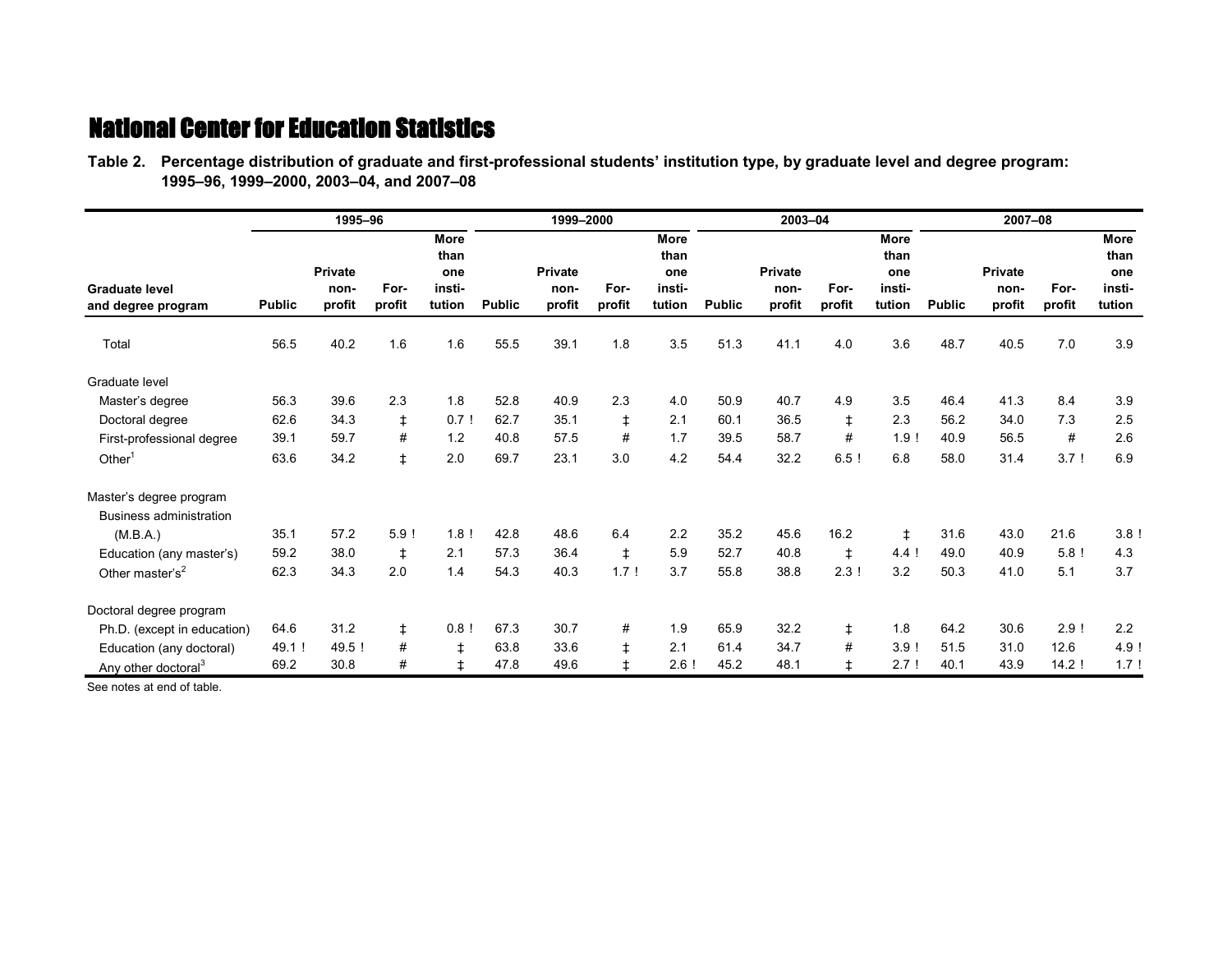**Table 2.—Percentage distribution of graduate and first-professional students' institution type, by graduate level and degree program: Table 2.—1995–96, 1999–2000, 2003–04, and 2007–08—Continued**

|                                   |               | 1995-96        |        |                     |               | 1999-2000      |        |              |               | 2003-04        |        |              |               | 2007-08        |        |                     |
|-----------------------------------|---------------|----------------|--------|---------------------|---------------|----------------|--------|--------------|---------------|----------------|--------|--------------|---------------|----------------|--------|---------------------|
|                                   |               |                |        | <b>More</b><br>than |               |                |        | More<br>than |               |                |        | More<br>than |               |                |        | <b>More</b><br>than |
|                                   |               | <b>Private</b> |        | one                 |               | <b>Private</b> |        | one          |               | <b>Private</b> |        | one          |               | <b>Private</b> |        | one                 |
| <b>Graduate level</b>             |               | non-           | For-   | insti-              |               | non-           | For-   | insti-       |               | non-           | For-   | insti-       |               | non-           | For-   | insti-              |
| and degree program                | <b>Public</b> | profit         | profit | tution              | <b>Public</b> | profit         | profit | tution       | <b>Public</b> | profit         | profit | tution       | <b>Public</b> | profit         | profit | tution              |
| First-professional                |               |                |        |                     |               |                |        |              |               |                |        |              |               |                |        |                     |
| degree program                    |               |                |        |                     |               |                |        |              |               |                |        |              |               |                |        |                     |
| Medicine (M.D. or D.O.)           | 63.3          | $36.4$ !       | #      | 0.3!                | 57.4          | 41.5           | #      | 1.1          | 58.1          | 39.7           | #      |              | 56.8          | 41.8           | #      | 1.4!                |
| Other health science <sup>4</sup> | 51.5          | 47.0           | #      | 1.5!                | 47.2          | 50.7           | #      | 2.1          | 52.2          | 45.6           | #      | ŧ            | 61.9          | 34.7           | #      | 3.4                 |
| Law (LL.B. or $J.D.$ )            | 29.2          | 69.4           | #      | 1.5                 | 33.1          | 65.2           | #      | 1.8          | 33.7          | 65.0           | #      |              | 29.2          | 68.0           | #      | 2.8                 |
| Theology                          |               |                |        |                     |               |                |        |              |               |                |        |              |               |                |        |                     |
| (M.Div., M.H.L., or B.D.)         | #             | 100.0          | #      | #                   | #             | 97.5           | #      | ŧ            | #             | 97.7           | #      |              |               | 94.4           | #      | ‡.                  |

# Rounds to zero.

! Interpret data with caution (estimates are unstable).

‡ Reporting standards not met.

<sup>1</sup> Includes students taking graduate courses without being enrolled in a specific degree or certificate program and students enrolled in a post-baccalaureate or post-master's certificate program.

<sup>2</sup> Includes Master of Arts (M.A.), Master of Science (M.S.), and any other master's degree such as M.S.W. (Master of Social Work), M.P.A. (Master of Public Administration), and M.F.A. (Master of Fine Arts).

3 Examples include D.B.A. (Doctor of Business Administration), D.F.A. (Doctor of Fine Arts), and D.P.A. (Doctor of Public Administration).

4 Includes chiropractic (D.C. or D.C.M.), dentistry (D.D.S. or D.M.D.), optometry (O.D.), pharmacy (Pharm.D.), podiatry (Pod.D. or D.P.M.), or veterinary medicine (D.V.M.).

NOTE: Estimates include graduate and first-professional students enrolled in Title IV eligible postsecondary institutions in the 50 states, the District of Columbia, and Puerto Rico. Detail may not sum to totals because of rounding.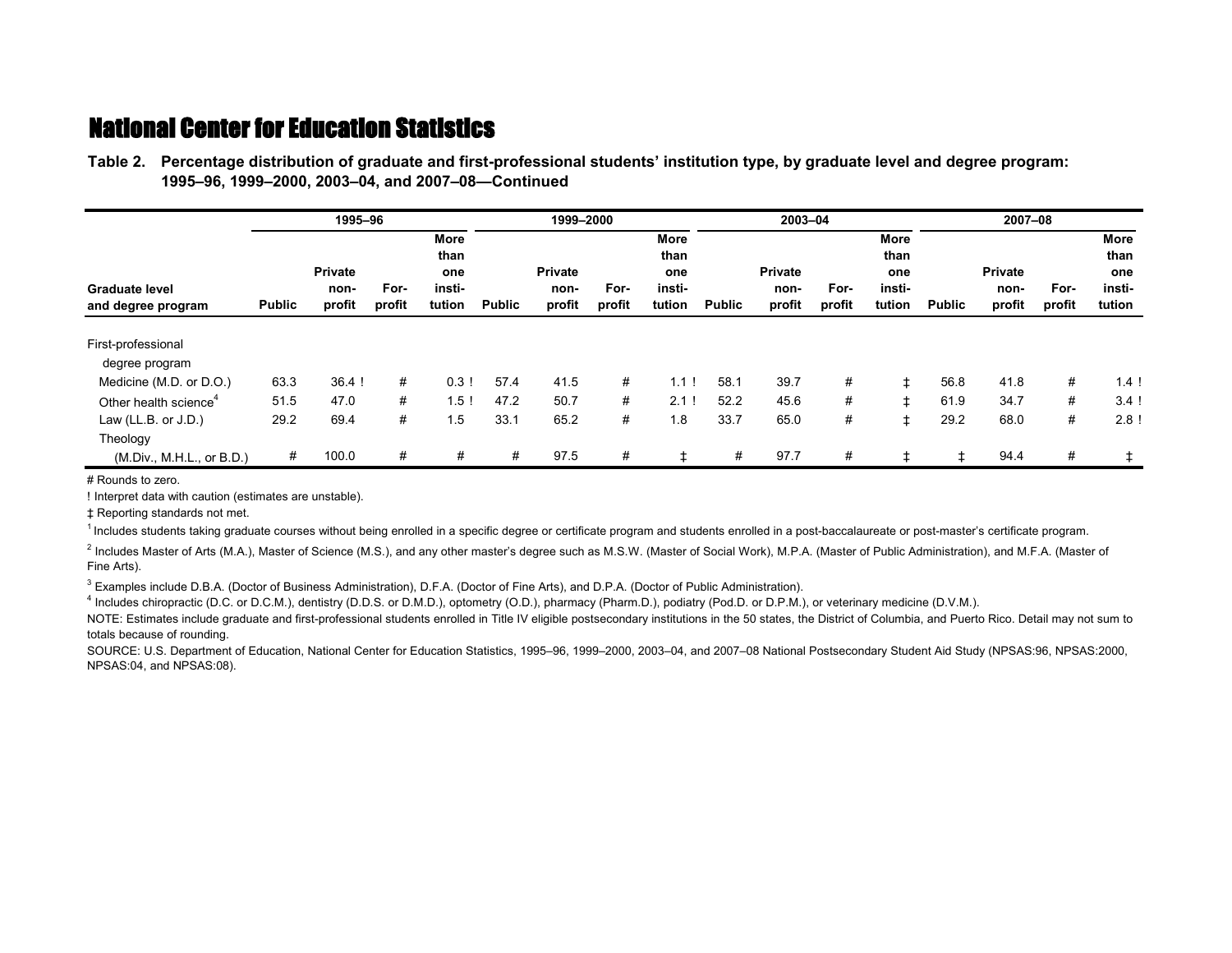**Table S2.—Standard errors for table 2: Percentage distribution of graduate and first-professional students' institution type, by graduate level Table S2.—and degree program: 1995–96, 1999–2000, 2003–04, and 2007–08**

|                                             |               | 1995-96                   |                |                                                |               | 1999-2000                        |                |                                         |               | 2003-04                          |                |                                                |               | 2007-08                          |                |                                         |
|---------------------------------------------|---------------|---------------------------|----------------|------------------------------------------------|---------------|----------------------------------|----------------|-----------------------------------------|---------------|----------------------------------|----------------|------------------------------------------------|---------------|----------------------------------|----------------|-----------------------------------------|
| <b>Graduate level</b><br>and degree program | <b>Public</b> | Private<br>non-<br>profit | For-<br>profit | <b>More</b><br>than<br>one<br>insti-<br>tution | <b>Public</b> | <b>Private</b><br>non-<br>profit | For-<br>profit | More<br>than<br>one<br>insti-<br>tution | <b>Public</b> | <b>Private</b><br>non-<br>profit | For-<br>profit | <b>More</b><br>than<br>one<br>insti-<br>tution | <b>Public</b> | <b>Private</b><br>non-<br>profit | For-<br>profit | More<br>than<br>one<br>insti-<br>tution |
| Total                                       | 0.76          | 0.75                      | 0.41           | 0.13                                           | 0.59          | 0.49                             | 0.29           | 0.24                                    | 1.04          | 0.74                             | 0.60           | 0.98                                           | 0.46          | 0.38                             | 0.18           | 0.90                                    |
| Graduate level                              |               |                           |                |                                                |               |                                  |                |                                         |               |                                  |                |                                                |               |                                  |                |                                         |
| Master's degree                             | 1.46          | 1.46                      | 0.27           | 0.17                                           | 0.93          | 0.89                             | 0.55           | 0.29                                    | 1.25          | 1.22                             | 0.99           | 1.01                                           | 0.97          | 0.54                             | 0.54           | 0.91                                    |
| Doctoral degree                             | 3.78          | 3.70                      | $\ddagger$     | 0.29                                           | 1.87          | 1.84                             | $\mathbf +$    | 0.31                                    | 1.77          | 1.68                             | $\ddagger$     | 0.55                                           | 1.96          | 2.00                             | 1.85           | 0.56                                    |
| First-professional degree                   | 4.77          | 4.79                      | $\ddagger$     | 0.21                                           | 1.98          | 1.97                             | $\ddagger$     | 0.30                                    | 2.47          | 2.52                             | $\ddagger$     | 0.87                                           | 3.29          | 3.80                             | $\ddagger$     | 0.75                                    |
| Other                                       | 3.70          | 3.75                      | $\ddagger$     | 0.33                                           | 1.80          | 1.55                             | 0.86           | 0.65                                    | 3.42          | 3.12                             | 2.68           | 1.68                                           | 2.28          | 2.28                             | 1.52           | 1.88                                    |
| Master's degree program                     |               |                           |                |                                                |               |                                  |                |                                         |               |                                  |                |                                                |               |                                  |                |                                         |
| Business administration                     |               |                           |                |                                                |               |                                  |                |                                         |               |                                  |                |                                                |               |                                  |                |                                         |
| (M.B.A.)                                    | 4.67          | 5.20                      | 2.35           | 0.57                                           | 2.66          | 2.66                             | 1.86           | 0.48                                    | 2.87          | 3.26                             | 3.73           |                                                | 3.05          | 2.48                             | 3.43           | 1.55                                    |
| Education (any master's)                    | 2.86          | 2.83                      | $\overline{1}$ | 0.31                                           | 1.40          | 1.40                             | $\ddagger$     | 0.67                                    | 2.58          | 2.85                             | $\ddagger$     | 1.35                                           | 2.26          | 1.78                             | 1.92           | 0.96                                    |
| Other master's                              | 2.22          | 2.27                      | 0.13           | 0.15                                           | 1.52          | 1.52                             | 0.56           | 0.30                                    | 2.05          | 1.78                             | 0.76           | 0.86                                           | 1.03          | 1.26                             | 0.92           | 0.91                                    |
| Doctoral degree program                     |               |                           |                |                                                |               |                                  |                |                                         |               |                                  |                |                                                |               |                                  |                |                                         |
| Ph.D. (except in education)                 | 5.46          | 5.28                      | $\ddagger$     | 0.39                                           | 1.26          | 1.26                             | $\ddagger$     | 0.42                                    | 1.69          | 1.52                             | $\ddagger$     | 0.47                                           | 2.09          | 2.52                             | 1.37           | 0.48                                    |
| Education (any doctoral)                    | 15.21         | 15.77                     | $\ddagger$     | $\mathsf{t}$                                   | 4.43          | 4.43                             | $\ddagger$     | 0.48                                    | 2.86          | 2.81                             | $\ddagger$     | 1.41                                           | 3.14          | 3.10                             | 3.49           | 1.68                                    |
| Any other doctoral                          | 5.53          | 5.50                      | $\ddagger$     |                                                | 6.03          | 6.03                             |                | 0.84                                    | 3.86          | 4.20                             |                | 0.81                                           | 3.52          | 3.70                             | 5.42           | 0.70                                    |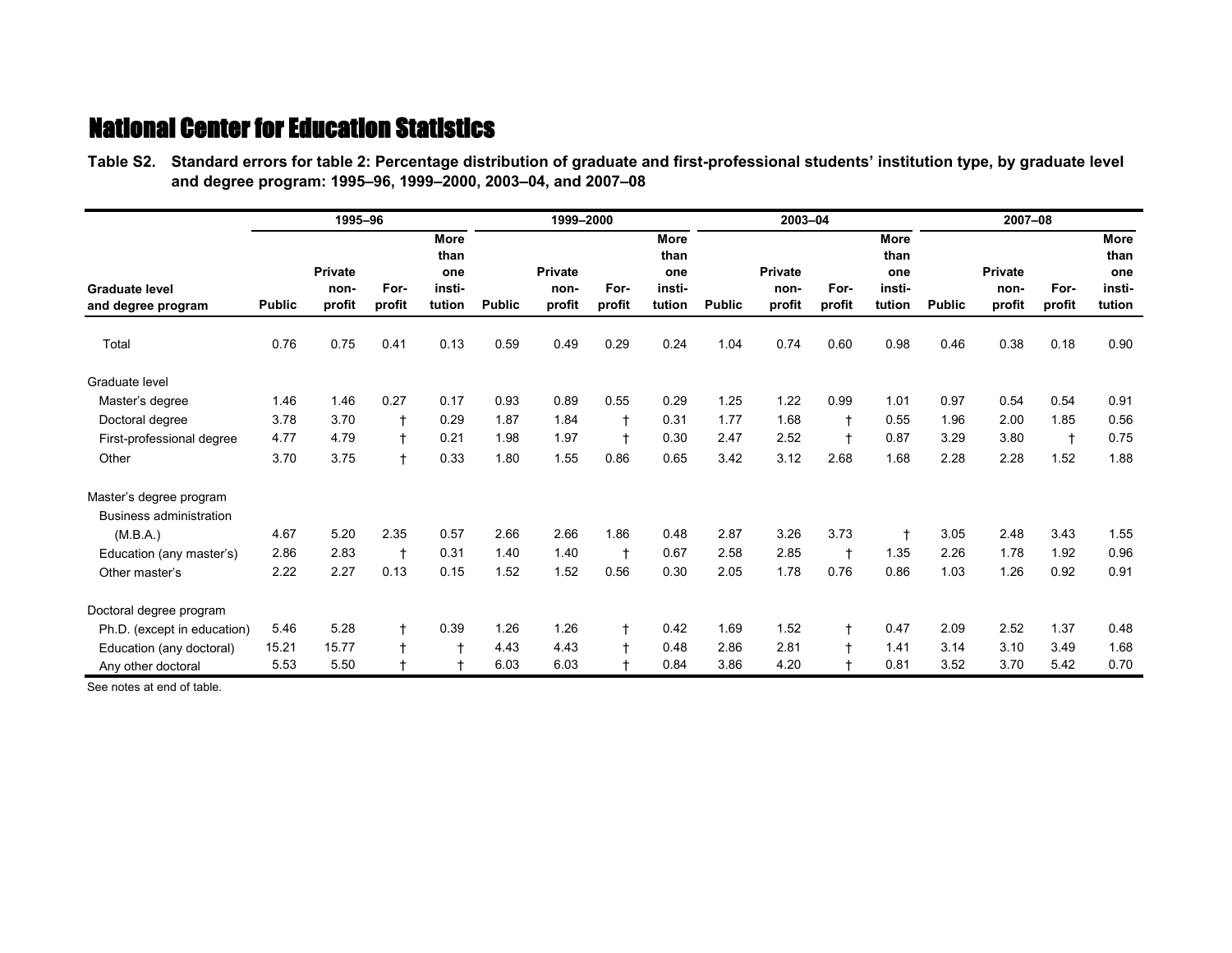**Table S2.—Standard errors for table 2: Percentage distribution of graduate and first-professional students' institution type, by graduate level Table S2.—and degree program: 1995–96, 1999–2000, 2003–04, and 2007–08—Continued**

|                                             |               | 1995-96                          |                |                                                |               | 1999-2000                        |                |                                         |               | 2003-04                          |                |                                                | 2007-08       |                                  |                |                                         |  |
|---------------------------------------------|---------------|----------------------------------|----------------|------------------------------------------------|---------------|----------------------------------|----------------|-----------------------------------------|---------------|----------------------------------|----------------|------------------------------------------------|---------------|----------------------------------|----------------|-----------------------------------------|--|
| <b>Graduate level</b><br>and degree program | <b>Public</b> | <b>Private</b><br>non-<br>profit | For-<br>profit | <b>More</b><br>than<br>one<br>insti-<br>tution | <b>Public</b> | <b>Private</b><br>non-<br>profit | For-<br>profit | More<br>than<br>one<br>insti-<br>tution | <b>Public</b> | <b>Private</b><br>non-<br>profit | For-<br>profit | <b>More</b><br>than<br>one<br>insti-<br>tution | <b>Public</b> | <b>Private</b><br>non-<br>profit | For-<br>profit | More<br>than<br>one<br>insti-<br>tution |  |
| First-professional<br>degree program        |               |                                  |                |                                                |               |                                  |                |                                         |               |                                  |                |                                                |               |                                  |                |                                         |  |
| Medicine (M.D. or D.O.)                     | 10.95         | 11.01                            |                | 0.10                                           | 9.26          | 9.42                             | ÷              | 0.47                                    | 4.71          | 3.81                             |                |                                                | 3.89          | 3.84                             |                | 0.60                                    |  |
| Other health science                        | 12.13         | 11.74                            |                | 0.57                                           | 8.08          | 7.74                             |                | 0.86                                    | 9.55          | 9.99                             | $+$            |                                                | 3.96          | 4.38                             |                | 1.28                                    |  |
| Law (LL.B. or $J.D.$ )<br>Theology          | 3.62          | 3.71                             |                | 0.31                                           | 3.50          | 3.56                             |                | 0.42                                    | 2.45          | 2.43                             |                |                                                | 3.38          | 3.92                             |                | 0.85                                    |  |
| (M.Div., M.H.L., or B.D.)                   |               |                                  |                |                                                |               | 1.60                             |                |                                         |               | 1.94                             |                |                                                |               | 4.72                             |                |                                         |  |

† Not applicable.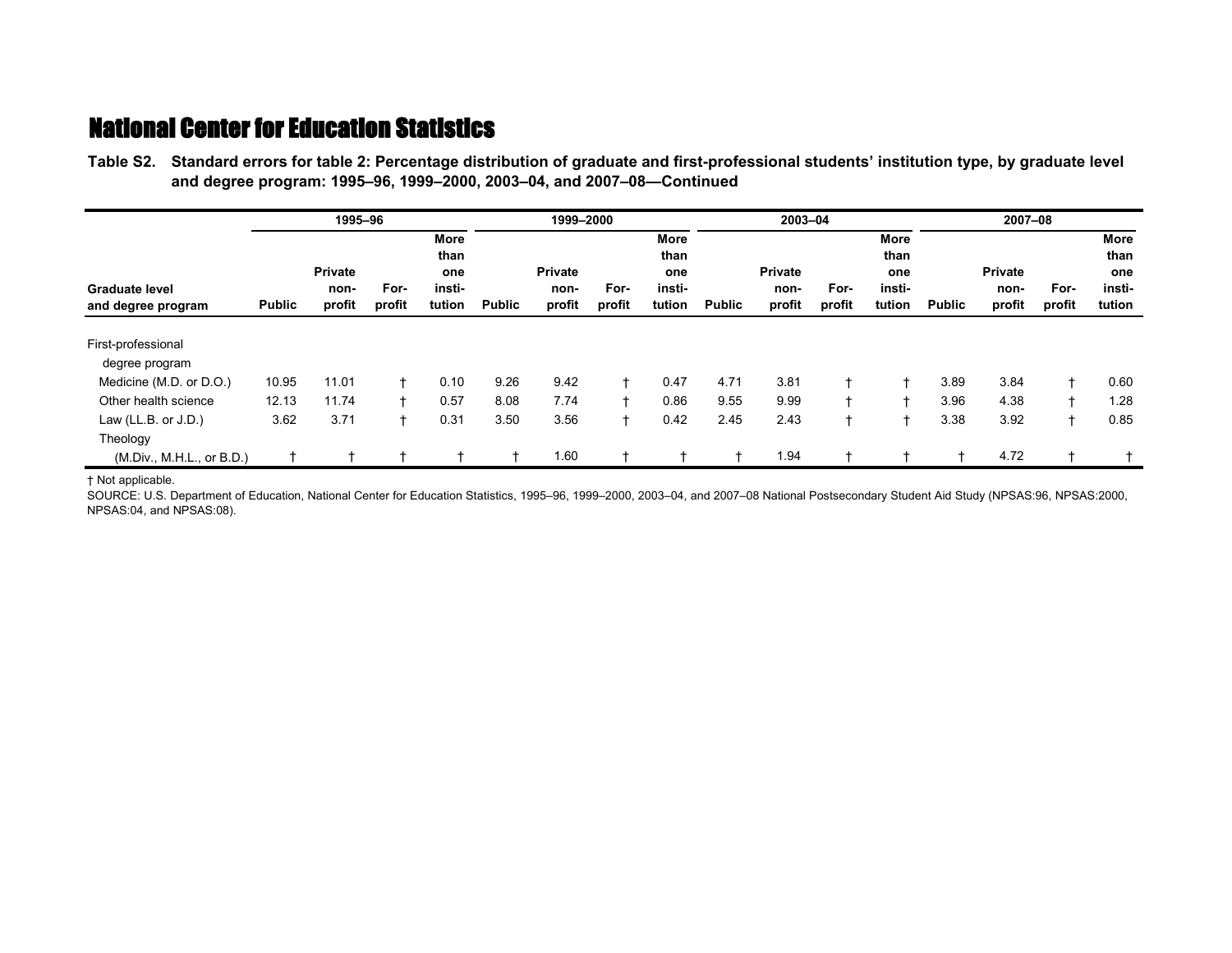**Table 3.—Percentage distribution of master's degree students, by selected student characteristics: Table 3.—1995–96, 1999–2000, 2003–04, and 2007–08**

| <b>Student characteristics</b>                           | 1995-96 | 1999-2000 | 2003-04 | 2007-08 |
|----------------------------------------------------------|---------|-----------|---------|---------|
| Total                                                    | 100.0   | 100.0     | 100.0   | 100.0   |
| Age                                                      |         |           |         |         |
| Younger than 25                                          | 16.6    | 15.6      | 18.5    | 19.7    |
| $25 - 29$                                                | 33.4    | 34.0      | 32.3    | 30.8    |
| $30 - 34$                                                | 17.9    | 17.6      | 16.5    | 16.6    |
| $35 - 39$                                                | 10.9    | 11.2      | 11.0    | 12.2    |
| 40 or older                                              | 21.2    | 21.6      | 21.7    | 20.7    |
| Sex                                                      |         |           |         |         |
| Male                                                     | 43.7    | 40.8      | 40.2    | 38.7    |
| Female                                                   | 56.3    | 59.2      | 59.8    | 61.3    |
| Race/ethnicity <sup>1</sup>                              |         |           |         |         |
| White                                                    | 76.2    | 70.6      | 67.8    | 66.1    |
| <b>Black</b>                                             | 7.5     | 10.0      | 10.5    | 12.9    |
| Hispanic                                                 | 4.9     | 6.9       | 8.3     | 8.5     |
| Asian/Pacific Islander                                   | 9.6     | 9.7       | 10.3    | 10.3    |
| American Indian                                          | 0.5     | 0.4       | 0.6!    | 0.3     |
| Other or Two or more races                               | 1.2     | 2.4       | 2.5     | 1.9     |
| Marital/dependent status <sup>2</sup>                    |         |           |         |         |
| Unmarried with no dependents                             | 49.9    | 44.5      | 45.9    | 48.0    |
| Married with no dependents                               | 18.2    | 18.6      | 18.4    | 16.4    |
| Unmarried with dependents                                | 10.5    | 10.0      | 9.8     | 10.5    |
| Married with dependents                                  | 21.4    | 26.9      | 25.9    | 25.0    |
| Citizenship                                              |         |           |         |         |
| U.S. citizen                                             | 93.6    | 88.0      | 88.1    | 88.7    |
| Resident alien                                           | 2.6     | 3.0       | 4.3     | 3.4     |
| Foreign/international student                            | 3.7     | 9.0       | 7.6     | 7.9     |
| Highest education attained by either parent <sup>3</sup> |         |           |         |         |
| High school diploma or less                              | 33.0    | 32.3      | 27.9    | 24.5    |
| Some postsecondary education                             | 14.4    | 16.3      | 18.2    | 22.1    |
| Bachelor's degree                                        | 23.4    | 23.1      | 25.7    | 23.9    |
| Graduate or first-professional degree                    | 29.2    | 28.3      | 28.2    | 29.5    |

! Interpret data with caution (estimates are unstable).

<sup>1</sup> Black includes African American, Hispanic includes Latino, American Indian includes Alaska Native, Asian/Pacific Islander includes Native Hawaiian, and Other includes respondents having origins in a race not listed. Questions concerning race/ethnicity changed over time. In 1995–96, respondents of more than one racial background were asked to choose one category, whereas in subsequent studies respondents could choose to identify themselves as multiracial.

 $2$  Divorced, separated, and widowed students are included in the unmarried categories.

 $3$  Some respondents did not know their parents' highest education level and are not included in the estimates for this table. These respondents represented 5.5 percent of the population in 1999–2000, 0.9 percent in 2003–04, and 0.7 percent in 2007–08. Graduate and first-professional students in NPSAS:96 were not given the option to indicate whether they knew their parents' highest level of education.

NOTE: Estimates include master's degree students enrolled in Title IV eligible postsecondary institutions in the 50 states, the District of Columbia, and Puerto Rico. Detail may not sum to totals because of rounding.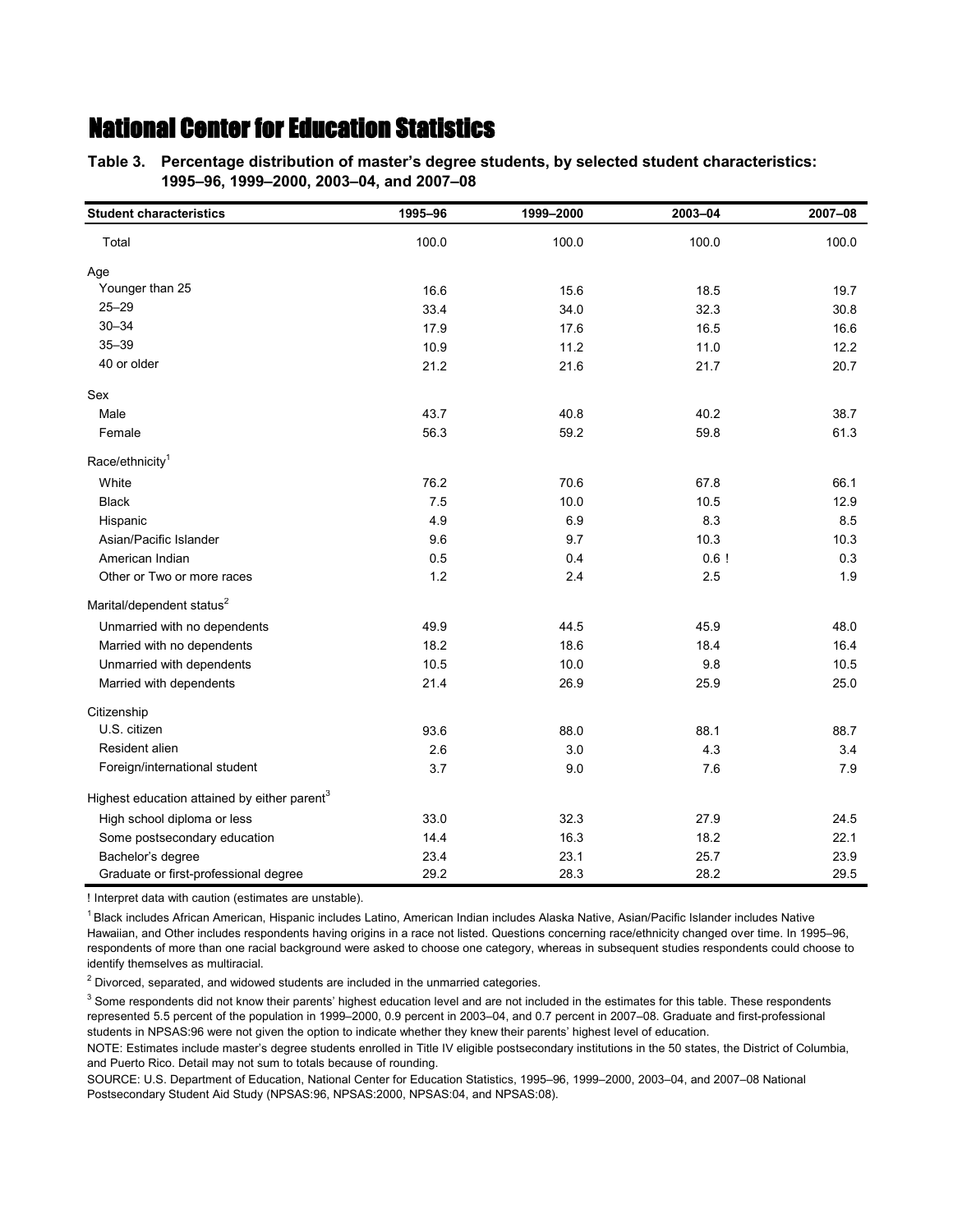**Table S3.—Standard errors for table 3: Percentage distribution of master's degree students, Table S3.—by selected student characteristics: 1995–96, 1999–2000, 2003–04, and 2007–08**

| <b>Student characteristics</b>              | 1995-96    | 1999-2000  | 2003-04    | 2007-08 |
|---------------------------------------------|------------|------------|------------|---------|
| Total                                       | $^\dagger$ | $^\dagger$ | $^\dagger$ | t       |
| Age                                         |            |            |            |         |
| Younger than 25                             | 0.91       | 0.61       | 0.98       | 0.88    |
| $25 - 29$                                   | 0.98       | 0.80       | 1.16       | 0.79    |
| $30 - 34$                                   | 0.99       | 0.56       | 0.92       | 0.78    |
| $35 - 39$                                   | 0.79       | 0.54       | 0.81       | 1.00    |
| 40 or older                                 | 0.87       | 0.74       | 1.27       | 0.89    |
| Sex                                         |            |            |            |         |
| Male                                        | 1.31       | 0.86       | 1.21       | 1.05    |
| Female                                      | 1.31       | 0.86       | 1.21       | 1.05    |
| Race/ethnicity                              |            |            |            |         |
| White                                       | 1.19       | 0.86       | 1.20       | 1.08    |
| <b>Black</b>                                | 0.67       | 0.65       | 0.81       | 0.89    |
| Hispanic                                    | 0.71       | 0.62       | 0.79       | 0.49    |
| Asian/Pacific Islander                      | 0.91       | 0.55       | 0.60       | 0.59    |
| American Indian                             | 0.14       | 0.08       | 0.18       | 0.08    |
| Other or Two or more races                  | 0.23       | 0.21       | 0.40       | 0.21    |
| Marital/dependent status                    |            |            |            |         |
| Unmarried with no dependents                | 0.94       | 0.87       | 1.38       | 1.11    |
| Married with no dependents                  | 0.79       | 0.54       | 0.75       | 0.76    |
| Unmarried with dependents                   | 0.74       | 0.45       | 0.68       | 0.86    |
| Married with dependents                     | 0.85       | 0.78       | 1.47       | 1.19    |
| Citizenship                                 |            |            |            |         |
| U.S. citizen                                | 0.58       | 0.64       | 0.62       | 0.58    |
| Resident alien                              | 0.29       | 0.27       | 0.40       | 0.26    |
| Foreign/international student               | 0.50       | 0.54       | 0.52       | 0.48    |
| Highest education attained by either parent |            |            |            |         |
| High school diploma or less                 | 1.66       | 0.76       | 1.18       | 1.00    |
| Some postsecondary education                | 1.17       | 0.65       | 0.77       | 0.89    |
| Bachelor's degree                           | 1.56       | 0.82       | 0.95       | 0.89    |
| Graduate or first-professional degree       | 1.81       | 0.72       | 1.17       | 0.90    |

† Not applicable.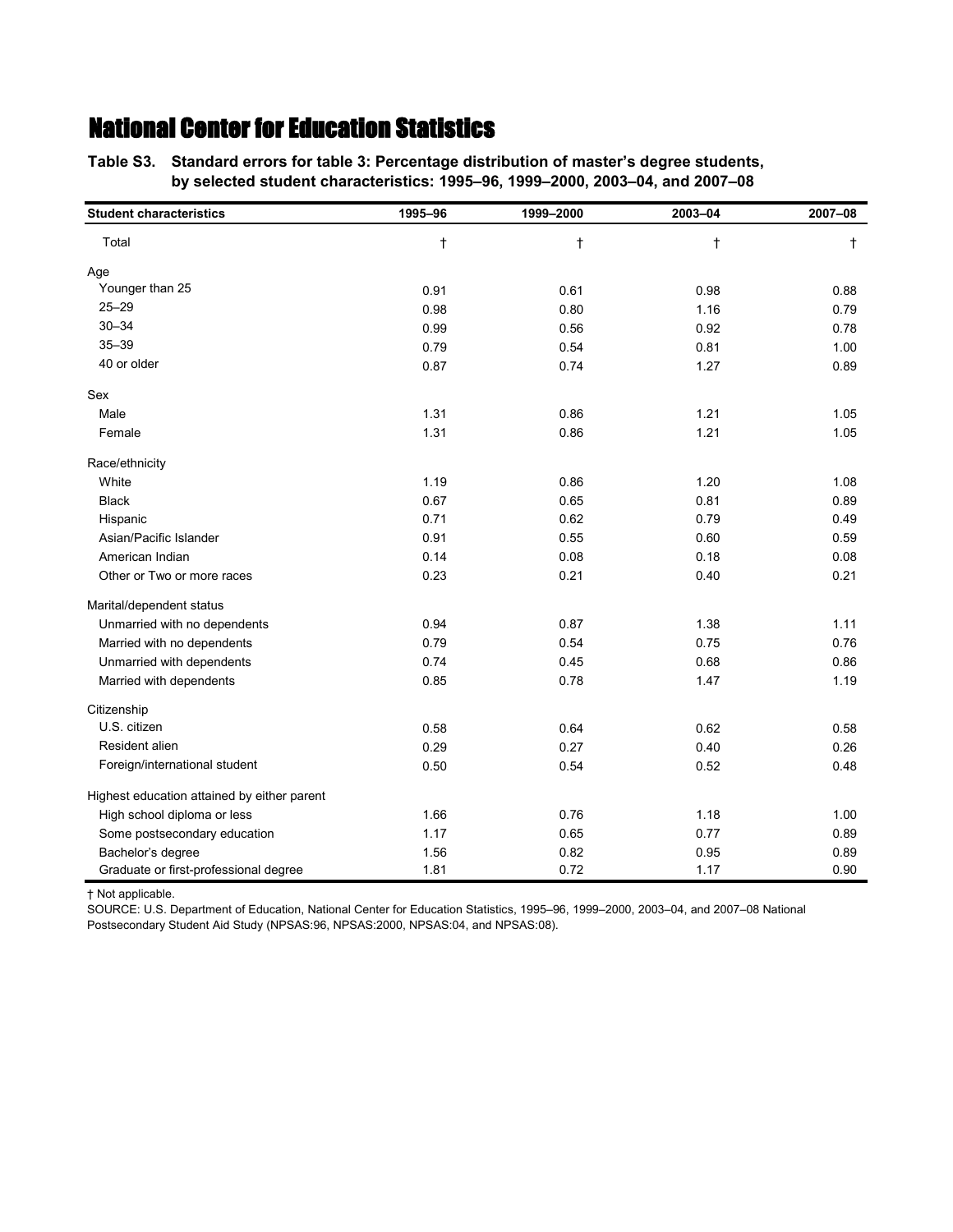**Table 4.—Percentage distribution of students in various types of master's degree programs, by selected student characteristics: 1995–96, Table 4.—1999–2000, 2003–04, and 2007–08**

|                                       |            | <b>Business administration (M.B.A.)</b> |            |            |            | Education (any master's) |         |             |         | Other master's <sup>1</sup> |         |         |
|---------------------------------------|------------|-----------------------------------------|------------|------------|------------|--------------------------|---------|-------------|---------|-----------------------------|---------|---------|
| <b>Student characteristics</b>        | 1995-96    | 1999-2000                               | 2003-04    | 2007-08    | 1995-96    | 1999-2000                | 2003-04 | $2007 - 08$ | 1995-96 | 1999-2000                   | 2003-04 | 2007-08 |
| Total                                 | 100.0      | 100.0                                   | 100.0      | 100.0      | 100.0      | 100.0                    | 100.0   | 100.0       | 100.0   | 100.0                       | 100.0   | 100.0   |
| Age                                   |            |                                         |            |            |            |                          |         |             |         |                             |         |         |
| Younger than 25                       | 13.1       | 11.3                                    | 10.7       | 14.5       | 12.9       | 10.2                     | 14.4    | 15.6        | 19.7    | 20.2                        | 23.8    | 24.2    |
| $25 - 29$                             | 39.3       | 39.6                                    | 34.1       | 33.8       | 27.4       | 32.1                     | 33.7    | 30.9        | 35.2    | 32.9                        | 30.8    | 29.7    |
| $30 - 34$                             | 23.3       | 21.4                                    | 24.0       | 19.2       | 16.3       | 17.1                     | 15.3    | 18.1        | 17.2    | 16.4                        | 14.4    | 14.7    |
| $35 - 39$                             | 10.2       | 12.6                                    | 13.8       | 14.1       | 12.7       | 12.6                     | 11.3    | 12.6        | 10.2    | 9.9                         | 9.8     | 11.2    |
| 40 or older                           | 14.0       | 15.1                                    | 17.5       | 18.5       | 30.8       | 28.0                     | 25.2    | 22.8        | 17.8    | 20.6                        | 21.2    | 20.2    |
| Sex                                   |            |                                         |            |            |            |                          |         |             |         |                             |         |         |
| Male                                  | 70.0       | 60.1                                    | 58.5       | 50.0       | 26.3       | 24.0                     | 20.7    | 23.9        | 44.6    | 42.6                        | 45.2    | 43.6    |
| Female                                | 30.0       | 39.9                                    | 41.5       | 50.0       | 73.7       | 76.0                     | 79.3    | 76.1        | 55.4    | 57.4                        | 54.8    | 56.4    |
| Race/ethnicity <sup>2</sup>           |            |                                         |            |            |            |                          |         |             |         |                             |         |         |
| White                                 | 73.1       | 66.9                                    | 63.9       | 66.0       | 81.8       | 79.0                     | 75.6    | 73.6        | 74.3    | 67.4                        | 64.6    | 61.4    |
| <b>Black</b>                          | 8.2        | 10.6                                    | 11.7       | 14.0       | 8.6        | 9.9                      | 8.4     | 12.7        | 6.3     | 9.8                         | 11.4    | 12.7    |
| Hispanic                              | 2.9!       | 6.9                                     | 8.9        | 6.1        | 5.1        | 6.1                      | 8.1     | 8.8         | 5.5     | 7.3                         | 8.2     | 9.2     |
| Asian/Pacific Islander                | 13.2       | 13.2                                    | 13.3       | 11.8       | 2.9        | 2.8                      | 3.8     | 3.2         | 12.2    | 12.2                        | 13.0    | 14.2    |
| American Indian                       | $\ddagger$ | $\ddagger$                              | $\ddagger$ | $\ddagger$ | 1.0        | 0.4!                     | 1.2     | $\ddagger$  | 0.4!    | 0.6                         | 0.4!    | 0.5     |
| Other or Two or more races            | 2.5!       | 2.3                                     | 2.0!       | 1.9!       | $\ddagger$ | 1.8                      | 2.9!    | 1.6         | $1.2$   | 2.7                         | 2.5     | 2.0     |
| Marital/dependent status <sup>3</sup> |            |                                         |            |            |            |                          |         |             |         |                             |         |         |
| Unmarried with no dependents          | 53.0       | 43.0                                    | 42.3       | 42.8       | 38.9       | 35.2                     | 38.8    | 39.9        | 55.8    | 50.3                        | 51.7    | 54.9    |
| Married with no dependents            | 16.4       | 19.8                                    | 20.4       | 16.1       | 21.4       | 19.6                     | 20.2    | 17.6        | 16.9    | 17.6                        | 16.6    | 15.9    |
| Unmarried with dependents             | 10.9       | 9.4                                     | 9.1        | 12.0       | 12.5       | 11.5                     | 10.3    | 12.3        | 8.9     | 9.3                         | 9.7     | 8.9     |
| Married with dependents               | 19.7       | 27.7                                    | 28.2       | 29.2       | 27.2       | 33.8                     | 30.8    | 30.2        | 18.4    | 22.8                        | 22.1    | 20.3    |
| Citizenship                           |            |                                         |            |            |            |                          |         |             |         |                             |         |         |
| U.S. citizen                          | 92.8       | 84.9                                    | 83.8       | 89.2       | 98.5       | 96.7                     | 97.1    | 96.1        | 91.1    | 84.5                        | 84.2    | 83.9    |
| Resident alien                        | 2.4!       | 4.2                                     | 6.5        | 3.2        | 0.9!       | 1.0                      | 1.7!    | 2.3         | 3.7     | 3.6                         | 5.1     | 4.2     |
| Foreign/international student         | 4.8 !      | 10.9                                    | 9.8        | 7.6        | $\ddagger$ | 2.3                      | 1.2!    | 1.6         | 5.2     | 11.9                        | 10.7    | 11.9    |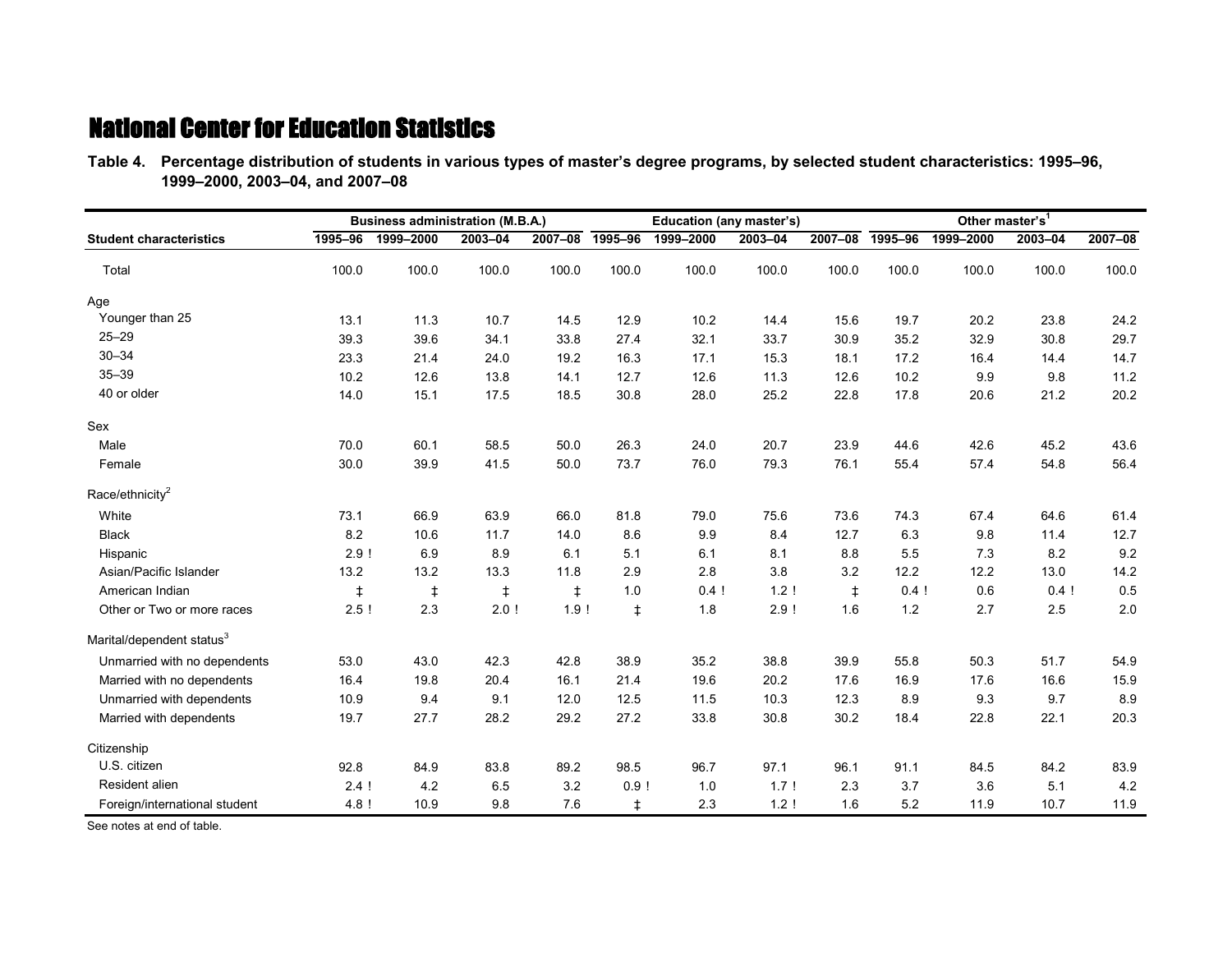**Table 4.—Percentage distribution of students in various types of master's degree programs, by selected student characteristics: 1995–96, Table 4.—1999–2000, 2003–04, and 2007–08—Continued**

|                                                             |         | <b>Business administration (M.B.A.)</b> |         |         |         | Education (any master's) |         |         | Other master's |           |         |         |  |
|-------------------------------------------------------------|---------|-----------------------------------------|---------|---------|---------|--------------------------|---------|---------|----------------|-----------|---------|---------|--|
| <b>Student characteristics</b>                              | 1995-96 | 1999-2000                               | 2003-04 | 2007-08 | 1995–96 | 1999-2000                | 2003-04 | 2007-08 | 1995-96        | 1999-2000 | 2003-04 | 2007-08 |  |
| Highest education attained by<br>either parent <sup>4</sup> |         |                                         |         |         |         |                          |         |         |                |           |         |         |  |
| High school diploma or less                                 | 31.3    | 33.8                                    | 28.8    | 24.2    | 43.5    | 37.0                     | 32.3    | 27.8    | 28.3           | 28.8      | 24.8    | 22.6    |  |
| Some postsecondary education                                | 12.2    | 10.6                                    | 20.6    | 20.9    | 18.6    | 19.2                     | 20.8    | 24.9    | 13.2           | 17.0      | 15.7    | 20.8    |  |
| Bachelor's degree                                           | 23.4    | 26.8                                    | 22.7    | 27.5    | 16.0    | 18.8                     | 23.0    | 19.6    | 26.0           | 24.0      | 28.5    | 25.3    |  |
| Graduate or first-professional degree                       | 33.0    | 28.8                                    | 27.8    | 27.4    | 21.9    | 25.0                     | 23.9    | 27.8    | 32.5           | 30.2      | 31.0    | 31.3    |  |

! Interpret data with caution (estimates are unstable).

‡ Reporting standards not met.

<sup>1</sup> Includes Master of Arts (M.A.), Master of Science (M.S.), and any other master's degree such as M.S.W. (Master of Social Work), M.P.A. (Master of Public Administration), and M.F.A. (Master of Fine Arts).

 $^2$  Black includes African American, Hispanic includes Latino, American Indian includes Alaska Native, Asian/Pacific Islander includes Native Hawaiian, and Other includes respondents having origins in a race not listed. Questions concerning race/ethnicity changed over time. In 1995–96, respondents of more than one racial background were asked to choose one category, whereas in subsequent studies respondents could choose to identify themselves as multiracial.

 $3$  Divorced, separated, and widowed students are included in the unmarried categories.

4 Some respondents did not know their parents' highest education level and are not included in the estimates for this table. These respondents represented 5.5 percent of the population in 1999–2000, 0.9 percent in 2003–04, and 0.7 percent in 2007–08. Graduate and first-professional students in NPSAS:96 were not given the option to indicate whether they knew their parents' highest level of education.

NOTE: Estimates include master's degree students enrolled in Title IV eligible postsecondary institutions in the 50 states, the District of Columbia, and Puerto Rico. Detail may not sum to totals because of rounding.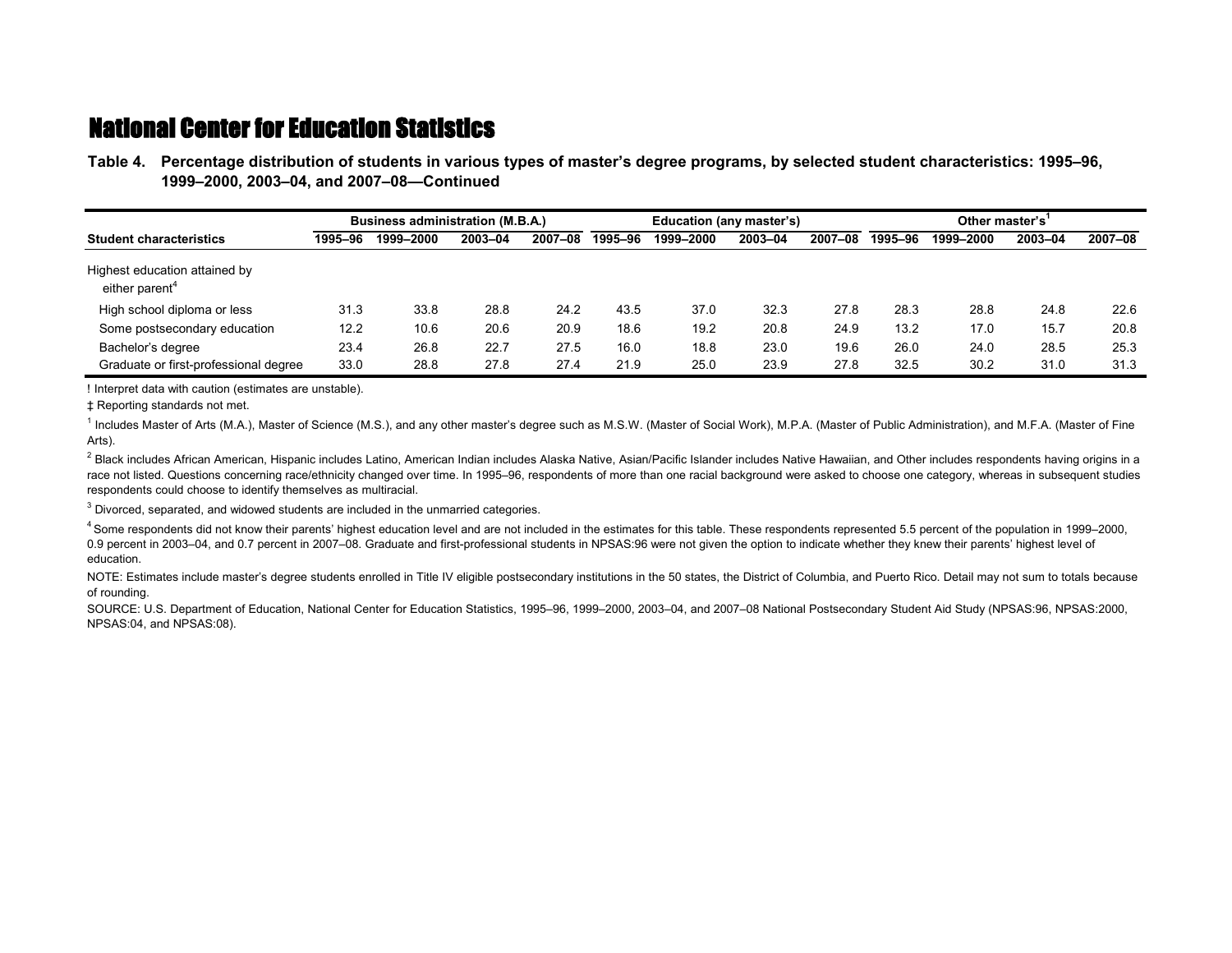**Table S4.—Standard errors for table 4: Percentage distribution of students in various types of master's degree programs, by selected Table S4.—student characteristics: 1995–96, 1999–2000, 2003–04, and 2007–08**

|                                |            | <b>Business administration (M.B.A.)</b> |            |            |            | <b>Education (any master's)</b> |            |             |            | Other master's |            |           |
|--------------------------------|------------|-----------------------------------------|------------|------------|------------|---------------------------------|------------|-------------|------------|----------------|------------|-----------|
| <b>Student characteristics</b> | 1995-96    | 1999-2000                               | 2003-04    | 2007-08    | 1995-96    | 1999-2000                       | 2003-04    | $2007 - 08$ | 1995-96    | 1999-2000      | 2003-04    | 2007-08   |
| Total                          | $\ddagger$ | $^\dagger$                              | $\ddagger$ | $^\dagger$ | $\ddagger$ | $\ddagger$                      | $\ddagger$ | $\ddagger$  | $\ddagger$ | $\ddagger$     | $\ddagger$ | $\dagger$ |
| Age                            |            |                                         |            |            |            |                                 |            |             |            |                |            |           |
| Younger than 25                | 1.44       | 1.29                                    | 1.63       | 2.65       | 1.36       | 0.85                            | 1.55       | 1.21        | 1.17       | 0.82           | 1.34       | 1.05      |
| $25 - 29$                      | 2.25       | 1.55                                    | 2.82       | 2.36       | 1.82       | 1.39                            | 2.11       | 1.44        | 1.60       | 1.19           | 1.36       | 0.94      |
| $30 - 34$                      | 2.15       | 1.54                                    | 2.57       | 2.28       | 1.30       | 1.03                            | 1.32       | 1.77        | 1.36       | 0.82           | 1.24       | 0.80      |
| $35 - 39$                      | 1.49       | 1.19                                    | 2.29       | 4.08       | 1.50       | 0.80                            | 1.39       | 1.19        | 0.97       | 0.68           | 1.01       | 0.89      |
| 40 or older                    | 1.99       | 1.16                                    | 2.84       | 2.72       | 1.61       | 1.22                            | 1.81       | 1.57        | 1.20       | 1.04           | 1.85       | 1.09      |
| Sex                            |            |                                         |            |            |            |                                 |            |             |            |                |            |           |
| Male                           | 2.74       | 1.62                                    | 2.62       | 2.85       | 1.56       | 1.14                            | 1.69       | 1.36        | 1.68       | 0.92           | 1.77       | 1.34      |
| Female                         | 2.74       | 1.62                                    | 2.62       | 2.85       | 1.56       | 1.14                            | 1.69       | 1.36        | 1.68       | 0.92           | 1.77       | 1.34      |
| Race/ethnicity                 |            |                                         |            |            |            |                                 |            |             |            |                |            |           |
| White                          | 3.11       | 1.81                                    | 2.77       | 2.98       | 1.99       | 1.19                            | 1.95       | 1.85        | 1.81       | 1.19           | 1.93       | 1.22      |
| <b>Black</b>                   | 1.55       | 1.07                                    | 2.00       | 2.28       | 1.62       | 0.97                            | 1.01       | 1.64        | 0.70       | 0.88           | 1.14       | 1.11      |
| Hispanic                       | 1.03       | 1.10                                    | 1.65       | 1.25       | 0.89       | 0.70                            | 1.40       | 0.99        | 1.25       | 0.83           | 1.00       | 0.56      |
| Asian/Pacific Islander         | 2.12       | 1.33                                    | 1.58       | 1.64       | 0.84       | 0.47                            | 0.75       | 0.44        | 1.46       | 0.85           | 0.84       | 0.85      |
| American Indian                | $\ddagger$ | $\ddagger$                              | $\ddagger$ | $\ddagger$ | 0.27       | 0.17                            | 0.48       | $\ddagger$  | 0.18       | 0.14           | 0.14       | 0.15      |
| Other or Two or more races     | 0.80       | 0.46                                    | 0.88       | 0.58       | $\ddagger$ | 0.39                            | 0.88       | 0.31        | 0.26       | 0.32           | 0.43       | 0.28      |
| Marital/dependent status       |            |                                         |            |            |            |                                 |            |             |            |                |            |           |
| Unmarried with no dependents   | 3.23       | 1.57                                    | 2.87       | 3.25       | 1.72       | 1.44                            | 2.02       | 1.69        | 1.30       | 1.31           | 1.83       | 1.33      |
| Married with no dependents     | 1.94       | 1.28                                    | 1.93       | 2.93       | 1.40       | 1.14                            | 1.53       | 1.16        | 1.13       | 0.76           | 0.99       | 0.75      |
| Unmarried with dependents      | 1.82       | 0.94                                    | 2.10       | 2.51       | 1.26       | 0.99                            | 1.31       | 1.54        | 0.83       | 0.62           | 1.01       | 0.83      |
| Married with dependents        | 2.12       | 1.61                                    | 2.90       | 3.96       | 1.67       | 1.32                            | 1.77       | 1.64        | 1.21       | 1.05           | 2.08       | 1.04      |
| Citizenship                    |            |                                         |            |            |            |                                 |            |             |            |                |            |           |
| U.S. citizen                   | 1.64       | 1.40                                    | 1.98       | 1.15       | 0.41       | 0.59                            | 0.64       | 0.52        | 1.11       | 0.87           | 0.91       | 0.91      |
| Resident alien                 | 0.74       | 0.80                                    | 1.30       | 0.46       | 0.31       | 0.26                            | 0.56       | 0.37        | 0.63       | 0.37           | 0.59       | 0.50      |
| Foreign/international student  | 1.48       | 1.15                                    | 1.42       | 1.00       | $\ddagger$ | 0.52                            | 0.41       | 0.40        | 0.82       | 0.78           | 0.88       | 0.79      |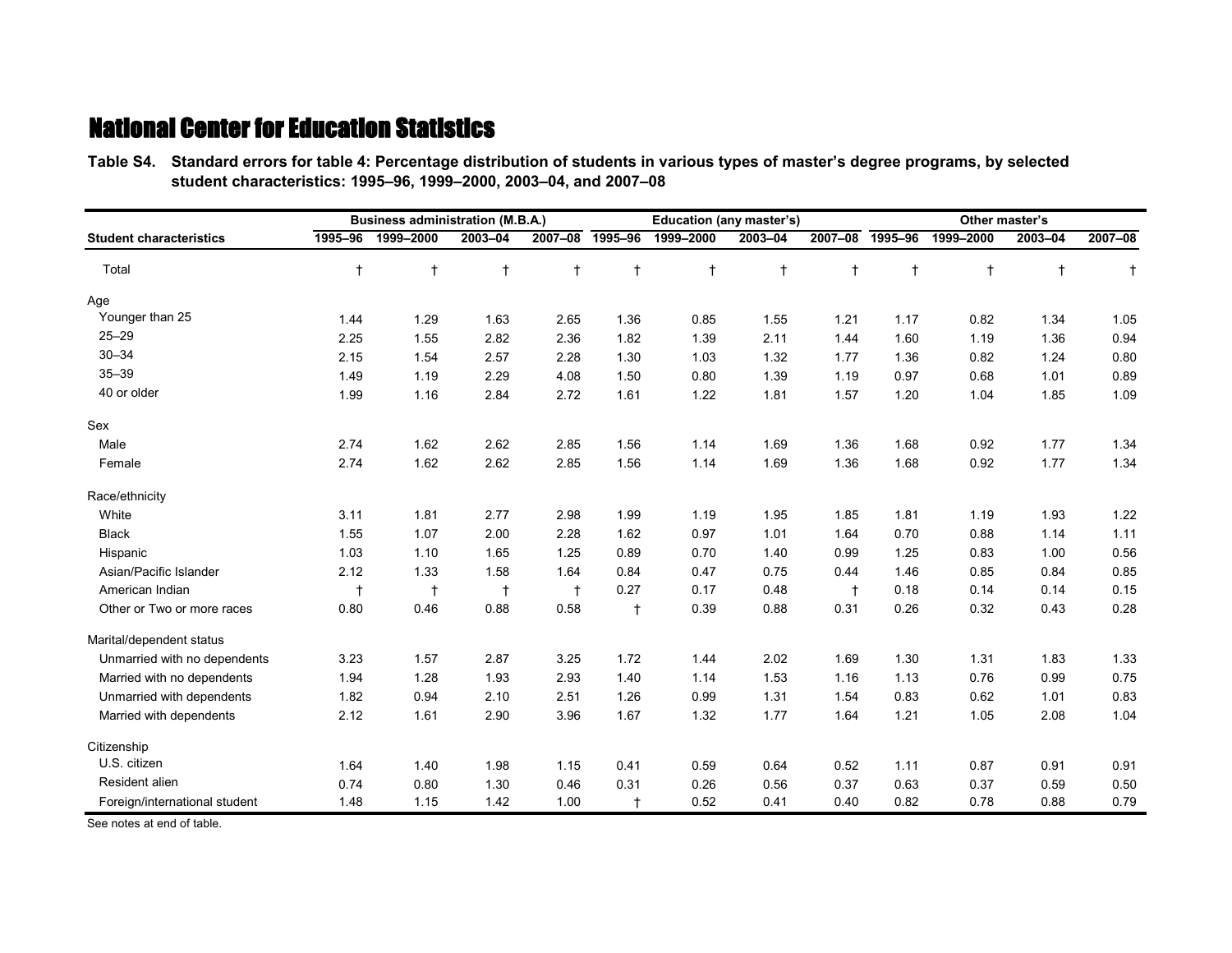**Table S4.—Standard errors for table 4: Percentage distribution of students in various types of master's degree programs, by selected Table S4.—student characteristics: 1995–96, 1999–2000, 2003–04, and 2007–08—Continued**

| Business administration (M.B.A.)               |         |           |         |         | Education (any master's) |           |         | Other master's |         |           |         |         |
|------------------------------------------------|---------|-----------|---------|---------|--------------------------|-----------|---------|----------------|---------|-----------|---------|---------|
| <b>Student characteristics</b>                 | 1995–96 | 1999-2000 | 2003-04 | 2007-08 | 1995-96                  | 1999-2000 | 2003-04 | 2007-08        | 1995-96 | 1999-2000 | 2003-04 | 2007-08 |
| Highest education attained by<br>either parent |         |           |         |         |                          |           |         |                |         |           |         |         |
| High school diploma or less                    | 3.95    | l.92      | 3.04    | 2.36    | 3.05                     | 1.54      | 1.80    | 1.74           | 1.95    | 0.99      | l.85    | 1.15    |
| Some postsecondary education                   | 2.92    | 1.12      | 2.17    | 3.49    | 2.84                     | 1.25      | 1.55    | 1.36           | 1.80    | 0.97      | 0.98    | 1.10    |
| Bachelor's degree                              | 3.65    | 1.63      | 2.08    | 3.00    | 2.21                     | 1.18      | 1.47    | 1.24           | 2.44    | 1.10      | 1.34    | 1.00    |
| Graduate or first-professional degree          | 5.83    | l.85      | 2.11    | 2.02    | 2.84                     | 1.27      | 1.81    | i.58           | 2.68    | 1.01      | 1.72    | 0.96    |

† Not applicable.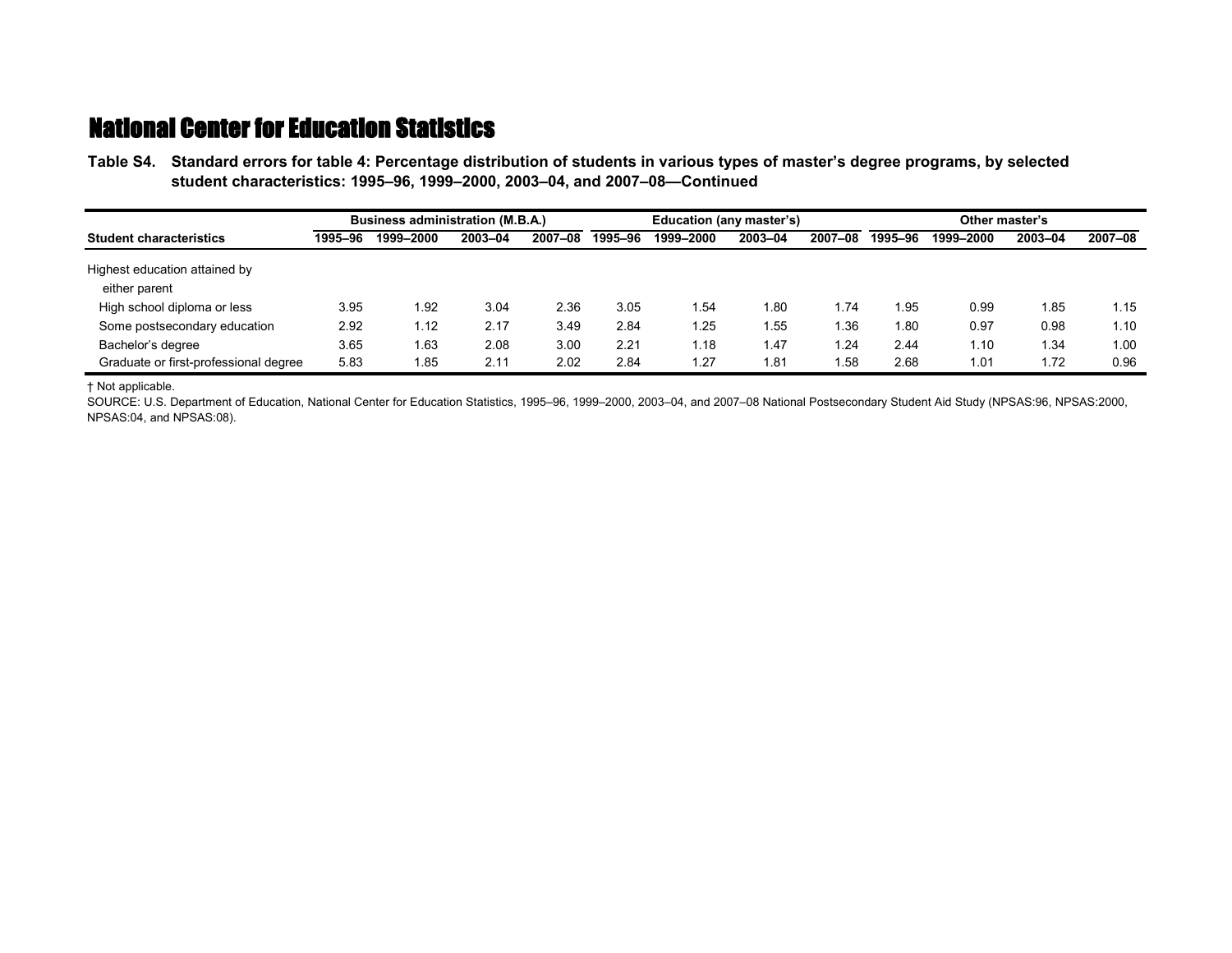**Table 5.—Percentage distribution of doctoral students, by selected student characteristics: 1995–96, Table 5.—1999–2000, 2003–04, and 2007–08**

| <b>Student characteristics</b>                           | 1995-96 | 1999-2000 | 2003-04 | 2007-08 |
|----------------------------------------------------------|---------|-----------|---------|---------|
| Total                                                    | 100.0   | 100.0     | 100.0   | 100.0   |
| Age                                                      |         |           |         |         |
| Younger than 25                                          | 10.1    | 11.2      | 14.3    | 14.3    |
| $25 - 29$                                                | 32.1    | 32.1      | 33.6    | 35.5    |
| $30 - 34$                                                | 24.2    | 20.0      | 20.5    | 19.2    |
| $35 - 39$                                                | 12.1    | 12.0      | 10.0    | 10.8    |
| 40 or older                                              | 21.4    | 24.8      | 21.7    | 20.2    |
| Sex                                                      |         |           |         |         |
| Male                                                     | 60.9    | 50.7      | 49.7    | 49.5    |
| Female                                                   | 39.1    | 49.3      | 50.3    | 50.5    |
| Race/ethnicity <sup>1</sup>                              |         |           |         |         |
| White                                                    | 69.5    | 65.8      | 61.7    | 62.5    |
| <b>Black</b>                                             | 7.1     | 7.0       | 8.5     | 9.3     |
| Hispanic                                                 | 4.0     | 6.3       | 6.5     | 7.1     |
| Asian/Pacific Islander                                   | 17.1    | 17.1      | 19.3    | 18.2    |
| American Indian                                          | 0.4     | 0.5       | 0.7     | 0.3     |
| Other or Two or more races                               | 2.0     | 3.4       | 3.4     | 2.7     |
| Marital/dependent status <sup>2</sup>                    |         |           |         |         |
| Unmarried with no dependents                             | 52.1    | 48.4      | 48.6    | 54.3    |
| Married with no dependents                               | 19.0    | 20.1      | 22.7    | 17.3    |
| Unmarried with dependents                                | 8.2     | 7.6       | 6.2     | 5.9     |
| Married with dependents                                  | 20.6    | 23.9      | 22.5    | 22.5    |
| Citizenship                                              |         |           |         |         |
| U.S. citizen                                             | 83.5    | 76.2      | 76.2    | 76.2    |
| Resident alien                                           | 6.4     | 3.4       | 3.5     | 3.7     |
| Foreign/international student                            | 10.1    | 20.4      | 20.3    | 20.2    |
| Highest education attained by either parent <sup>3</sup> |         |           |         |         |
| High school diploma or less                              | 29.4    | 28.2      | 22.2    | 20.6    |
| Some postsecondary education                             | 9.1     | 12.2      | 14.4    | 18.1    |
| Bachelor's degree                                        | 19.9    | 24.2      | 25.3    | 25.1    |
| Graduate or first-professional degree                    | 41.6    | 35.4      | 38.2    | 36.3    |

<sup>1</sup> Black includes African American, Hispanic includes Latino, American Indian includes Alaska Native, Asian/Pacific Islander includes Native Hawaiian, and Other includes respondents having origins in a race not listed. Questions concerning race/ethnicity changed over time. In 1995–96, respondents of more than one racial background were asked to choose one category, whereas in subsequent studies respondents could choose to identify themselves as multiracial.

 $2$  Divorced, separated, and widowed students are included in the unmarried categories.

 $3$  Some respondents did not know their parents' highest education level and are not included in the estimates for this table. These respondents represented 5.5 percent of the population in 1999–2000, 0.9 percent in 2003–04, and 0.7 percent in 2007–08. Graduate and first-professional students in NPSAS:96 were not given the option to indicate whether they knew their parents' highest level of education.

NOTE: Estimates include doctoral students enrolled in Title IV eligible postsecondary institutions in the 50 states, the District of Columbia, and Puerto Rico. Detail may not sum to totals because of rounding.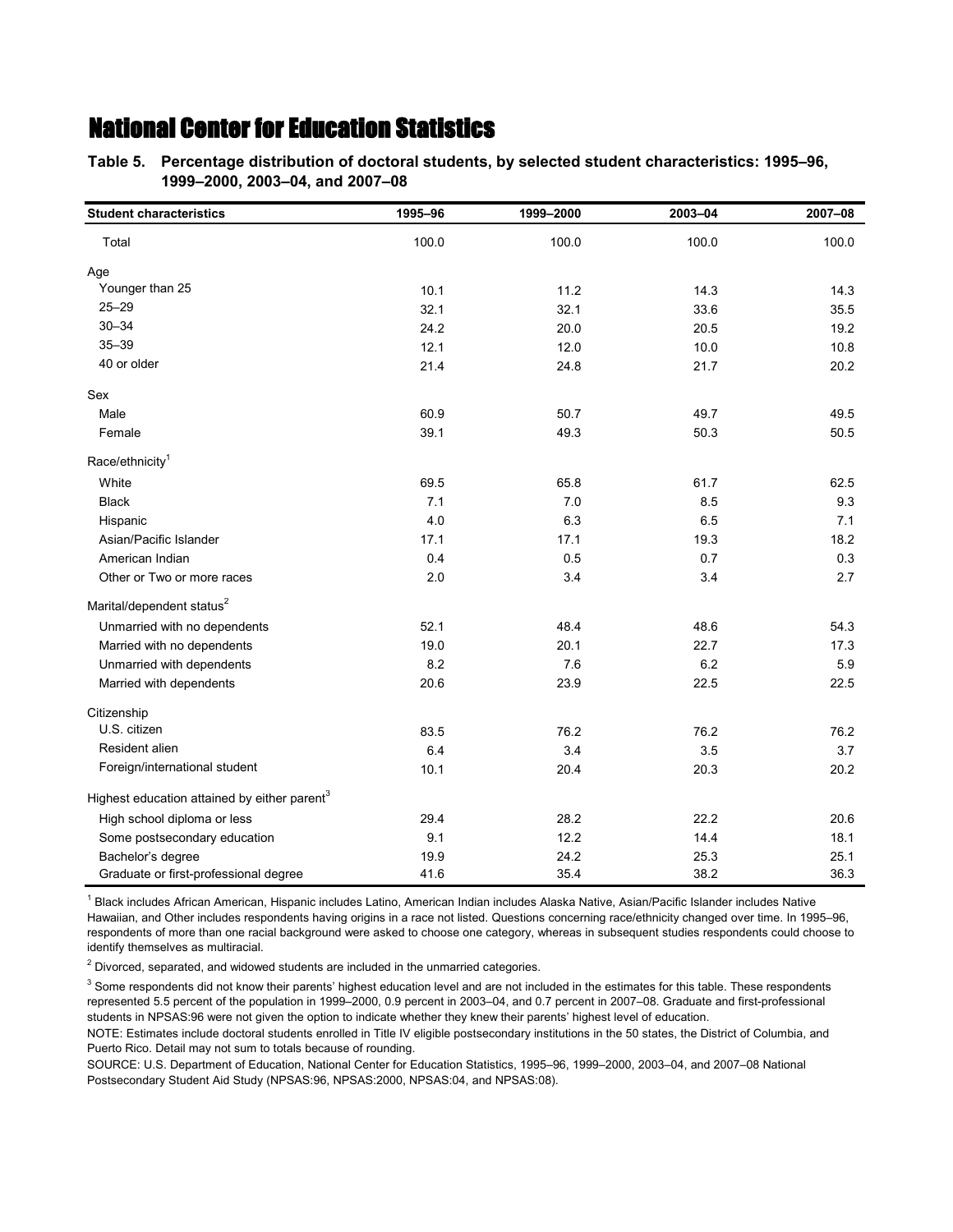**Table S5.—Standard errors for table 5: Percentage distribution of doctoral students, by selected Table S5.—student characteristics: 1995–96, 1999–2000, 2003–04, and 2007–08**

| <b>Student characteristics</b>              | 1995-96    | 1999-2000 | 2003-04    | 2007-08    |
|---------------------------------------------|------------|-----------|------------|------------|
| Total                                       | $^\dagger$ | $\dagger$ | $\ddagger$ | $\ddagger$ |
| Age                                         |            |           |            |            |
| Younger than 25                             | 1.93       | 0.74      | 0.88       | 0.86       |
| $25 - 29$                                   | 2.73       | 1.26      | 1.37       | 1.26       |
| $30 - 34$                                   | 2.29       | 0.98      | 0.84       | 0.88       |
| $35 - 39$                                   | 1.40       | 0.86      | 0.59       | 0.78       |
| 40 or older                                 | 2.49       | 1.25      | 1.72       | 1.12       |
| Sex                                         |            |           |            |            |
| Male                                        | 2.86       | 1.44      | 1.08       | 1.39       |
| Female                                      | 2.86       | 1.44      | 1.08       | 1.39       |
| Race/ethnicity                              |            |           |            |            |
| White                                       | 2.23       | 1.34      | 0.96       | 1.32       |
| <b>Black</b>                                | 1.58       | 0.60      | 0.77       | 1.16       |
| Hispanic                                    | 0.97       | 0.59      | 0.63       | 0.76       |
| Asian/Pacific Islander                      | 1.82       | 0.95      | 0.88       | 0.78       |
| American Indian                             | 0.09       | 0.13      | 0.13       | 0.07       |
| Other or Two or more races                  | 0.59       | 0.32      | 0.46       | 0.35       |
| Marital/dependent status                    |            |           |            |            |
| Unmarried with no dependents                | 2.92       | 1.26      | 1.48       | 1.37       |
| Married with no dependents                  | 2.16       | 0.85      | 0.96       | 0.81       |
| Unmarried with dependents                   | 1.13       | 0.61      | 0.47       | 0.47       |
| Married with dependents                     | 1.67       | 1.05      | 1.10       | 0.88       |
| Citizenship                                 |            |           |            |            |
| U.S. citizen                                | 1.36       | 1.15      | 0.83       | 0.88       |
| Resident alien                              | 1.36       | 0.49      | 0.36       | 0.36       |
| Foreign/international student               | 1.41       | 0.93      | 0.74       | 0.83       |
| Highest education attained by either parent |            |           |            |            |
| High school diploma or less                 | 3.96       | 1.20      | 1.02       | 0.91       |
| Some postsecondary education                | 2.27       | 0.84      | 0.73       | 1.38       |
| Bachelor's degree                           | 2.88       | 1.46      | 0.84       | 0.93       |
| Graduate or first-professional degree       | 4.58       | 1.41      | 1.30       | 1.10       |

† Not applicable.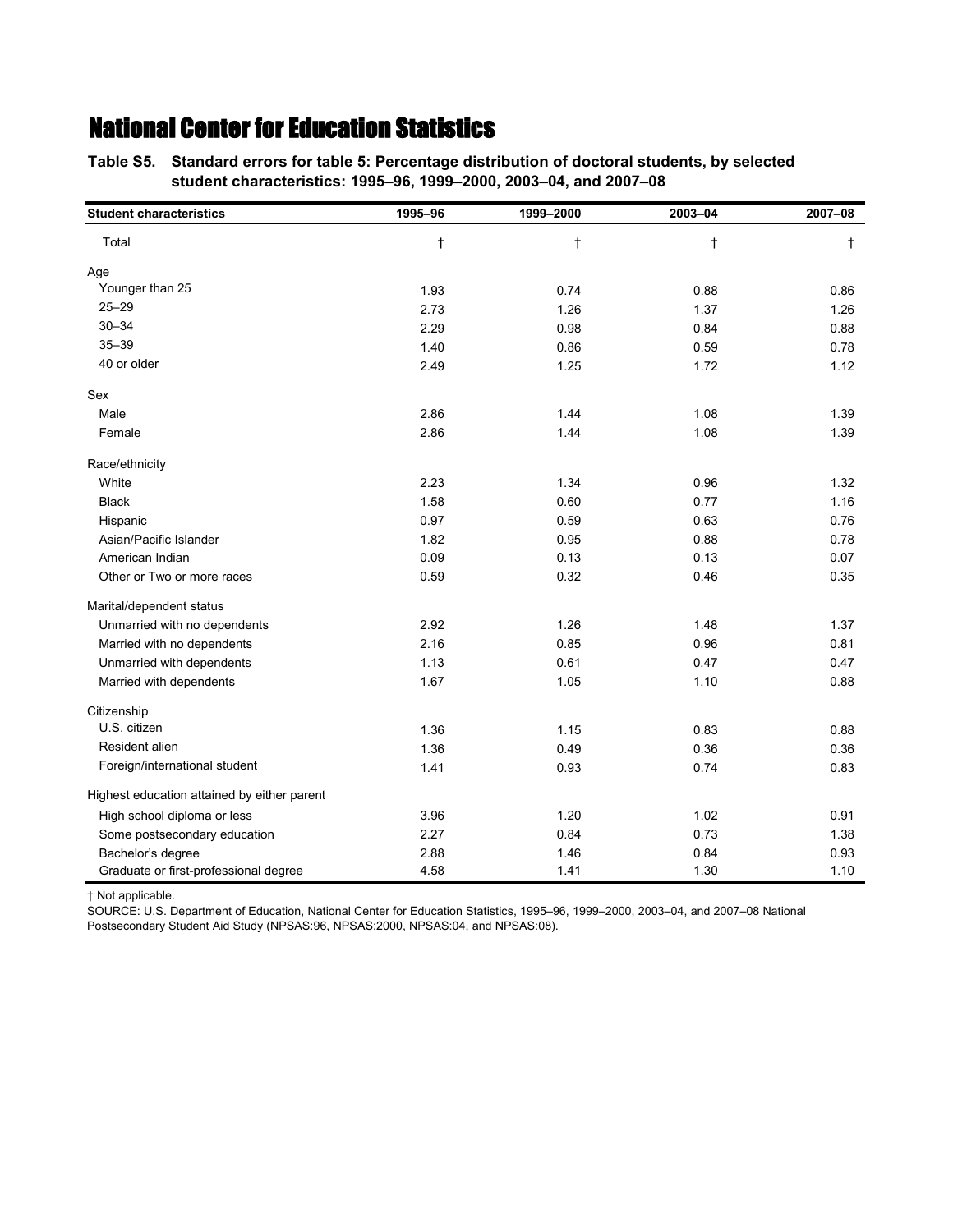**Table 6.—Percentage distribution of students in various types of doctoral degree programs, by selected student characteristics: 1995–96, Table 6.—1999–2000, 2003–04, and 2007–08**

|                                       |         | Ph.D. (except in education) |         |         |            | <b>Education (any doctoral)</b> |         |         | Any other doctoral <sup>1</sup> |           |         |         |
|---------------------------------------|---------|-----------------------------|---------|---------|------------|---------------------------------|---------|---------|---------------------------------|-----------|---------|---------|
| <b>Student characteristics</b>        | 1995-96 | 1999-2000                   | 2003-04 | 2007-08 | 1995-96    | 1999-2000                       | 2003-04 | 2007-08 | 1995-96                         | 1999-2000 | 2003-04 | 2007-08 |
| Total                                 | 100.0   | 100.0                       | 100.0   | 100.0   | 100.0      | 100.0                           | 100.0   | 100.0   | 100.0                           | 100.0     | 100.0   | 100.0   |
| Age                                   |         |                             |         |         |            |                                 |         |         |                                 |           |         |         |
| Younger than 25                       | 10.2    | 12.8                        | 13.9    | 14.6    | #          | $\ddagger$                      | 2.0!    | 1.1!    | 9.7                             | 14.4      | 22.8    | 21.2    |
| $25 - 29$                             | 36.7    | 38.3                        | 38.8    | 40.8    | 10.0!      | 10.7                            | 13.9    | 12.0    | 30.0                            | 31.9      | 33.4    | 36.9    |
| $30 - 34$                             | 22.9    | 22.6                        | 22.5    | 21.6    | 20.5       | 15.2                            | 19.0    | 17.2    | 35.0                            | 16.0      | 16.6    | 14.8    |
| $35 - 39$                             | 13.7    | 11.1                        | 9.2     | 10.1    | ŧ          | 14.6                            | 16.6    | 19.9    | 8.1!                            | 12.2      | 7.7     | 7.3     |
| 40 or older                           | 16.5    | 15.1                        | 15.6    | 12.9    | 58.7       | 57.9                            | 48.5    | 49.7    | 17.1                            | 25.4      | 19.4    | 19.8    |
| Sex                                   |         |                             |         |         |            |                                 |         |         |                                 |           |         |         |
| Male                                  | 62.4    | 54.5                        | 54.7    | 56.5    | 46.2       | 29.4                            | 37.2    | 30.5    | 63.0                            | 57.7      | 45.4    | 44.4    |
| Female                                | 37.6    | 45.5                        | 45.3    | 43.5    | 53.8       | 70.6                            | 62.8    | 69.5    | 37.0                            | 42.3      | 54.6    | 55.6    |
| Race/ethnicity <sup>2</sup>           |         |                             |         |         |            |                                 |         |         |                                 |           |         |         |
| White                                 | 69.8    | 64.8                        | 59.7    | 59.6    | 62.2       | 72.1                            | 63.0    | 62.2    | 69.8                            | 63.4      | 65.6    | 69.3    |
| <b>Black</b>                          | 6.7     | 5.3                         | 5.8     | 6.2     | $20.0$ !   | 12.2                            | 19.4    | 21.1    | $\ddagger$                      | 7.5       | 8.2     | 9.5     |
| Hispanic                              | 4.4     | 5.5                         | 6.1     | 7.7     | $\ddagger$ | 9.3                             | 7.2     | 7.1     | $\ddagger$                      | 5.9       | 6.8     | 5.8     |
| Asian/Pacific Islander                | 16.6    | 20.5                        | 24.6    | 23.7    | $\ddagger$ | 3.3                             | 6.7     | 6.1     | 24.8                            | 19.1      | 14.4    | 12.3    |
| American Indian                       | 0.6     | 0.4!                        | 0.4     | 0.2!    | #          | 0.6!                            | 1.4!    | 0.8!    | #                               | 0.6!      | 0.8!    | ŧ       |
| Other or Two or more races            | 1.9!    | 3.6                         | 3.3     | 2.7     | $\ddagger$ | 2.5!                            | 2.3     | 2.7!    | $\ddagger$                      | 3.5       | 4.2!    | 2.8     |
| Marital/dependent status <sup>3</sup> |         |                             |         |         |            |                                 |         |         |                                 |           |         |         |
| Unmarried with no dependents          | 55.2    | 54.8                        | 51.2    | 58.2    | 23.7       | 24.6                            | 27.5    | 28.8    | 54.8                            | 49.2      | 55.5    | 59.9    |
| Married with no dependents            | 18.5    | 20.2                        | 23.3    | 18.1    | 21.5       | 22.0                            | 22.8    | 16.4    | 21.0                            | 17.9      | 21.3    | 16.1    |
| Unmarried with dependents             | 8.0     | 6.3                         | 5.8     | 4.8     | 9.3!       | 13.1                            | 11.1    | 11.5    | 9.8                             | 7.1       | 4.0     | 5.3     |
| Married with dependents               | 18.3    | 18.7                        | 19.7    | 18.8    | 45.5       | 40.4                            | 38.6    | 43.3    | 14.5!                           | 25.7      | 19.2    | 18.8    |
| Citizenship                           |         |                             |         |         |            |                                 |         |         |                                 |           |         |         |
| U.S. citizen                          | 81.9    | 70.9                        | 68.5    | 68.0    | 86.5       | 94.6                            | 90.7    | 93.1    | 84.9                            | 76.7      | 85.7    | 85.3    |
| Resident alien                        | 6.6     | 3.7                         | 3.7     | 3.9     | 7.6!       | 14!                             | 2.2     | 2.6     | 6.1!                            | 4.2       | 3.9     | 3.9     |
| Foreign/international student         | 11.5    | 25.5                        | 27.8    | 28.1    | $\ddagger$ | 4.0                             | 7.1     | 4.4     | 9.0!                            | 19.1      | 10.3    | 10.8    |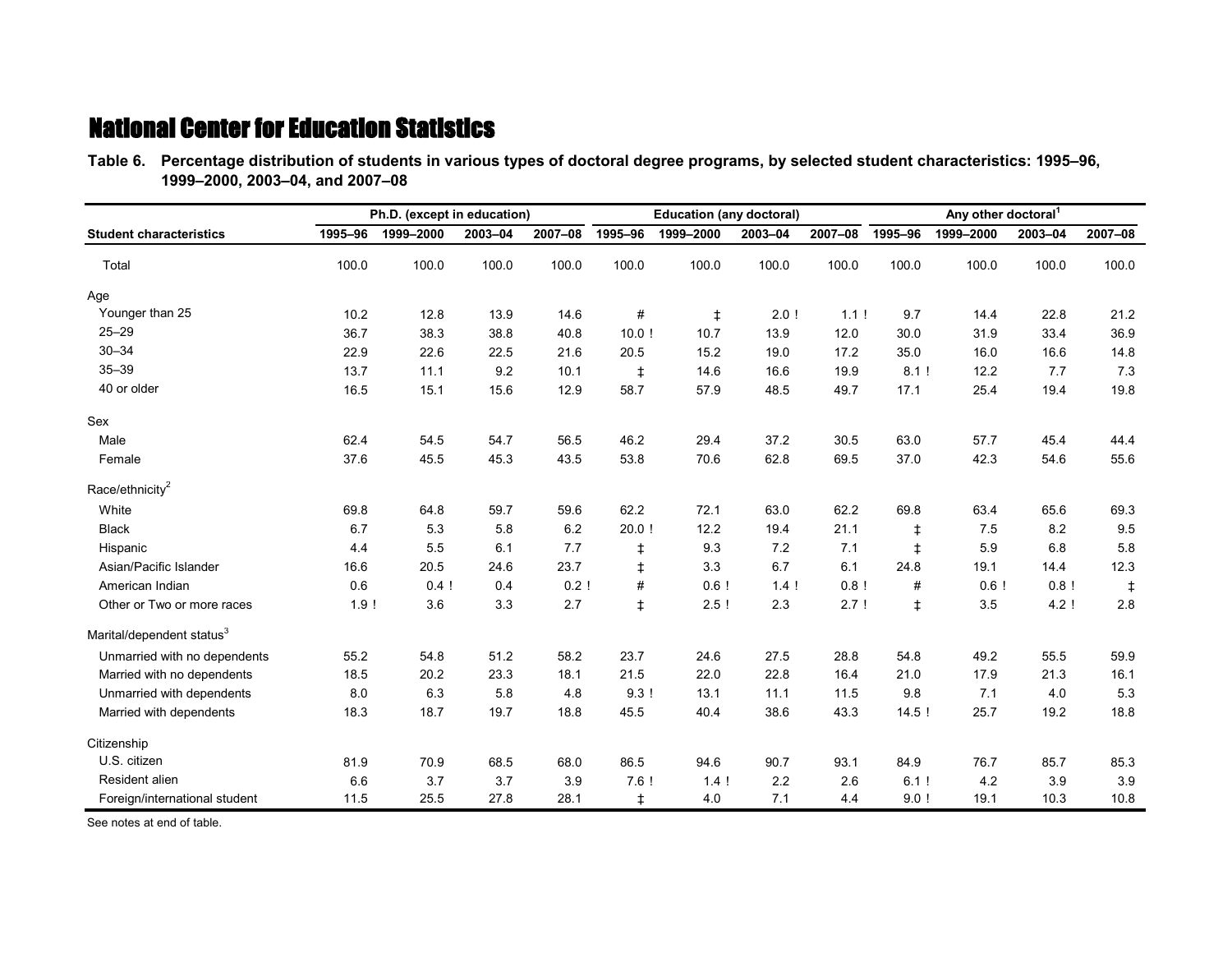**Table 6.—Percentage distribution of students in various types of doctoral degree programs, by selected student characteristics: 1995–96, Table 6.—1999–2000, 2003–04, and 2007–08—Continued**

|                                                             | Ph.D. (except in education) |           |         |         |         | <b>Education (any doctoral)</b> |         |         | Any other doctoral |           |         |         |
|-------------------------------------------------------------|-----------------------------|-----------|---------|---------|---------|---------------------------------|---------|---------|--------------------|-----------|---------|---------|
| <b>Student characteristics</b>                              | 1995-96                     | 1999-2000 | 2003-04 | 2007-08 | 1995-96 | 1999–2000                       | 2003-04 | 2007-08 | 1995-96            | 1999-2000 | 2003-04 | 2007-08 |
| Highest education attained by<br>either parent <sup>4</sup> |                             |           |         |         |         |                                 |         |         |                    |           |         |         |
| High school diploma or less                                 | 27.9                        | 23.4      | 19.4    | 17.8    | 47.4    | 43.0                            | 30.3    | 35.0    | 25.5!              | 28.6      | 23.8    | 18.5    |
| Some postsecondary education                                | 7.6                         | 11.6      | 13.6    | 15.6    | 28.9!   | 14.0                            | 16.8    | 20.4    |                    | 12.5      | 14.8    | 22.6    |
| Bachelor's degree                                           | 20.4                        | 26.4      | 26.7    | 26.8    | 10.9    | 20.2                            | 22.8    | 19.2    | 22.7!              | 21.6      | 23.5    | 24.4    |
| Graduate or first-professional degree                       | 44.1                        | 38.7      | 40.4    | 39.7    |         | 22.8                            | 30.1    | 25.3    | 46.2               | 37.3      | 37.9    | 34.6    |

# Rounds to zero.

! Interpret data with caution (estimates are unstable).

‡ Reporting standards not met.

1 Examples include D.B.A. (Doctor of Business Administration), D.F.A. (Doctor of Fine Arts), and D.P.A. (Doctor of Public Administration).

<sup>2</sup> Black includes African American, Hispanic includes Latino, American Indian includes Alaska Native, Asian/Pacific Islander includes Native Hawaiian, and Other includes respondents having origins in a race not listed. Questions concerning race/ethnicity changed over time. In 1995–96, respondents of more than one racial background were asked to choose one category, whereas in subsequent studies respondents could choose to identify themselves as multiracial.

 $3$  Divorced, separated, and widowed students are included in the unmarried categories.

<sup>4</sup> Some respondents did not know their parents' highest education level and are not included in the estimates for this table. These respondents represented 5.5 percent of the population in 1999–2000, 0.9 percent in 2003–04, and 0.7 percent in 2007–08. Graduate and first-professional students in NPSAS:96 were not given the option to indicate whether they knew their parents' highest level of education.

NOTE: Estimates include doctoral students enrolled in Title IV eligible postsecondary institutions in the 50 states, the District of Columbia, and Puerto Rico. Detail may not sum to totals because of rounding.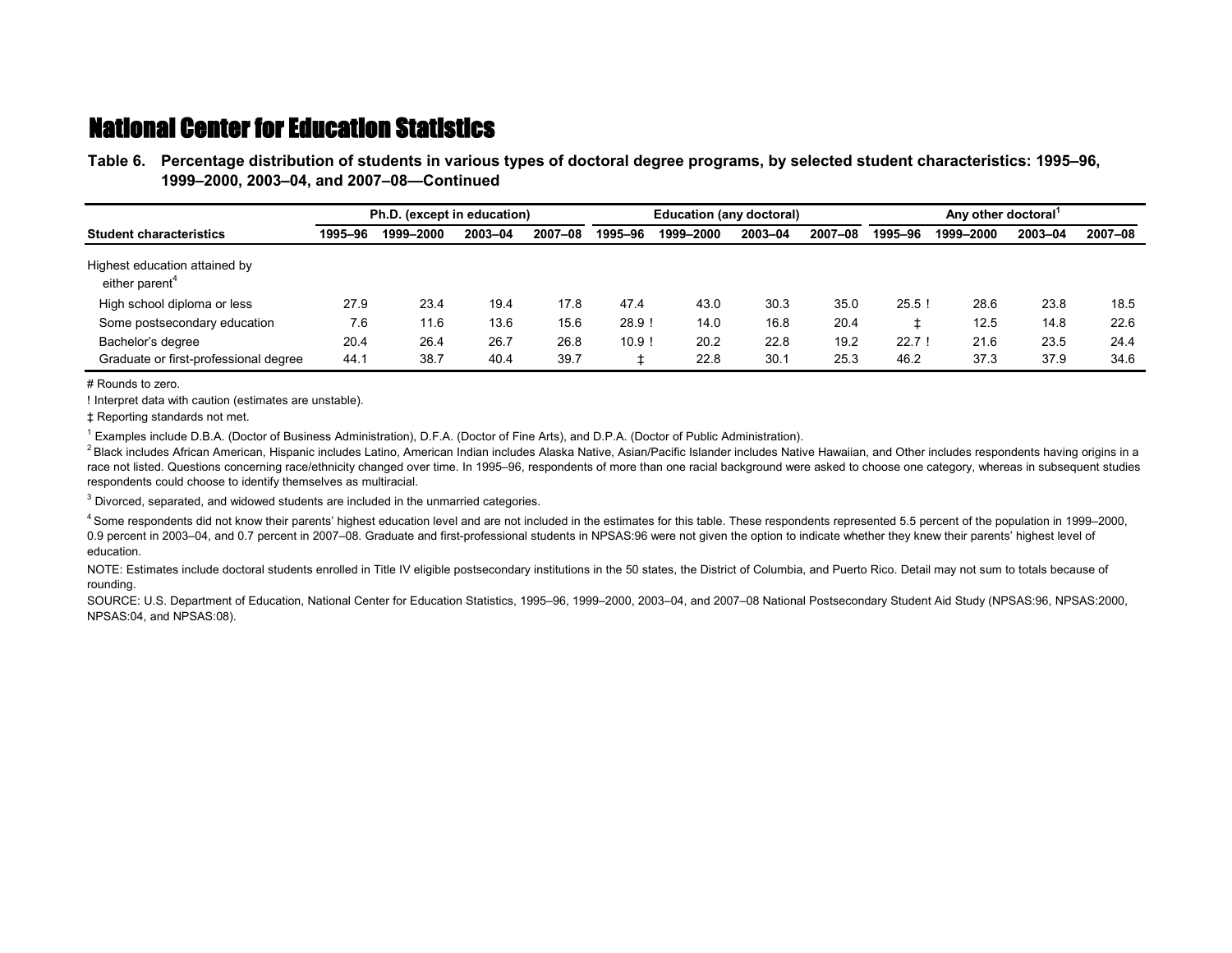**Table S6.—Standard errors for table 6: Percentage distribution of students in various types of doctoral degree programs, by selected student Table S6.—characteristics: 1995–96, 1999–2000, 2003–04, and 2007–08**

|                                |            | Ph.D. (except in education) |            |            |              | <b>Education (any doctoral)</b> |            |              | Any other doctoral |            |            |            |  |
|--------------------------------|------------|-----------------------------|------------|------------|--------------|---------------------------------|------------|--------------|--------------------|------------|------------|------------|--|
| <b>Student characteristics</b> | 1995-96    | 1999-2000                   | 2003-04    | 2007-08    | 1995-96      | 1999-2000                       | 2003-04    | 2007-08      | 1995-96            | 1999-2000  | 2003-04    | 2007-08    |  |
| Total                          | $\ddagger$ | $\ddagger$                  | $\ddagger$ | $\ddagger$ | $\ddagger$   | $\ddagger$                      | $\ddagger$ | $\mathsf{t}$ | $\ddagger$         | $\ddagger$ | $\ddagger$ | $\ddagger$ |  |
| Age                            |            |                             |            |            |              |                                 |            |              |                    |            |            |            |  |
| Younger than 25                | 1.77       | 1.12                        | 0.95       | 1.17       | $\ddagger$   | $\ddagger$                      | 0.70       | 0.39         | 2.62               | 2.12       | 2.13       | 2.18       |  |
| $25 - 29$                      | 2.98       | 1.60                        | 1.46       | 1.27       | 4.70         | 2.08                            | 1.91       | 1.49         | 5.52               | 2.40       | 3.05       | 4.03       |  |
| $30 - 34$                      | 2.68       | 1.20                        | 1.05       | 1.10       | 5.85         | 2.13                            | 1.72       | 1.68         | 6.43               | 2.03       | 2.75       | 1.92       |  |
| $35 - 39$                      | 1.69       | 0.90                        | 0.60       | 0.92       | $\ddagger$   | 2.05                            | 1.70       | 2.20         | 3.84               | 2.02       | 1.38       | 1.04       |  |
| 40 or older                    | 2.83       | 1.18                        | 1.53       | 1.17       | 6.49         | 2.53                            | 2.71       | 2.85         | 4.72               | 3.22       | 3.44       | 2.36       |  |
| Sex                            |            |                             |            |            |              |                                 |            |              |                    |            |            |            |  |
| Male                           | 3.65       | 1.60                        | 1.12       | 1.52       | 6.56         | 2.53                            | 2.74       | 2.12         | 4.81               | 3.21       | 3.07       | 3.75       |  |
| Female                         | 3.65       | 1.60                        | 1.12       | 1.52       | 6.56         | 2.53                            | 2.74       | 2.12         | 4.81               | 3.21       | 3.07       | 3.75       |  |
| Race/ethnicity                 |            |                             |            |            |              |                                 |            |              |                    |            |            |            |  |
| White                          | 3.23       | 1.36                        | 1.03       | 1.39       | 6.04         | 3.16                            | 2.38       | 2.63         | 2.93               | 3.04       | 2.72       | 2.60       |  |
| <b>Black</b>                   | 1.49       | 0.65                        | 0.66       | 1.37       | 7.83         | 1.61                            | 2.19       | 2.50         | $\ddagger$         | 1.76       | 1.49       | 2.07       |  |
| Hispanic                       | 1.04       | 0.53                        | 0.52       | 1.09       | $\mathsf{f}$ | 1.82                            | 1.27       | 1.58         | $\ddagger$         | 1.40       | 1.63       | 1.35       |  |
| Asian/Pacific Islander         | 2.67       | 1.19                        | 1.05       | 1.17       |              | 0.77                            | 1.37       | 1.20         | 3.24               | 2.51       | 1.70       | 1.58       |  |
| American Indian                | 0.14       | 0.15                        | 0.09       | 0.06       | $\ddagger$   | 0.28                            | 0.48       | 0.27         | $\ddagger$         | 0.28       | 0.32       | $\ddagger$ |  |
| Other or Two or more races     | 0.64       | 0.42                        | 0.46       | 0.44       | $\ddagger$   | 0.81                            | 0.63       | 1.24         | $\ddagger$         | 0.86       | 1.42       | 0.79       |  |
| Marital/dependent status       |            |                             |            |            |              |                                 |            |              |                    |            |            |            |  |
| Unmarried with no dependents   | 3.30       | 1.31                        | 1.73       | 1.23       | 4.55         | 3.03                            | 2.18       | 2.63         | 5.75               | 3.62       | 3.17       | 3.27       |  |
| Married with no dependents     | 3.00       | 0.96                        | 0.97       | 0.88       | 3.93         | 2.18                            | 2.27       | 1.84         | 4.41               | 1.94       | 2.91       | 2.11       |  |
| Unmarried with dependents      | 1.55       | 0.60                        | 0.60       | 0.57       | 4.52         | 2.41                            | 1.08       | 1.37         | 2.33               | 1.92       | 0.80       | 0.92       |  |
| Married with dependents        | 1.43       | 0.83                        | 1.09       | 0.97       | 6.77         | 3.03                            | 2.02       | 2.59         | 4.45               | 3.14       | 2.59       | 1.82       |  |
| Citizenship                    |            |                             |            |            |              |                                 |            |              |                    |            |            |            |  |
| U.S. citizen                   | 2.21       | 1.31                        | 1.07       | 1.35       | 3.64         | 1.26                            | 1.46       | 1.29         | 3.47               | 3.08       | 1.58       | 1.66       |  |
| Resident alien                 | 1.59       | 0.62                        | 0.33       | 0.46       | 3.64         | 0.43                            | 0.66       | 0.68         | 2.62               | 0.95       | 1.11       | 0.73       |  |
| Foreign/international student  | 2.02       | 1.15                        | 1.03       | 1.37       | $\ddagger$   | 1.05                            | 1.34       | 1.04         | 3.09               | 2.89       | 1.16       | 1.29       |  |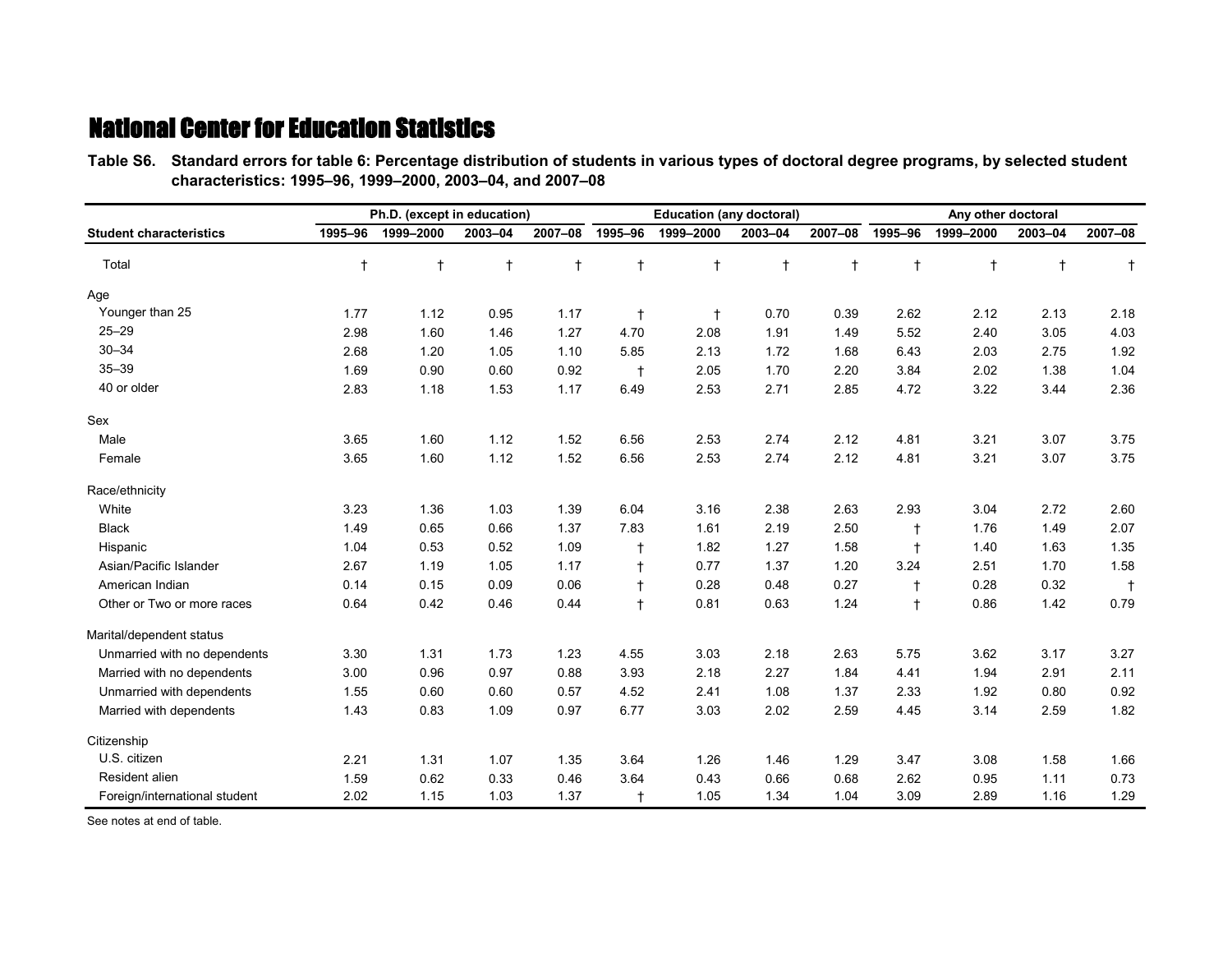**Table S6.—Standard errors for table 6: Percentage distribution of students in various types of doctoral degree programs, by selected student Table S6.—characteristics: 1995–96, 1999–2000, 2003–04, and 2007–08—Continued**

|                                                | Ph.D. (except in education) |           |         |         |         | <b>Education (any doctoral)</b> |         |         |         | Any other doctoral |         |         |  |
|------------------------------------------------|-----------------------------|-----------|---------|---------|---------|---------------------------------|---------|---------|---------|--------------------|---------|---------|--|
| <b>Student characteristics</b>                 | 1995-96                     | 1999-2000 | 2003-04 | 2007-08 | 1995-96 | 1999-2000                       | 2003-04 | 2007-08 | 1995-96 | 1999-2000          | 2003-04 | 2007-08 |  |
| Highest education attained by<br>either parent |                             |           |         |         |         |                                 |         |         |         |                    |         |         |  |
| High school diploma or less                    | 4.49                        | 1.18      | 0.96    | 0.96    | 11.76   | 3.08                            | l.82    | 2.49    | 8.24    | 2.97               | 3.07    | 2.11    |  |
| Some postsecondary education                   | 2.26                        | 1.08      | 0.70    | 40. ا   | 13.83   | 1.81                            | l.73    | 2.68    |         | 1.86               | 1.87    | 4.66    |  |
| Bachelor's degree                              | 3.42                        | 1.93      | l.05    | l.05    | 5.06    | 2.56                            | 1.91    | 1.83    | 6.89    | 2.64               | 2.00    | 2.51    |  |
| Graduate or first-professional degree          | 5.15                        | 1.87      | 1.35    | 51.،    |         | 2.61                            | 2.31    | 2.23    | 9.89    | 2.88               | 3.14    | 2.95    |  |

† Not applicable.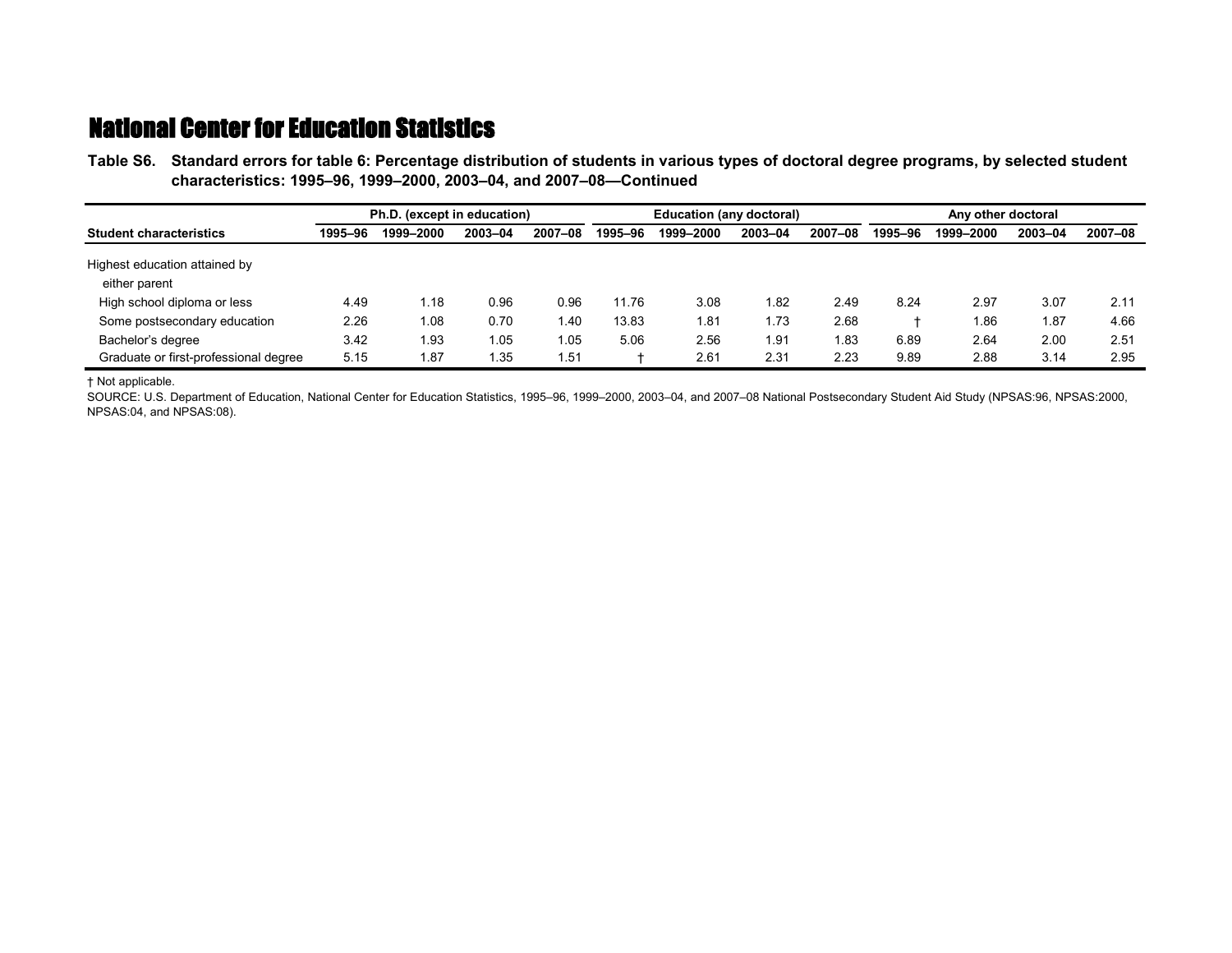**Table 7.—Percentage distribution of first-professional students, by selected student characteristics: Table 7.—1995–96, 1999–2000, 2003–04, and 2007–08**

| <b>Student characteristics</b>                           | 1995-96 | 1999-2000 | 2003-04 | 2007-08 |
|----------------------------------------------------------|---------|-----------|---------|---------|
| Total                                                    | 100.0   | 100.0     | 100.0   | 100.0   |
| Age                                                      |         |           |         |         |
| Younger than 25                                          | 38.4    | 38.0      | 37.8    | 38.5    |
| $25 - 29$                                                | 39.3    | 37.7      | 39.2    | 42.8    |
| $30 - 34$                                                | 9.2     | 12.3      | 10.7    | 9.1     |
| $35 - 39$                                                | 6.6     | 5.5       | 5.5     | 3.5     |
| 40 or older                                              | 6.5     | 6.6       | 6.8     | 6.0     |
| Sex                                                      |         |           |         |         |
| Male                                                     | 59.6    | 54.1      | 53.7    | 48.4    |
| Female                                                   | 40.4    | 45.9      | 46.3    | 51.6    |
| Race/ethnicity <sup>1</sup>                              |         |           |         |         |
| White                                                    | 74.9    | 73.0      | 66.6    | 72.5    |
| <b>Black</b>                                             | 6.4     | 6.2       | 6.8     | 6.3     |
| Hispanic                                                 | 7.1!    | 5.2       | 8.7     | 6.5     |
| Asian/Pacific Islander                                   | 9.8     | 12.7      | 13.2    | 12.1    |
| American Indian                                          | 1.1     | 0.7!      | 0.4!    | #       |
| Other or Two or more races                               | 0.7     | 2.2       | 4.3     | 2.5     |
| Marital/dependent status <sup>2</sup>                    |         |           |         |         |
| Unmarried with no dependents                             | 70.0    | 68.6      | 72.6    | 75.2    |
| Married with no dependents                               | 13.9    | 12.2      | 13.5    | 14.3    |
| Unmarried with dependents                                | 5.1     | 5.0       | 3.7     | 1.8     |
| Married with dependents                                  | 11.0    | 14.2      | 10.2    | 8.7     |
| Citizenship                                              |         |           |         |         |
| U.S. citizen                                             | 95.3    | 93.0      | 92.8    | 95.1    |
| Resident alien                                           | 3.2     | 4.1       | 4.1     | 2.9     |
| Foreign/international student                            | 1.5     | 2.9       | 3.1!    | 2.0     |
| Highest education attained by either parent <sup>3</sup> |         |           |         |         |
| High school diploma or less                              | 24.1    | 22.4      | 15.6    | 13.7    |
| Some postsecondary education                             | 9.8     | 14.1      | 13.3    | 13.0    |
| Bachelor's degree                                        | 29.3    | 20.5      | 26.0    | 24.9    |
| Graduate or first-professional degree                    | 36.9    | 43.0      | 45.0    | 48.4    |

# Rounds to zero.

! Interpret data with caution (estimates are unstable).

<sup>1</sup> Black includes African American, Hispanic includes Latino, American Indian includes Alaska Native, Asian/Pacific Islander includes Native Hawaiian, and Other includes respondents having origins in a race not listed. Questions concerning race/ethnicity changed over time. In 1995–96, respondents of more than one racial background were asked to choose one category, whereas in subsequent studies respondents could choose to identify themselves as multiracial.

 $2$  Divorced, separated, and widowed students are included in the unmarried categories.

 $3$  Some respondents did not know their parents' highest education level and are not included in the estimates for this table. These respondents represented 5.5 percent of the population in 1999–2000, 0.9 percent in 2003–04, and 0.7 percent in 2007–08. Graduate and first-professional students in NPSAS:96 were not given the option to indicate whether they knew their parents' highest level of education.

NOTE: Estimates include first-professional students enrolled in Title IV eligible postsecondary institutions in the 50 states, the District of Columbia, and Puerto Rico. Detail may not sum to totals because of rounding.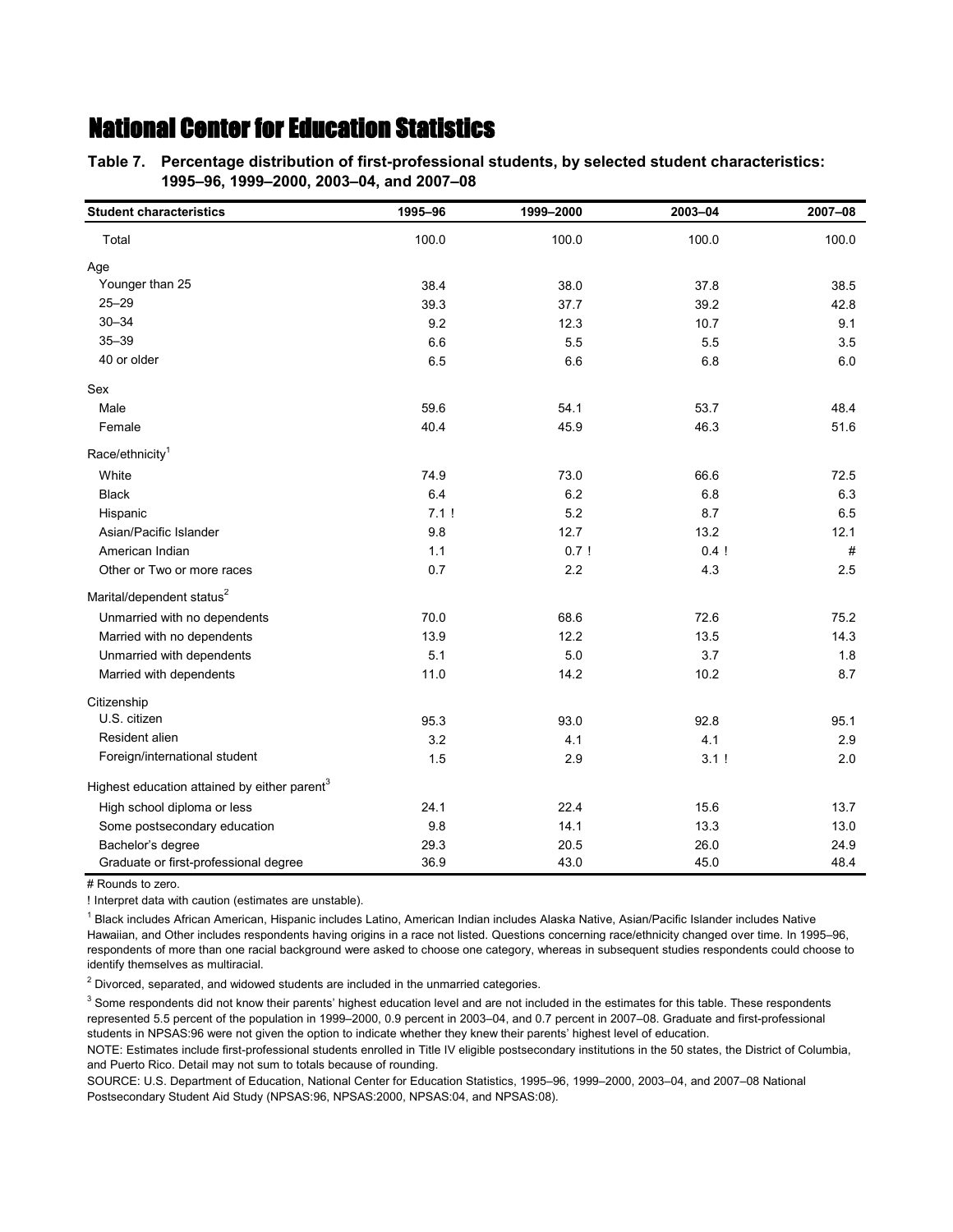**Table S7.—Standard errors for table 7: Percentage distribution of first-professional students, Table S7.—by selected student characteristics: 1995–96, 1999–2000, 2003–04, and 2007–08**

| <b>Student characteristics</b>              | 1995-96   | 1999-2000  | 2003-04   | 2007-08    |
|---------------------------------------------|-----------|------------|-----------|------------|
| Total                                       | $\dagger$ | $^\dagger$ | $\dagger$ | $\ddagger$ |
| Age                                         |           |            |           |            |
| Younger than 25                             | 2.08      | 2.35       | 2.28      | 1.28       |
| $25 - 29$                                   | 1.14      | 1.79       | 1.61      | 1.37       |
| $30 - 34$                                   | 0.78      | 1.01       | 0.82      | 0.76       |
| $35 - 39$                                   | 0.83      | 0.83       | 1.08      | 0.44       |
| 40 or older                                 | 0.83      | 1.49       | 1.35      | 0.72       |
| Sex                                         |           |            |           |            |
| Male                                        | 2.06      | 1.88       | 2.24      | 1.65       |
| Female                                      | 2.06      | 1.88       | 2.24      | 1.65       |
| Race/ethnicity                              |           |            |           |            |
| White                                       | 2.13      | 1.29       | 1.73      | 1.12       |
| <b>Black</b>                                | 0.84      | 0.77       | 0.82      | 0.74       |
| Hispanic                                    | 2.36      | 0.70       | 1.35      | 0.74       |
| Asian/Pacific Islander                      | 1.24      | 1.23       | 1.16      | 0.73       |
| American Indian                             | 0.21      | 0.26       | 0.15      | t          |
| Other or Two or more races                  | 0.22      | 0.46       | 0.72      | 0.43       |
| Marital/dependent status                    |           |            |           |            |
| Unmarried with no dependents                | 2.75      | 2.25       | 2.39      | 1.25       |
| Married with no dependents                  | 1.29      | 1.02       | 1.19      | 0.91       |
| Unmarried with dependents                   | 0.55      | 0.80       | 0.73      | 0.38       |
| Married with dependents                     | 1.39      | 1.62       | 1.73      | 0.84       |
| Citizenship                                 |           |            |           |            |
| U.S. citizen                                | 0.45      | 0.88       | 1.25      | 0.50       |
| Resident alien                              | 0.44      | 0.64       | 0.75      | 0.38       |
| Foreign/international student               | 0.40      | 0.58       | 0.97      | 0.40       |
| Highest education attained by either parent |           |            |           |            |
| High school diploma or less                 | 1.43      | 2.13       | 1.57      | 1.04       |
| Some postsecondary education                | 1.30      | 1.22       | 1.11      | 0.87       |
| Bachelor's degree                           | 2.35      | 1.76       | 1.39      | 1.25       |
| Graduate or first-professional degree       | 2.65      | 3.02       | 1.79      | 1.49       |

† Not applicable.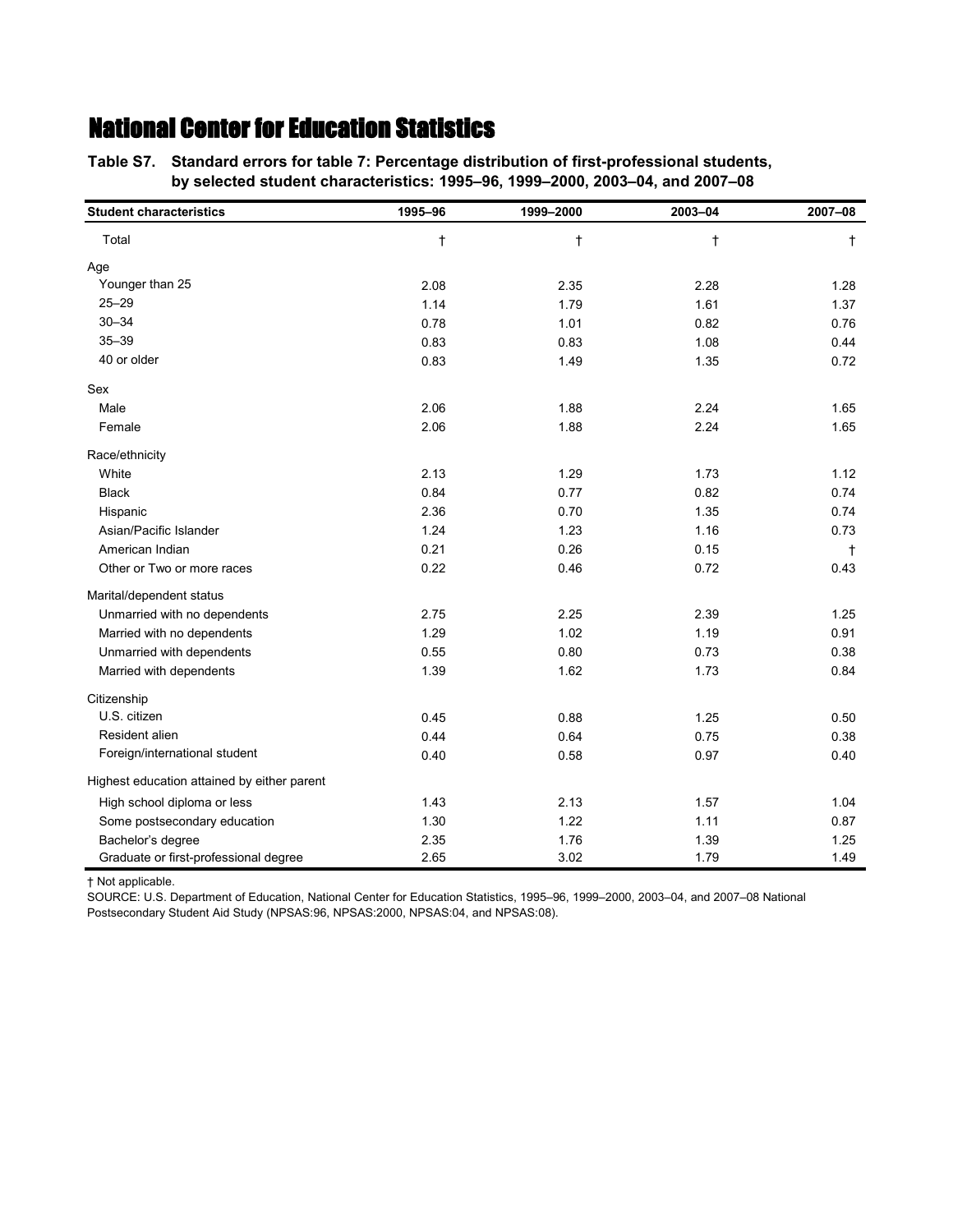**Table 8.—Percentage distribution of students in various first-professional degree programs, by selected student characteristics: 1995–96, Table 8.—1999–2000, 2003–04, and 2007–08**

|                                       |            | Medicine (M.D. or D.O.) |            |            |                  | Other health science <sup>1</sup> |            |            | Law (LL.B. or J.D.) |            |         |         |
|---------------------------------------|------------|-------------------------|------------|------------|------------------|-----------------------------------|------------|------------|---------------------|------------|---------|---------|
| <b>Student characteristics</b>        | 1995-96    | 1999-2000               | 2003-04    | 2007-08    | 1995-96          | 1999-2000                         | 2003-04    | 2007-08    | 1995-96             | 1999-2000  | 2003-04 | 2007-08 |
| Total                                 | 100.0      | 100.0                   | 100.0      | 100.0      | 100.0            | 100.0                             | 100.0      | 100.0      | 100.0               | 100.0      | 100.0   | 100.0   |
| Age                                   |            |                         |            |            |                  |                                   |            |            |                     |            |         |         |
| Younger than 25                       | 40.1       | 37.2                    | 44.6       | 40.4       | 43.7             | 48.0                              | 44.4       | 45.9       | 40.8                | 37.1       | 37.2    | 37.4    |
| $25 - 29$                             | 45.9       | 43.6                    | 44.8       | 47.3       | 36.7             | 35.5                              | 38.4       | 38.7       | 37.9                | 37.8       | 39.5    | 44.5    |
| $30 - 34$                             | 7.0        | 11.7                    | 8.3        | 8.6        | 10.2             | 9.5                               | 9.7        | 6.9        | 7.8                 | 13.6       | 11.5    | 10.2    |
| $35 - 39$                             | 3.0!       | 4.1!                    | ŧ          | 2.1!       | 6.4              | 4.5                               | 4.2!       | 5.0!       | 6.9                 | 5.5        | 5.5     | 2.8     |
| 40 or older                           | 4.1!       | 3.4!                    | 1.1!       | $\ddagger$ | 3.0              | 2.4                               | $\ddagger$ | 3.5!       | 6.6                 | 6.0        | 6.2     | 5.1     |
| Sex                                   |            |                         |            |            |                  |                                   |            |            |                     |            |         |         |
| Male                                  | 60.7       | 55.5                    | 49.1       | 52.8       | 55.2             | 52.5                              | 46.3       | 37.1       | 56.3                | 50.1       | 53.9    | 48.3    |
| Female                                | 39.3       | 44.5                    | 50.9       | 47.2       | 44.8             | 47.5                              | 53.7       | 62.9       | 43.7                | 49.9       | 46.1    | 51.7    |
| Race/ethnicity <sup>2</sup>           |            |                         |            |            |                  |                                   |            |            |                     |            |         |         |
| White                                 | 68.8       | 66.8                    | 65.8       | 67.2       | 79.8             | 70.3                              | 61.4       | 70.8       | 74.1                | 78.3       | 70.3    | 75.6    |
| <b>Black</b>                          | 6.4        | 6.0                     | 6.2        | 5.0        | 3.8              | 6.4                               | 5.4        | 4.8!       | 7.6                 | 4.5        | 6.1     | 6.4     |
| Hispanic                              | 4.3!       | 63!                     | 6.0        | 7.8        | 3.6!             | 3.1                               | 8.5        | 6.0        | 11.5!               | 6.6        | 10.4    | 6.5     |
| Asian/Pacific Islander                | 18.2       | 16.1                    | 17.7       | 18.0       | 10.8             | 18.8                              | 20.3       | 16.3       | 5.2                 | 7.6        | 7.3     | 8.4     |
| American Indian                       | 1.7        | $\ddagger$              | $\ddagger$ | #          | ŧ                | $\ddagger$                        | $\ddagger$ | $\ddagger$ | 1.1                 | $\ddagger$ | 0.5!    | #       |
| Other or Two or more races            | $\ddagger$ | 3.2!                    | 4.0        | 2.1!       | 1.2 <sup>1</sup> | $\ddagger$                        | 4.2!       | 2.0!       | 0.6!                | 2.5!       | 5.4     | 3.1     |
| Marital/dependent status <sup>3</sup> |            |                         |            |            |                  |                                   |            |            |                     |            |         |         |
| Unmarried with no dependents          | 71.2       | 74.7                    | 80.4       | 81.2       | 72.0             | 73.9                              | 76.9       | 71.4       | 74.8                | 69.5       | 73.3    | 78.0    |
| Married with no dependents            | 14.4       | 9.4                     | 14.0       | 11.4       | 14.2             | 9.5                               | 12.5       | 16.6       | 11.2                | 13.4       | 12.4    | 13.2    |
| Unmarried with dependents             | $\ddagger$ | 4.0!                    | 1.5        | $\ddagger$ | 4.2              | 5.0                               | 2.5!       | $1.6$ !    | 5.8                 | 6.3        | 5.0     | 1.8     |
| Married with dependents               | 9.7        | 11.9                    | 4.1        | 6.1        | 9.5              | 11.7                              | 8.1        | 10.3       | 8.2                 | 10.8       | 9.3     | 7.0     |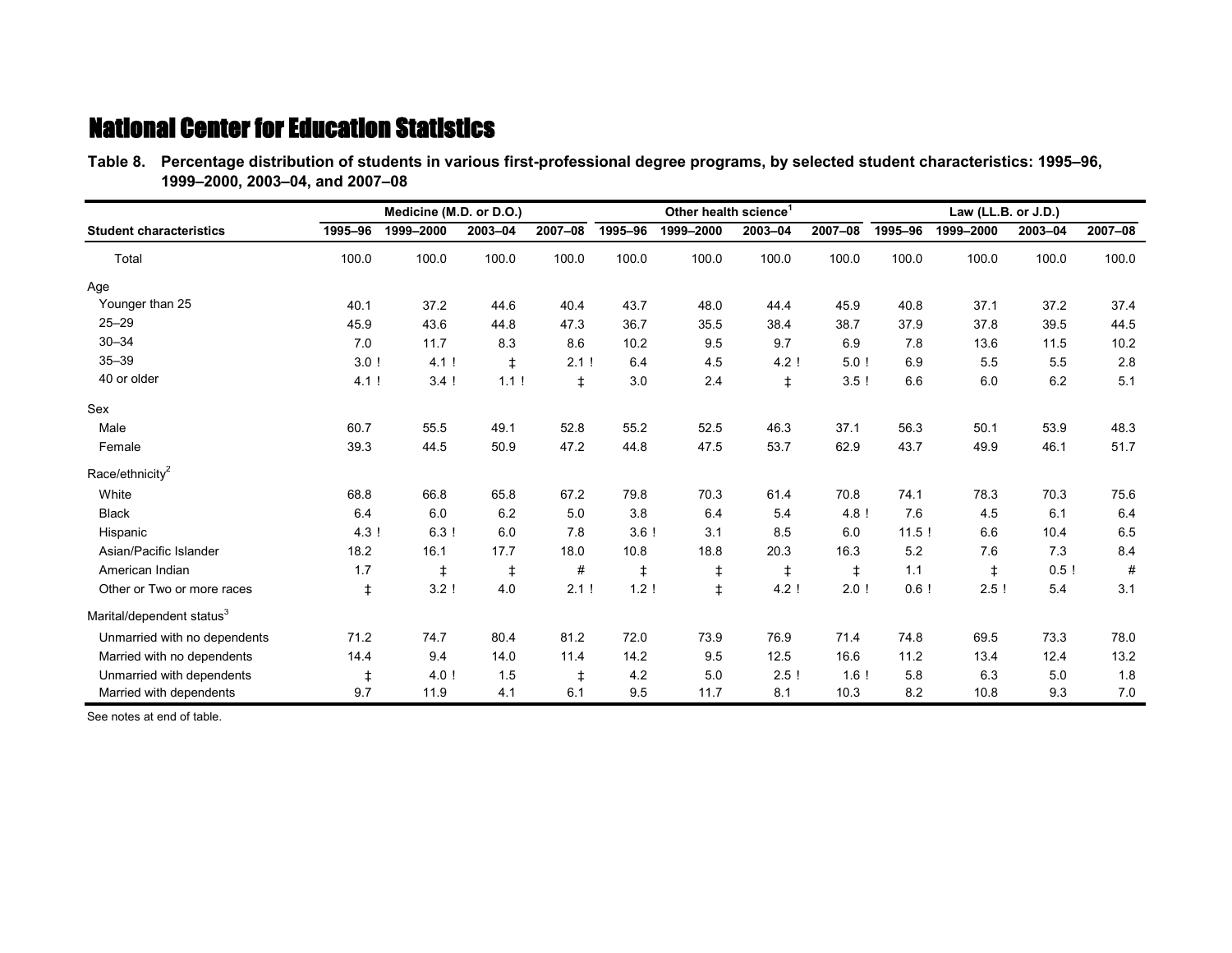**Table 8.—Percentage distribution of students in various first-professional degree programs, by selected student characteristics: 1995–96, Table 8.—1999–2000, 2003–04, and 2007–08—Continued**

|                                                             | Medicine (M.D. or D.O.) |           |         |         | Other health science <sup>1</sup> |           |         |         | Law (LL.B. or J.D.) |           |         |         |
|-------------------------------------------------------------|-------------------------|-----------|---------|---------|-----------------------------------|-----------|---------|---------|---------------------|-----------|---------|---------|
| <b>Student characteristics</b>                              | 1995-96                 | 1999-2000 | 2003-04 | 2007-08 | 1995-96                           | 1999-2000 | 2003-04 | 2007-08 | 1995-96             | 1999-2000 | 2003-04 | 2007-08 |
| Citizenship                                                 |                         |           |         |         |                                   |           |         |         |                     |           |         |         |
| U.S. citizen                                                | 94.8                    | 90.9      | 95.6    | 95.9    | 91.8                              | 89.1      | 89.1    | 91.3    | 97.3                | 96.8      | 97.1    | 96.0    |
| Resident alien                                              | $3.4$ !                 | 4.9       | 3.5!    | 3.3!    | 5.2                               | 6.7       | 8.4     | 5.6     | 2.1                 | 2.3!      | 2.1     | 1.7     |
| Foreign/international                                       |                         |           |         |         |                                   |           |         |         |                     |           |         |         |
| student                                                     |                         | $4.2$ !   |         |         | $3.0$ !                           | 4.2       | 2.4!    | 3.1!    | ŧ                   | 1.0!      | $0.8$ ! | 2.3     |
| Highest education attained by<br>either parent <sup>4</sup> |                         |           |         |         |                                   |           |         |         |                     |           |         |         |
| High school diploma or less                                 | 14.5                    | 17.2      | 12.2    | 7.3     | 25.7                              | 25.5      | 16.9    | 16.9    | 25.0                | 21.5      | 14.2    | 13.9    |
| Some postsecondary education                                | 10.2                    | 10.4      | 10.9    | 7.8     | 11.0                              | 18.0      | 14.4    | 17.2    | 6.9                 | 14.1      | 12.9    | 12.3    |
| Bachelor's degree                                           | 29.1                    | 13.7      | 21.9    | 29.9    | 30.1                              | 26.0      | 29.0    | 28.5    | 25.6                | 21.3      | 27.7    | 22.0    |
| Graduate or first-professional degree                       | 46.2                    | 58.7      | 55.1    | 55.0    | 33.2                              | 30.5      | 39.6    | 37.3    | 42.5                | 43.1      | 45.1    | 51.8    |

# Rounds to zero.

! Interpret data with caution (estimates are unstable).

‡ Reporting standards not met.

<sup>1</sup> Includes chiropractic (D.C. or D.C.M.), dentistry (D.D.S. or D.M.D.), optometry (O.D.), pharmacy (Pharm.D.), podiatry (Pod.D. or D.P.M.), or veterinary medicine (D.V.M.).

 $^2$  Black includes African American, Hispanic includes Latino, American Indian includes Alaska Native, Asian/Pacific Islander includes Native Hawaiian, and Other includes respondents having origins in a race not listed. Questions concerning race/ethnicity changed over time. In 1995–96, respondents of more than one racial background were asked to choose one category, whereas in subsequent studies respondents could choose to identify themselves as multiracial.

 $3$  Divorced, separated, and widowed students are included in the unmarried categories.

<sup>4</sup> Some respondents did not know their parents' highest education level and are not included in the estimates for this table. These respondents represented 5.5 percent of the population in 1999–2000, 0.9 percent in 2003–04, and 0.7 percent in 2007–08. Graduate and first-professional students in NPSAS:96 were not given the option to indicate whether they knew their parents' highest level of education.

NOTE: Except for theology students, estimates include all first-professional students enrolled in Title IV eligible postsecondary institutions in the 50 states, the District of Columbia, and Puerto Rico. Theology students are excluded due to small sample sizes. Detail may not sum to totals because of rounding.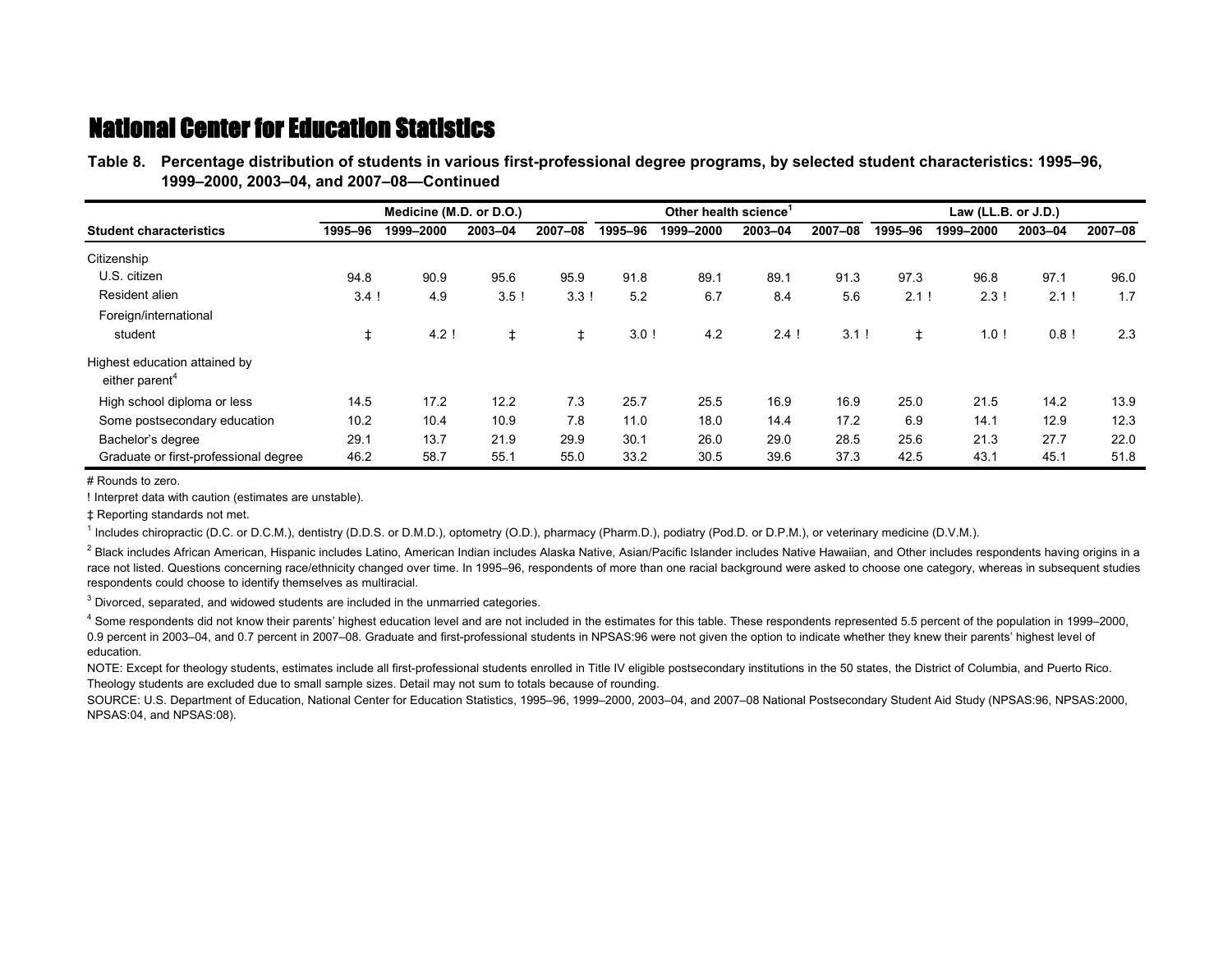**Table S8.—Standard errors for table 8: Percentage distribution of students in various first-professional degree programs, by selected student Table S8.—characteristics: 1995–96, 1999–2000, 2003–04, and 2007–08**

|                                |            | Medicine (M.D. or D.O.) |            |            |            | Other health science |            |            | Law (LL.B. or J.D.) |            |            |         |
|--------------------------------|------------|-------------------------|------------|------------|------------|----------------------|------------|------------|---------------------|------------|------------|---------|
| <b>Student characteristics</b> | 1995-96    | 1999-2000               | 2003-04    | 2007-08    | 1995-96    | 1999-2000            | 2003-04    | 2007-08    | 1995-96             | 1999-2000  | 2003-04    | 2007-08 |
| Total                          | $\ddagger$ | $^\dagger$              | $^\dagger$ | $\ddagger$ | $\ddagger$ | $\dagger$            | $\ddagger$ | $\ddagger$ | $\ddagger$          | $\ddagger$ | $\ddagger$ |         |
| Age                            |            |                         |            |            |            |                      |            |            |                     |            |            |         |
| Younger than 25                | 3.41       | 4.24                    | 3.30       | 3.40       | 3.28       | 3.85                 | 3.25       | 3.75       | 1.88                | 2.84       | 3.24       | 1.67    |
| $25 - 29$                      | 2.49       | 4.26                    | 3.30       | 3.41       | 2.36       | 3.46                 | 3.81       | 3.24       | 1.61                | 2.35       | 2.29       | 1.75    |
| $30 - 34$                      | 1.85       | 1.89                    | 1.19       | 1.68       | 1.42       | 2.18                 | 1.76       | 1.55       | 0.66                | 1.37       | 1.35       | 1.11    |
| $35 - 39$                      | 0.92       | 1.99                    | $\ddagger$ | 0.84       | 1.41       | 1.05                 | 1.88       | 1.58       | 0.98                | 1.08       | 1.04       | 0.53    |
| 40 or older                    | 1.51       | 1.22                    | 0.50       | $\ddagger$ | 0.70       | 0.68                 | $\ddagger$ | 1.28       | 0.79                | 1.34       | 1.45       | 0.87    |
| Sex                            |            |                         |            |            |            |                      |            |            |                     |            |            |         |
| Male                           | 2.15       | 3.37                    | 2.89       | 3.46       | 3.60       | 3.37                 | 4.83       | 2.81       | 1.68                | 2.69       | 2.19       | 2.22    |
| Female                         | 2.15       | 3.37                    | 2.89       | 3.46       | 3.60       | 3.37                 | 4.83       | 2.81       | 1.68                | 2.69       | 2.19       | 2.22    |
| Race/ethnicity                 |            |                         |            |            |            |                      |            |            |                     |            |            |         |
| White                          | 3.99       | 3.72                    | 3.05       | 3.00       | 3.03       | 2.13                 | 3.96       | 2.69       | 4.66                | 1.85       | 2.37       | 1.62    |
| <b>Black</b>                   | 1.83       | 1.65                    | 1.27       | 1.43       | 0.81       | 1.40                 | 1.45       | 1.52       | 1.30                | 0.90       | 1.20       | 0.88    |
| Hispanic                       | 1.30       | 2.03                    | 1.34       | 1.61       | 1.24       | 0.85                 | 1.80       | 0.91       | 5.59                | 1.31       | 2.05       | 1.04    |
| Asian/Pacific Islander         | 3.54       | 2.09                    | 2.54       | 2.06       | 2.60       | 2.70                 | 2.98       | 2.40       | 1.00                | 1.13       | 1.56       | 1.07    |
| American Indian                | 0.46       | $\ddagger$              | $\ddagger$ | $\ddagger$ | $\ddagger$ |                      | $\ddagger$ |            | 0.25                | $\ddagger$ | 0.25       |         |
| Other or Two or more races     | $\ddagger$ | 1.14                    | 1.12       | 0.89       | 0.43       | $\ddagger$           | 1.72       | 0.91       | 0.24                | 0.96       | 1.19       | 0.70    |
| Marital/dependent status       |            |                         |            |            |            |                      |            |            |                     |            |            |         |
| Unmarried with no dependents   | 5.05       | 2.97                    | 1.91       | 2.23       | 2.39       | 2.38                 | 2.79       | 3.28       | 1.18                | 2.47       | 2.90       | 1.62    |
| Married with no dependents     | 2.15       | 1.69                    | 1.84       | 1.76       | 1.80       | 1.66                 | 2.11       | 2.67       | 0.92                | 1.62       | 1.88       | 1.30    |
| Unmarried with dependents      |            | 1.40                    | 0.40       | $\ddagger$ | 0.99       | 1.29                 | 0.92       | 0.65       | 0.80                | 1.18       | 0.99       | 0.52    |
| Married with dependents        | 2.91       | 2.52                    | 1.19       | 1.11       | 1.35       | 2.18                 | 2.06       | 2.10       | 1.05                | 1.47       | 1.43       | 1.15    |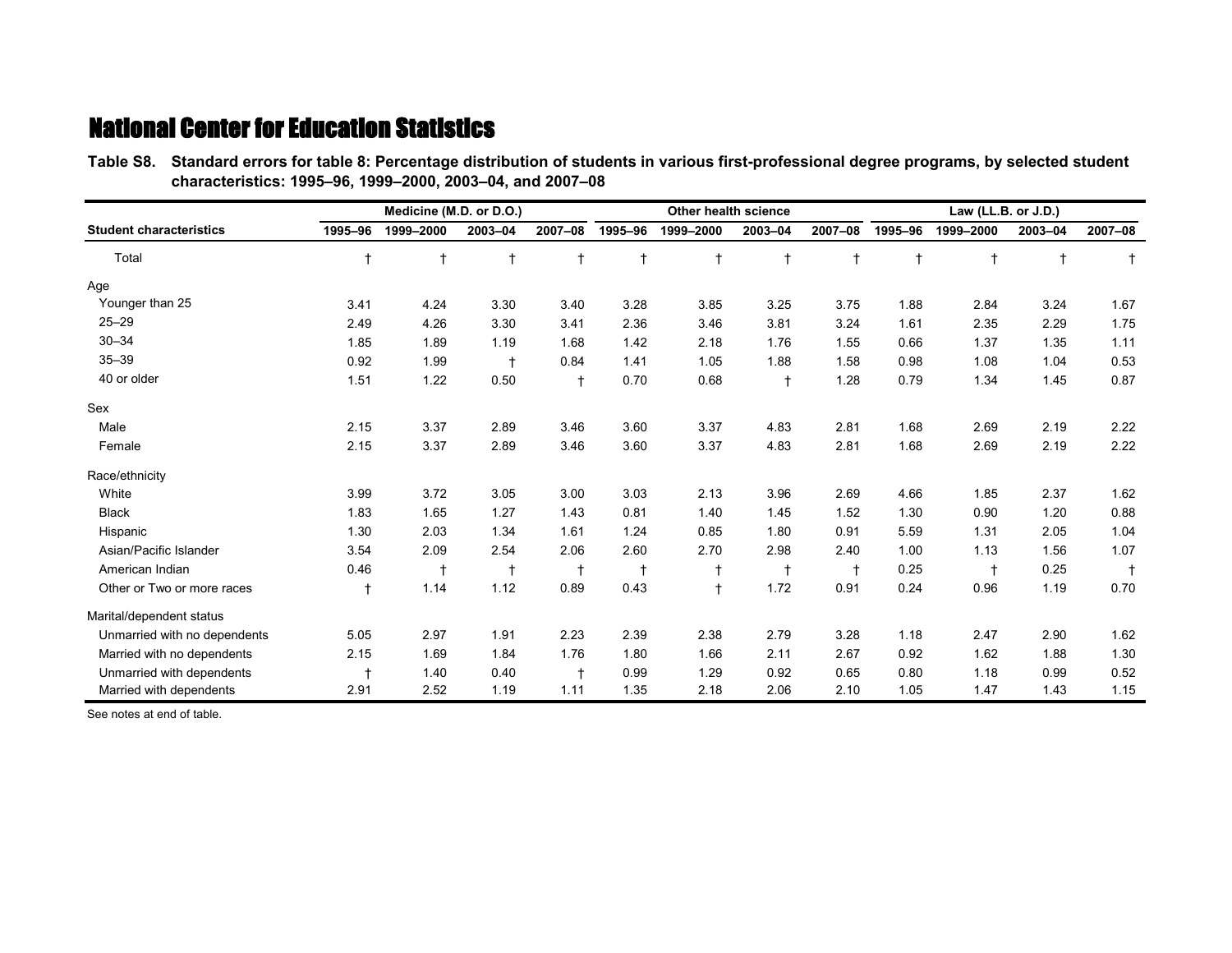**Table S8.—Standard errors for table 8: Percentage distribution of students in various first-professional degree programs, by selected student Table S8.—characteristics: 1995–96, 1999–2000, 2003–04, and 2007–08—Continued**

|                                       |         | Medicine (M.D. or D.O.) |         |         |         | Other health science |         |         |                | Law $(LL.B. or J.D.)$ |         |         |  |
|---------------------------------------|---------|-------------------------|---------|---------|---------|----------------------|---------|---------|----------------|-----------------------|---------|---------|--|
| <b>Student characteristics</b>        | 1995-96 | 1999-2000               | 2003-04 | 2007-08 | 1995-96 | 1999-2000            | 2003-04 | 2007-08 | 1995-96        | 1999-2000             | 2003-04 | 2007-08 |  |
| Citizenship                           |         |                         |         |         |         |                      |         |         |                |                       |         |         |  |
| U.S. citizen                          | 1.76    | 1.97                    | 1.15    | 1.04    | 2.05    | 1.63                 | 1.92    | 1.51    | 0.83           | 0.78                  | 0.94    | 0.63    |  |
| Resident alien                        | 1.13    | 1.29                    | 1.07    | 1.06    | 1.34    | 1.26                 | 2.19    | 1.09    | 0.74           | 0.73                  | 0.86    | 0.40    |  |
| Foreign/international                 |         |                         |         |         |         |                      |         |         |                |                       |         |         |  |
| student                               |         | 1.71                    | ÷.      | ÷       | 1.31    | 1.17                 | 0.83    | 1.18    | $\overline{1}$ | 0.33                  | 0.32    | 0.56    |  |
| Highest education attained by         |         |                         |         |         |         |                      |         |         |                |                       |         |         |  |
| either parent                         |         |                         |         |         |         |                      |         |         |                |                       |         |         |  |
| High school diploma or less           | 3.52    | 4.33                    | 1.91    | 1.72    | 3.72    | 3.14                 | 2.83    | 2.45    | 3.03           | 2.61                  | 1.72    | 1.57    |  |
| Some postsecondary education          | 2.61    | 2.22                    | 1.75    | 1.39    | 2.65    | 2.50                 | 2.60    | 2.27    | 1.53           | 2.15                  | 1.47    | 1.24    |  |
| Bachelor's degree                     | 4.63    | 4.05                    | 2.29    | 3.27    | 5.04    | 2.96                 | 2.86    | 3.04    | 2.50           | 2.35                  | 2.21    | 1.50    |  |
| Graduate or first-professional degree | 4.57    | 6.81                    | 2.92    | 2.90    | 4.36    | 3.06                 | 3.36    | 3.40    | 3.22           | 3.17                  | 2.66    | 2.01    |  |

† Not applicable.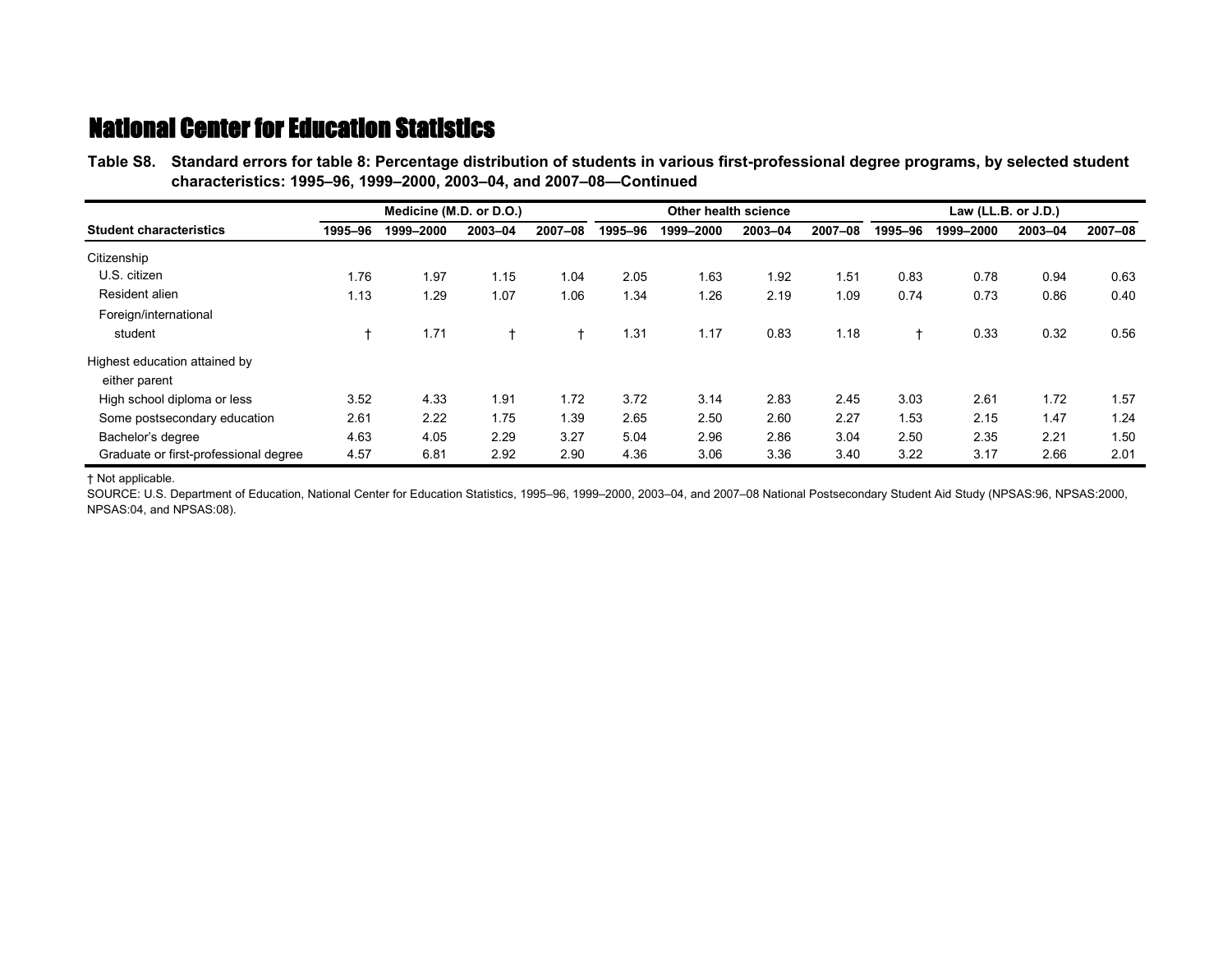**Table 9.—Percentage distribution of master's degree students, by selected enrollment characteristics: Table 9.—1995–96, 1999–2000, 2003–04, and 2007–08**

| <b>Enrollment characteristics</b>          | 1995-96 | 1999-2000 | 2003-04 | 2007-08 |
|--------------------------------------------|---------|-----------|---------|---------|
| Total                                      | 100.0   | 100.0     | 100.0   | 100.0   |
| Time between receiving bachelor's degree   |         |           |         |         |
| and beginning graduate program             |         |           |         |         |
| Less than 1 year                           | 16.4    | 19.2      | 16.0    | 16.5    |
| $1-2$ years                                | 24.8    | 23.0      | 27.1    | 28.8    |
| 3-6 years                                  | 30.3    | 28.7      | 25.7    | 24.8    |
| 7 years or more                            | 28.5    | 29.1      | 31.2    | 29.9    |
| Attendance status                          |         |           |         |         |
| Full-time/full-year                        | 25.4    | 26.4      | 22.7    | 27.3    |
| Full-time/part-year                        | 10.3    | 8.8       | 7.8     | 11.3    |
| Part-time/full-year                        | 40.2    | 36.3      | 44.9    | 33.9    |
| Part-time/part-year                        | 24.0    | 28.5      | 24.7    | 27.5    |
| Participation in distance education during |         |           |         |         |
| surveyed academic year                     |         |           |         |         |
| Took distance education courses for credit |         | 13.3      | 18.1    | 24.7    |
| Entire degree program taught through       |         |           |         |         |
| distance education                         |         | 4.9       | 7.5     | 10.1    |
| Work intensity while enrolled <sup>1</sup> |         |           |         |         |
| Did not work                               | 15.6    | 13.7      | 14.4    | 11.3    |
| Worked part time                           | 27.1    | 23.0      | 27.9    | 25.4    |
| Worked full time                           | 57.3    | 63.3      | 57.7    | 63.3    |

— Not available. Question was not asked in 1995–96.

<sup>1</sup> Includes work-study, assistantships, and traineeships.

NOTE: Estimates include master's degree students enrolled in Title IV eligible postsecondary institutions in the 50 states, the District of Columbia, and Puerto Rico. Detail may not sum to totals because of rounding.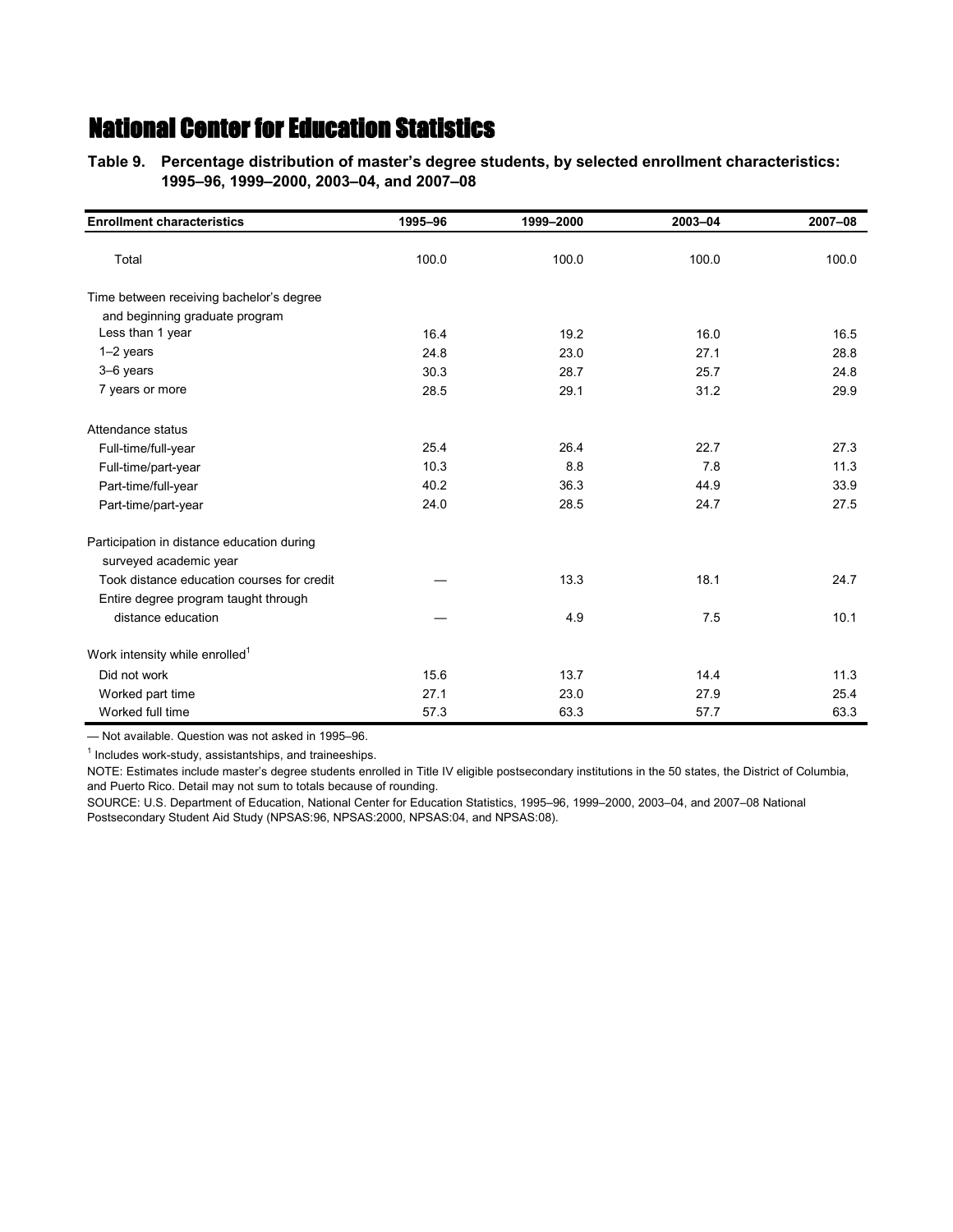**Table S9.—Standard errors for table 9: Percentage distribution of master's degree students, Table S9.—by selected enrollment characteristics: 1995–96, 1999–2000, 2003–04, and 2007–08**

| <b>Enrollment characteristics</b>          | 1995-96    | 1999-2000 | 2003-04    | 2007-08    |
|--------------------------------------------|------------|-----------|------------|------------|
| Total                                      | $\ddagger$ | $\dagger$ | $\ddagger$ | $\ddagger$ |
| Time between receiving bachelor's degree   |            |           |            |            |
| and beginning graduate program             |            |           |            |            |
| Less than 1 year                           | 1.47       | 0.63      | 0.88       | 0.73       |
| $1-2$ years                                | 2.02       | 0.72      | 0.84       | 0.87       |
| 3-6 years                                  | 1.60       | 0.92      | 1.11       | 0.75       |
| 7 years or more                            | 1.56       | 0.82      | 1.36       | 0.99       |
| Attendance status                          |            |           |            |            |
| Full-time/full-year                        | 1.37       | 0.97      | 2.17       | 0.84       |
| Full-time/part-year                        | 1.05       | 0.40      | 0.69       | 0.84       |
| Part-time/full-year                        | 1.57       | 0.84      | 1.57       | 0.74       |
| Part-time/part-year                        | 1.07       | 0.91      | 2.63       | 0.82       |
| Participation in distance education during |            |           |            |            |
| surveyed academic year                     |            |           |            |            |
| Took distance education courses for credit | $\ddagger$ | 0.63      | 1.01       | 1.04       |
| Entire degree program taught through       |            |           |            |            |
| distance education                         | $\dagger$  | 0.41      | 0.79       | 0.93       |
| Work intensity while enrolled              |            |           |            |            |
| Did not work                               | 1.73       | 0.58      | 0.77       | 0.80       |
| Worked part time                           | 1.71       | 0.78      | 1.37       | 0.82       |
| Worked full time                           | 2.19       | 0.94      | 1.46       | 1.08       |

† Not applicable.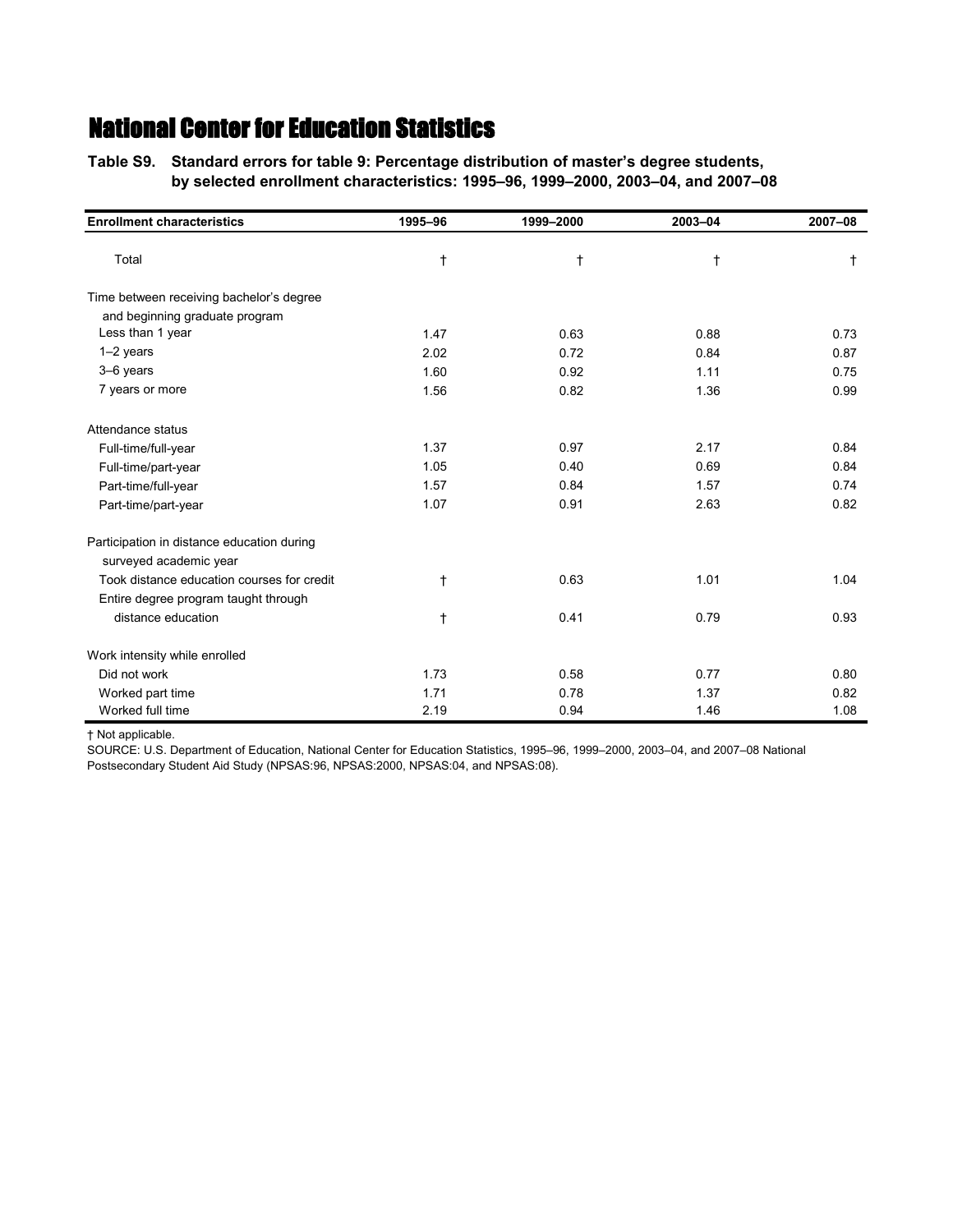**Table 10.—Percentage distribution of students in various types of master's degree programs, by selected enrollment characteristics: Table 10.—1995–96, 1999–2000, 2003–04, and 2007–08**

|                                                                                                 | <b>Business administration (M.B.A.)</b> |           |         |         |         | Education (any master's) |         |         | Other master's <sup>1</sup> |           |         |         |
|-------------------------------------------------------------------------------------------------|-----------------------------------------|-----------|---------|---------|---------|--------------------------|---------|---------|-----------------------------|-----------|---------|---------|
| <b>Enrollment characteristics</b>                                                               | 1995-96                                 | 1999-2000 | 2003-04 | 2007-08 | 1995-96 | 1999-2000                | 2003-04 | 2007-08 | 1995-96                     | 1999-2000 | 2003-04 | 2007-08 |
| Total                                                                                           | 100.0                                   | 100.0     | 100.0   | 100.0   | 100.0   | 100.0                    | 100.0   | 100.0   | 100.0                       | 100.0     | 100.0   | 100.0   |
| Time between receiving bachelor's<br>degree and beginning<br>graduate program                   |                                         |           |         |         |         |                          |         |         |                             |           |         |         |
| Less than 1 year                                                                                | $7.2$ !                                 | 12.0      | 11.4    | 8.5     | 13.3    | 16.4                     | 12.1    | 13.5    | 22.0                        | 24.1      | 20.2    | 21.3    |
| 1-2 years                                                                                       | 29.6                                    | 20.6      | 23.4    | 31.2    | 23.0    | 21.1                     | 24.7    | 25.9    | 24.4                        | 25.1      | 29.9    | 29.7    |
| 3-6 years                                                                                       | 34.6                                    | 36.7      | 30.8    | 28.7    | 25.8    | 29.9                     | 26.8    | 26.2    | 29.8                        | 24.6      | 23.1    | 22.5    |
| 7 years or more                                                                                 | 28.5                                    | 30.7      | 34.5    | 31.6    | 37.9    | 32.6                     | 36.4    | 34.4    | 23.7                        | 26.2      | 26.8    | 26.5    |
| Attendance status                                                                               |                                         |           |         |         |         |                          |         |         |                             |           |         |         |
| Full-time/full-year                                                                             | 23.6                                    | 24.5      | 21.4    | 31.6    | 15.7    | 16.0                     | 12.8    | 17.4    | 32.2                        | 32.9      | 29.1    | 31.8    |
| Full-time/part-year                                                                             | 8.7                                     | 9.3       | 12.9    | 13.3    | 10.8    | 7.9                      | 6.3     | 11.8    | 10.1                        | 9.1       | 6.7     | 10.3    |
| Part-time/full-year                                                                             | 46.7                                    | 38.3      | 36.5    | 28.6    | 44.5    | 39.8                     | 51.2    | 37.5    | 36.7                        | 33.7      | 44.2    | 33.7    |
| Part-time/part-year                                                                             | 21.0                                    | 27.9      | 29.1    | 26.5    | 29.0    | 36.3                     | 29.7    | 33.4    | 21.0                        | 24.4      | 20.0    | 24.2    |
| Participation in distance education<br>during surveyed academic year<br>Took distance education |                                         |           |         |         |         |                          |         |         |                             |           |         |         |
| courses for credit                                                                              |                                         | 11.9      | 24.4    | 25.9    |         | 15.1                     | 19.8    | 26.1    |                             | 12.7      | 14.6    | 23.4    |
| Entire degree program taught<br>through distance education                                      |                                         | 4.2!      | 10.9!   | 12.2    |         | 4.7!                     | $8.4$ ! | 9.1     |                             | 5.3       | $5.6$ ! | 10.0    |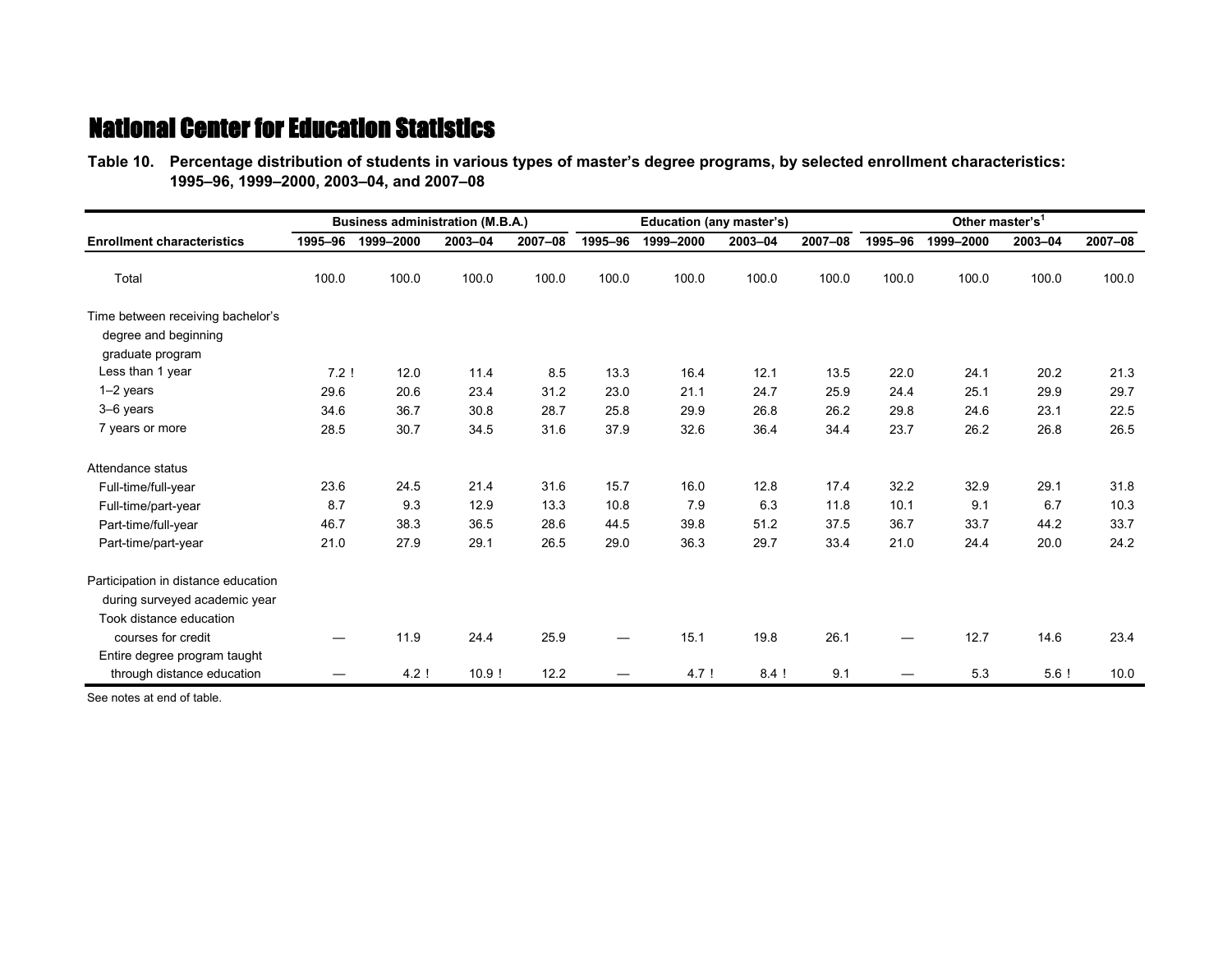**Table 10.—Percentage distribution of students in various types of master's degree programs, by selected enrollment characteristics: Table 10.—1995–96, 1999–2000, 2003–04, and 2007–08—Continued**

|                                            |         | <b>Business administration (M.B.A.)</b> |         |         |         | Education (any master's) |         |         |         | Other master's <sup>1</sup> |         |         |  |
|--------------------------------------------|---------|-----------------------------------------|---------|---------|---------|--------------------------|---------|---------|---------|-----------------------------|---------|---------|--|
| <b>Enrollment characteristics</b>          | 1995-96 | 1999-2000                               | 2003-04 | 2007-08 | 1995-96 | 1999-2000                | 2003-04 | 2007-08 | 1995-96 | 1999-2000                   | 2003-04 | 2007-08 |  |
|                                            |         |                                         |         |         |         |                          |         |         |         |                             |         |         |  |
| Work intensity while enrolled <sup>2</sup> |         |                                         |         |         |         |                          |         |         |         |                             |         |         |  |
| Did not work                               | 11.0!   | 13.1                                    | 13.5    | 13.9    | 15.1    | 8.2                      | 10.7    | 7.2     | 17.5    | 17.3                        | 16.9    | 12.8    |  |
| Worked part time                           | 11.0    | 11.3                                    | 15.6    | 14.7    | 18.5    | 16.6                     | 20.8    | 20.9    | 39.2    | 32.0                        | 36.8    | 32.1    |  |
| Worked full time                           | 77.9    | 75.7                                    | 71.0    | 71.4    | 66.4    | 75.2                     | 68.5    | 72.0    | 43.3    | 50.7                        | 46.2    | 55.0    |  |

— Not available. Question was not asked in 1995–96.

! Interpret data with caution (estimates are unstable).

<sup>1</sup> Includes Master of Arts (M.A.), Master of Science (M.S.), and any other master's degree such as M.S.W. (Master of Social Work), M.P.A. (Master of Public Administration), and M.F.A. (Master of Fine Arts).

<sup>2</sup> Includes work-study, assistantships, and traineeships.

NOTE: Estimates include master's degree students enrolled in Title IV eligible postsecondary institutions in the 50 states, the District of Columbia, and Puerto Rico. Detail may not sum to totals because of rounding.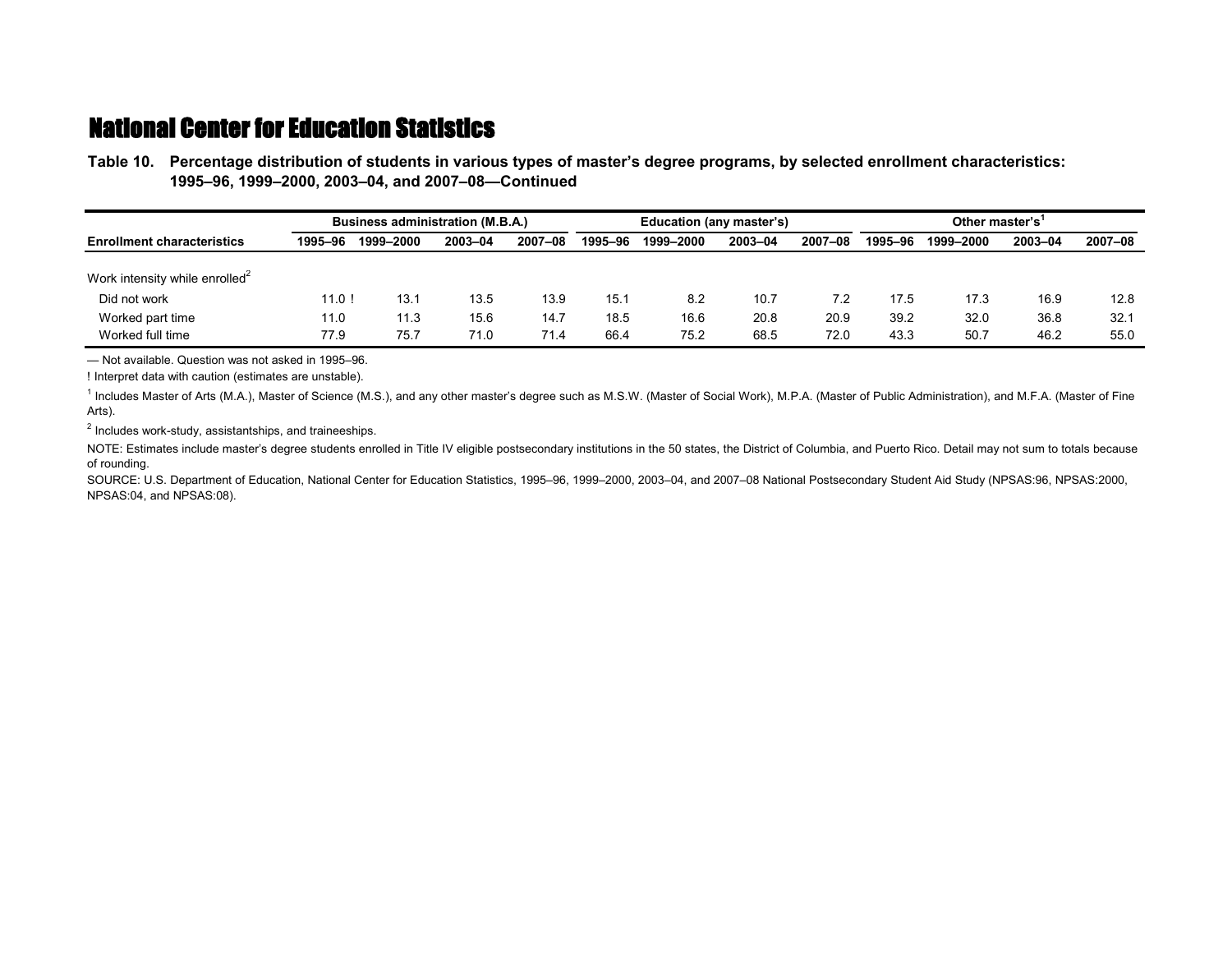**Table S10.—Standard errors for table 10: Percentage distribution of students in various types of master's degree programs, by selected Table S10.—enrollment characteristics: 1995–96, 1999–2000, 2003–04, and 2007–08**

|                                                                                                 |            | <b>Business administration (M.B.A.)</b> |            |            |            | Education (any master's) |            |            | Other master's |            |         |            |
|-------------------------------------------------------------------------------------------------|------------|-----------------------------------------|------------|------------|------------|--------------------------|------------|------------|----------------|------------|---------|------------|
| <b>Enrollment characteristics</b>                                                               | 1995-96    | 1999-2000                               | 2003-04    | 2007-08    | 1995-96    | 1999-2000                | 2003-04    | 2007-08    | 1995-96        | 1999-2000  | 2003-04 | 2007-08    |
| Total                                                                                           | $\ddagger$ | t                                       | $\ddagger$ | $\ddagger$ | $\ddagger$ | $\ddagger$               | $\ddagger$ | $\ddagger$ |                | $\ddagger$ | t       | $\ddagger$ |
| Time between receiving bachelor's<br>degree and beginning<br>graduate program                   |            |                                         |            |            |            |                          |            |            |                |            |         |            |
| Less than 1 year                                                                                | 2.79       | 1.16                                    | 2.24       | 1.12       | 2.74       | 1.40                     | 1.29       | 1.48       | 2.46           | 1.20       | 1.28    | 1.01       |
| 1-2 years                                                                                       | 7.08       | 1.70                                    | 2.60       | 3.16       | 2.47       | 1.07                     | 1.70       | 1.30       | 2.27           | 1.13       | 1.36    | 0.94       |
| 3-6 years                                                                                       | 5.17       | 1.65                                    | 2.34       | 2.48       | 2.92       | 1.77                     | 1.86       | 1.46       | 2.56           | 1.38       | 1.73    | 0.77       |
| 7 years or more                                                                                 | 3.67       | 1.53                                    | 3.08       | 3.36       | 3.09       | 1.49                     | 2.31       | 1.71       | 1.81           | 1.09       | 1.52    | 0.98       |
| Attendance status                                                                               |            |                                         |            |            |            |                          |            |            |                |            |         |            |
| Full-time/full-year                                                                             | 3.32       | 1.75                                    | 3.41       | 2.75       | 1.25       | 1.21                     | 1.74       | 1.61       | 1.81           | 1.40       | 2.67    | 1.13       |
| Full-time/part-year                                                                             | 2.14       | 1.10                                    | 2.22       | 3.69       | 1.40       | 0.75                     | 0.67       | 1.52       | 1.52           | 0.67       | 0.77    | 0.73       |
| Part-time/full-year                                                                             | 4.30       | 1.73                                    | 3.48       | 1.79       | 2.43       | 1.58                     | 2.34       | 1.55       | 1.67           | 1.20       | 1.88    | 1.05       |
| Part-time/part-year                                                                             | 2.47       | 1.67                                    | 4.53       | 3.10       | 2.15       | 1.63                     | 2.83       | 1.40       | 1.42           | 1.15       | 2.42    | 1.00       |
| Participation in distance education<br>during surveyed academic year<br>Took distance education |            |                                         |            |            |            |                          |            |            |                |            |         |            |
| courses for credit<br>Entire degree program taught                                              | $\ddagger$ | 1.65                                    | 2.77       | 3.83       | $\ddagger$ | 1.18                     | 1.95       | 1.52       | $^{\dagger}$   | 0.91       | 1.01    | 1.20       |
| through distance education                                                                      |            | 0.81                                    | 2.50       | 4.04       |            | 0.55                     | 1.62       | 1.34       |                | 0.69       | 0.73    | 1.07       |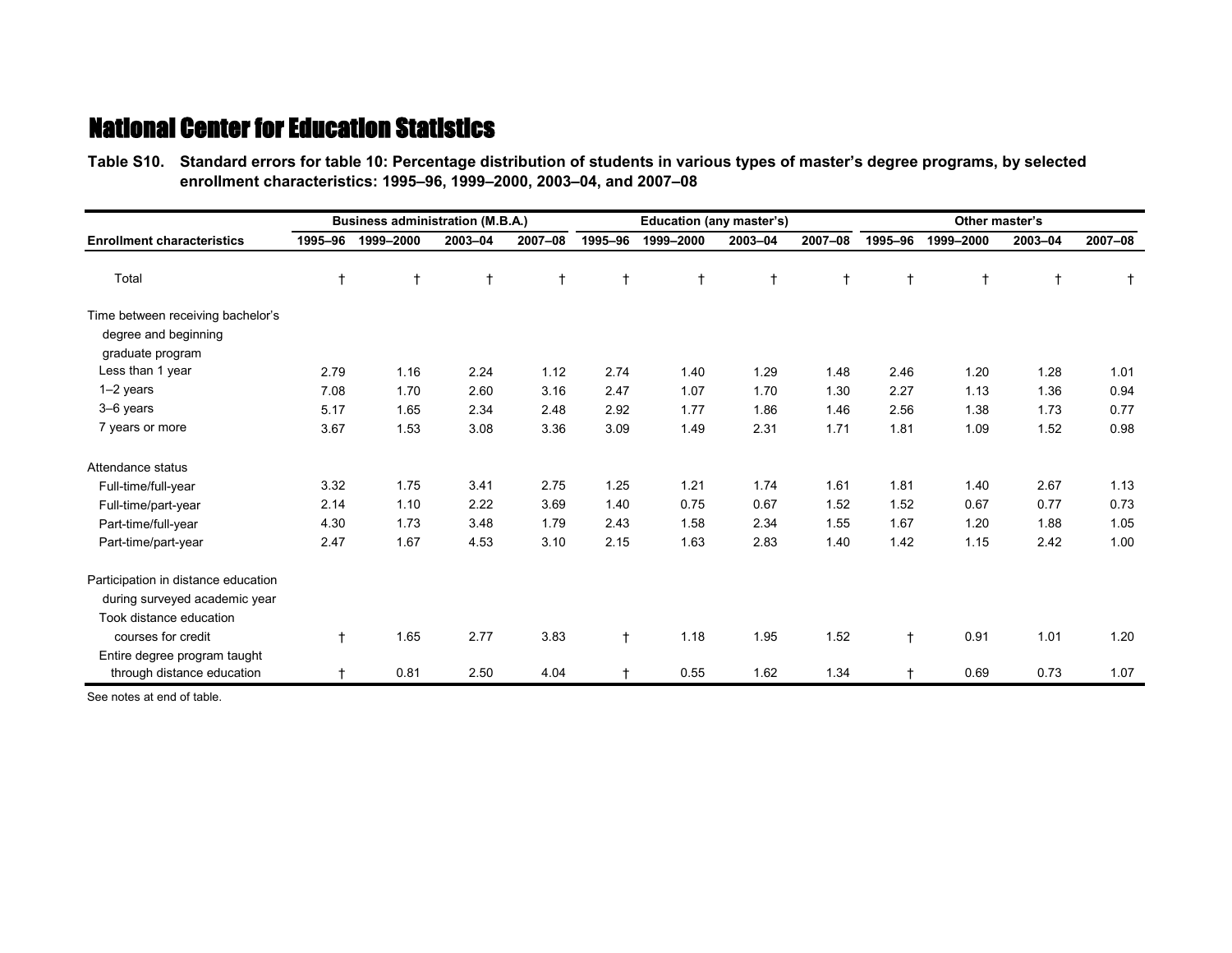**Table S10.—Standard errors for table 10: Percentage distribution of students in various types of master's degree programs, by selected Table S10.—enrollment characteristics: 1995–96, 1999–2000, 2003–04, and 2007–08—Continued**

|                                   | <b>Business administration (M.B.A.)</b> |           |         |         | Education (any master's) |           |         |         | Other master's |           |         |         |
|-----------------------------------|-----------------------------------------|-----------|---------|---------|--------------------------|-----------|---------|---------|----------------|-----------|---------|---------|
| <b>Enrollment characteristics</b> | 1995-96                                 | 1999-2000 | 2003-04 | 2007-08 | 1995-96                  | 1999-2000 | 2003-04 | 2007-08 | 1995–96        | 1999-2000 | 2003-04 | 2007-08 |
|                                   |                                         |           |         |         |                          |           |         |         |                |           |         |         |
| Work intensity while enrolled     |                                         |           |         |         |                          |           |         |         |                |           |         |         |
| Did not work                      | 3.39                                    | 1.27      | .94     | 2.95    | 2.62                     | 0.83      | 1.17    | l.O7    | 2.43           | 0.95      | 1.08    | 0.95    |
| Worked part time                  | 2.55                                    | 1.28      | 2.56    | 1.31    | 2.26                     | 0.89      | 1.53    | 30. ا   | 2.87           | 1.34      | 1.68    | 1.00    |
| Worked full time                  | 4.56                                    | l.65      | 3.37    | 2.79    | 3.11                     | i.19      | 1.62    | 1.47    | 3.01           | l.38      | 59،،    | . 36    |

† Not applicable.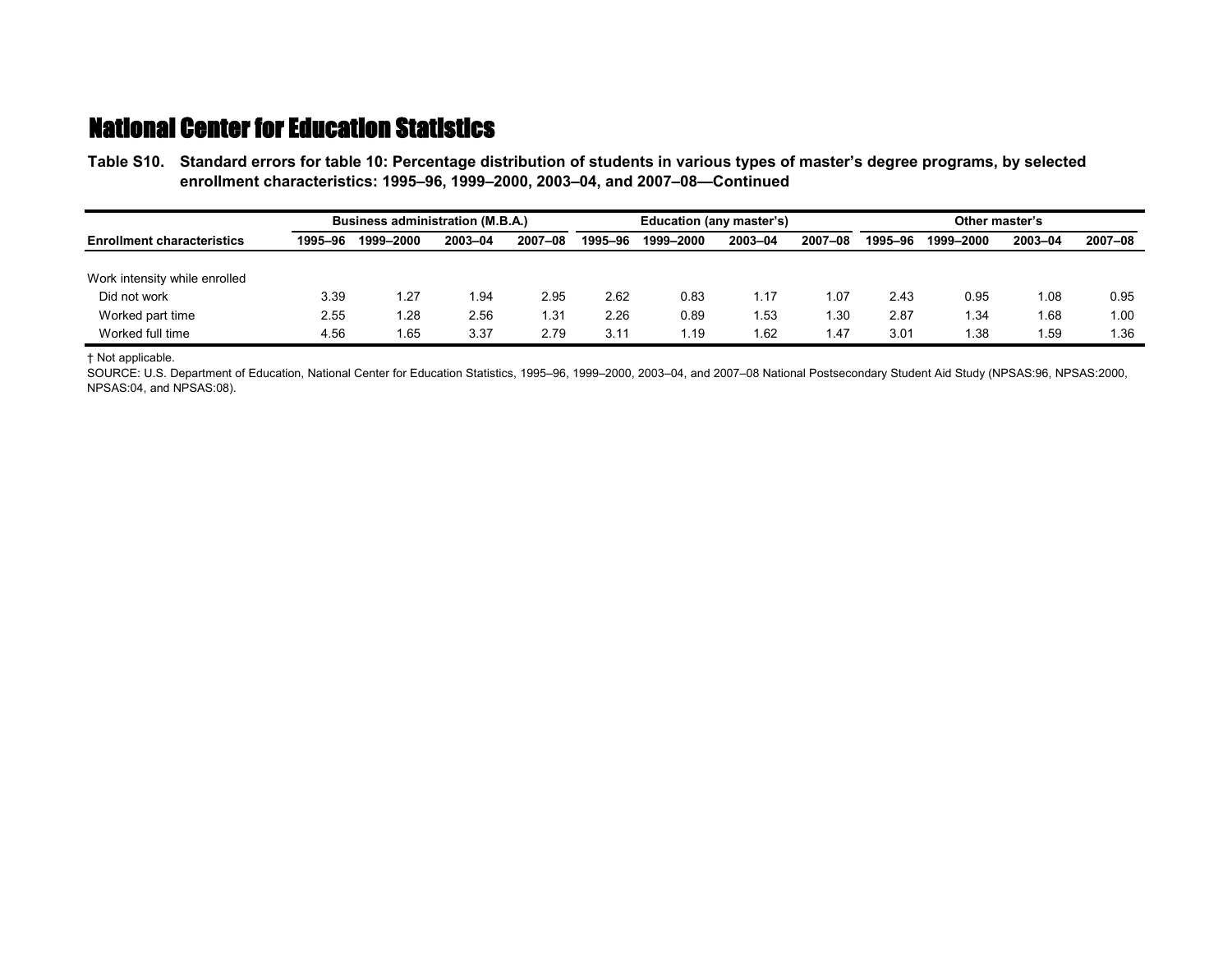**Table 11.—Percentage distribution of doctoral students, by selected enrollment characteristics: Table 11.—1995–96, 1999–2000, 2003–04, and 2007–08**

| <b>Enrollment characteristics</b>          | 1995-96 | 1999-2000 | 2003-04 | 2007-08 |
|--------------------------------------------|---------|-----------|---------|---------|
| Total                                      | 100.0   | 100.0     | 100.0   | 100.0   |
| Time between receiving bachelor's degree   |         |           |         |         |
| and beginning graduate program             |         |           |         |         |
| Less than 1 year                           | 24.5    | 24.9      | 19.3    | 19.3    |
| $1-2$ years                                | 22.5    | 17.2      | 20.1    | 19.3    |
| 3-6 years                                  | 23.2    | 24.0      | 26.4    | 27.7    |
| 7 years or more                            | 29.8    | 33.9      | 34.1    | 33.6    |
| Attendance status                          |         |           |         |         |
| Full-time/full-year                        | 45.9    | 53.4      | 49.0    | 54.5    |
| Full-time/part-year                        | 7.6     | 6.0       | 7.2     | 10.7    |
| Part-time/full-year                        | 36.9    | 28.7      | 34.0    | 23.2    |
| Part-time/part-year                        | 9.6     | 12.0      | 9.8     | 11.5    |
| Participation in distance education during |         |           |         |         |
| surveyed academic year                     |         |           |         |         |
| Took distance education courses for credit |         | 6.7       | 10.7    | 15.3    |
| Entire degree program taught through       |         |           |         |         |
| distance education                         |         | 2.6       | 3.9     | 5.9     |
| Work intensity while enrolled <sup>1</sup> |         |           |         |         |
| Did not work                               | 23.5    | 24.2      | 17.0    | 7.7     |
| Worked part time                           | 40.9    | 37.0      | 46.1    | 45.0    |
| Worked full time                           | 35.5    | 38.8      | 36.9    | 47.3    |

— Not available. Question was not asked in 1995–96.

<sup>1</sup> Includes work-study, assistantships, and traineeships.

NOTE: Estimates include doctoral students enrolled in Title IV eligible postsecondary institutions in the 50 states, the District of Columbia, and Puerto Rico. Detail may not sum to totals because of rounding.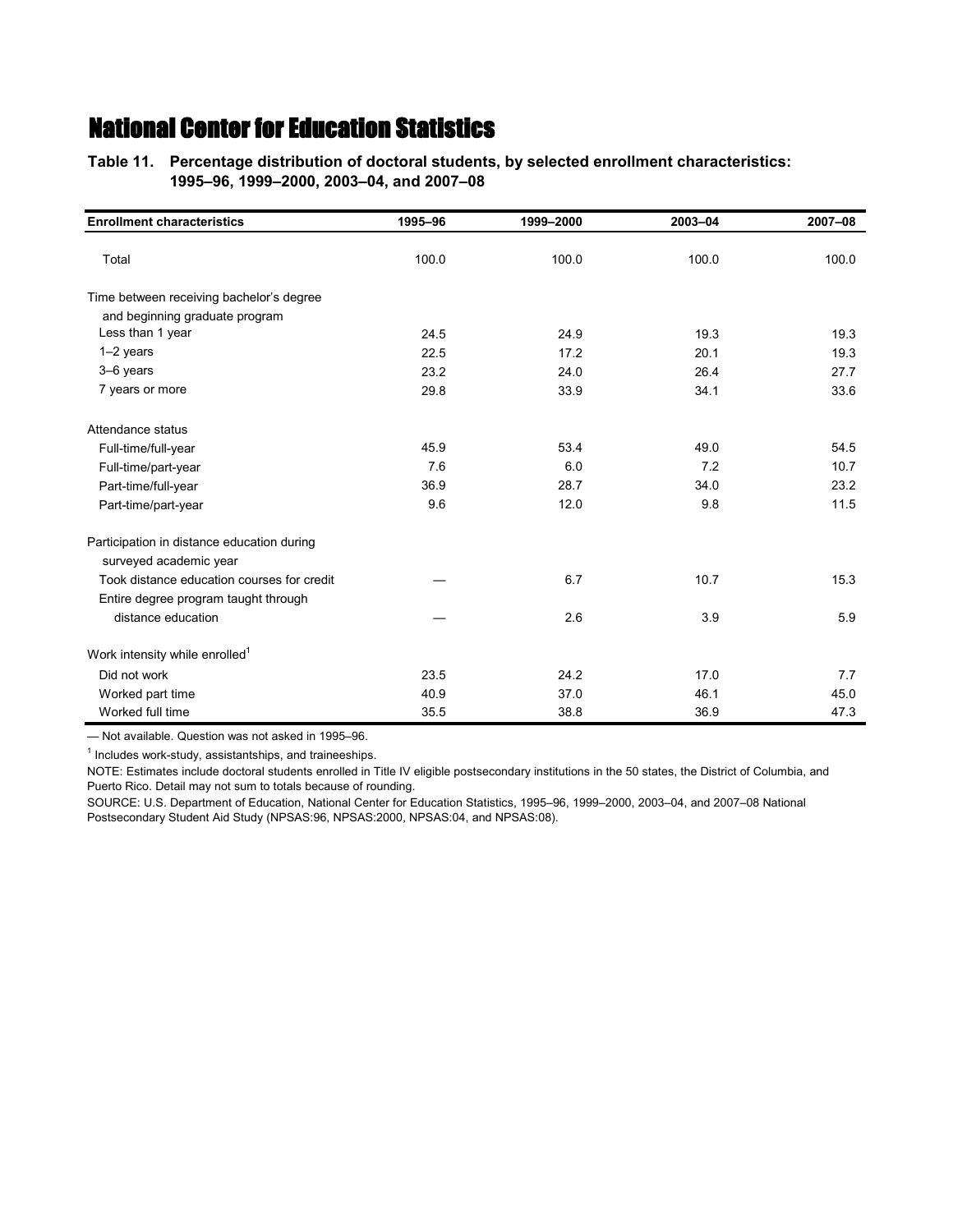**Table S11.—Standard errors for table 11: Percentage distribution of doctoral students, by selected Table S11.—enrollment characteristics: 1995–96, 1999–2000, 2003–04, and 2007–08**

| <b>Enrollment characteristics</b>          | 1995-96    | 1999-2000 | 2003-04    | 2007-08    |
|--------------------------------------------|------------|-----------|------------|------------|
| Total                                      | $^\dagger$ | $\dagger$ | $\ddagger$ | $\ddagger$ |
| Time between receiving bachelor's degree   |            |           |            |            |
| and beginning graduate program             |            |           |            |            |
| Less than 1 year                           | 3.71       | 1.27      | 1.04       | 0.97       |
| $1-2$ years                                | 3.52       | 1.02      | 1.07       | 0.89       |
| 3-6 years                                  | 3.20       | 1.11      | 0.98       | 1.26       |
| 7 years or more                            | 3.65       | 1.42      | 2.02       | 1.12       |
| Attendance status                          |            |           |            |            |
| Full-time/full-year                        | 3.52       | 1.29      | 2.94       | 1.58       |
| Full-time/part-year                        | 1.50       | 0.56      | 0.49       | 0.92       |
| Part-time/full-year                        | 3.06       | 1.09      | 1.64       | 1.13       |
| Part-time/part-year                        | 1.90       | 0.90      | 1.49       | 1.09       |
| Participation in distance education during |            |           |            |            |
| surveyed academic year                     |            |           |            |            |
| Took distance education courses for credit | t          | 0.94      | 1.30       | 1.16       |
| Entire degree program taught through       |            |           |            |            |
| distance education                         | $^\dagger$ | 0.46      | 0.87       | 0.82       |
| Work intensity while enrolled              |            |           |            |            |
| Did not work                               | 3.54       | 0.83      | 0.88       | 0.50       |
| Worked part time                           | 4.21       | 1.23      | 1.32       | 1.50       |
| Worked full time                           | 3.45       | 1.20      | 1.62       | 1.55       |

† Not applicable.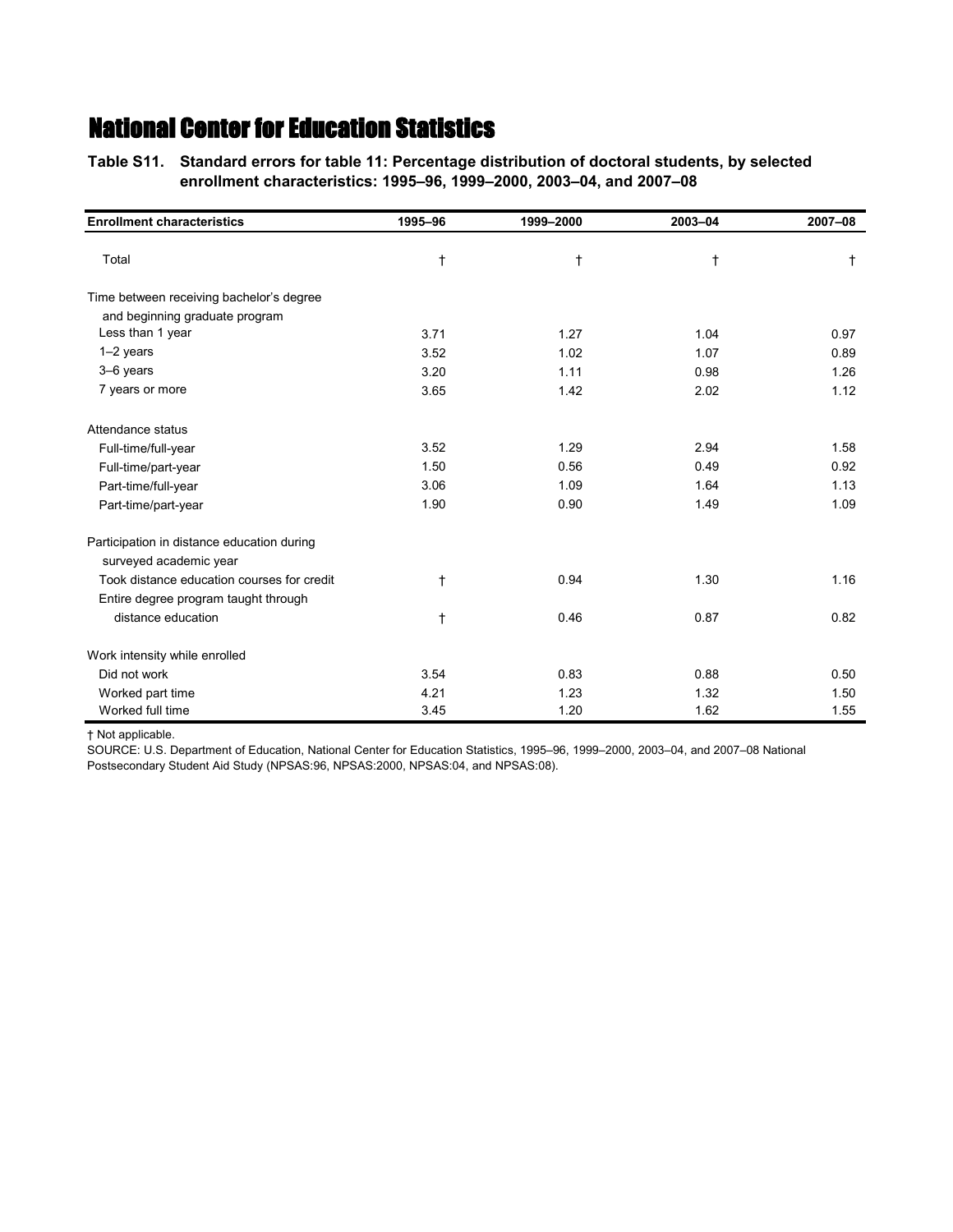**Table 12.—Percentage distribution of students in various types of doctoral degree programs, by selected enrollment characteristics: 1995–96, Table 12.—1999–2000, 2003–04, and 2007–08**

|                                     |         | Ph.D. (except in education) |         |         |            | <b>Education (any doctoral)</b> |         |         | Any other doctoral <sup>1</sup> |           |                  |         |
|-------------------------------------|---------|-----------------------------|---------|---------|------------|---------------------------------|---------|---------|---------------------------------|-----------|------------------|---------|
| <b>Enrollment characteristics</b>   | 1995-96 | 1999-2000                   | 2003-04 | 2007-08 | 1995-96    | 1999-2000                       | 2003-04 | 2007-08 | 1995-96                         | 1999-2000 | 2003-04          | 2007-08 |
| Total                               | 100.0   | 100.0                       | 100.0   | 100.0   | 100.0      | 100.0                           | 100.0   | 100.0   | 100.0                           | 100.0     | 100.0            | 100.0   |
| Time between receiving bachelor's   |         |                             |         |         |            |                                 |         |         |                                 |           |                  |         |
| degree and beginning                |         |                             |         |         |            |                                 |         |         |                                 |           |                  |         |
| graduate program                    |         |                             |         |         |            |                                 |         |         |                                 |           |                  |         |
| Less than 1 year                    | 25.4    | 28.6                        | 21.4    | 21.5    | $\ddagger$ | 10.7                            | 3.1     | 3.5     | $30.4$ !                        | 26.9      | 24.6             | 23.7    |
| $1-2$ years                         | 26.6    | 19.1                        | 21.9    | 22.6    | $\ddagger$ | 5.8                             | 6.8     | 5.0     | $\ddagger$                      | 22.0      | 24.0             | 20.1    |
| 3-6 years                           | 23.3    | 27.5                        | 29.2    | 30.0    | 16.1!      | 17.3                            | 21.8    | 21.6    | 25.7                            | 19.9      | 22.6             | 26.1    |
| 7 years or more                     | 24.8    | 24.8                        | 27.4    | 25.9    | 76.7       | 66.2                            | 68.3    | 69.9    | 27.6                            | 31.1      | 28.7             | 30.2    |
| Attendance status                   |         |                             |         |         |            |                                 |         |         |                                 |           |                  |         |
| Full-time/full-year                 | 51.0    | 63.5                        | 54.1    | 59.6    | $15.6$ !   | 24.1                            | 22.1    | 24.6    | 47.8                            | 47.8      | 53.7             | 60.2    |
| Full-time/part-year                 | 5.5     | 6.4                         | 8.4     | 11.2    | 9.1        | 3.9                             | 3.6     | 7.4     | 13.5                            | 6.4       | 6.6              | 11.5    |
| Part-time/full-year                 | 36.6    | 22.8                        | 29.9    | 20.1    | 49.0       | 48.3                            | 58.7    | 46.2    | 28.9                            | 29.4      | 28.1             | 17.1    |
| Part-time/part-year                 | 6.9     | 7.3                         | 7.6     | 9.1     | 26.4       | 23.6                            | 15.6    | 21.8    | 9.7!                            | 16.4      | 11.5             | 11.2    |
| Participation in distance education |         |                             |         |         |            |                                 |         |         |                                 |           |                  |         |
| during surveyed academic year       |         |                             |         |         |            |                                 |         |         |                                 |           |                  |         |
| Took distance education             |         |                             |         |         |            |                                 |         |         |                                 |           |                  |         |
| courses for credit                  |         | 3.3                         | 7.2     | 10.0    |            | 15.4                            | 21.5    | 30.9    |                                 | 8.5       | 12.1             | 18.6    |
| Entire degree program taught        |         |                             |         |         |            |                                 |         |         |                                 |           |                  |         |
| through distance education          |         | 1.7                         | 2.5     | 3.3     |            | 5.7                             | 6.5     | 12.7    |                                 | 2.2!      | 5.6 <sub>1</sub> | 7.9     |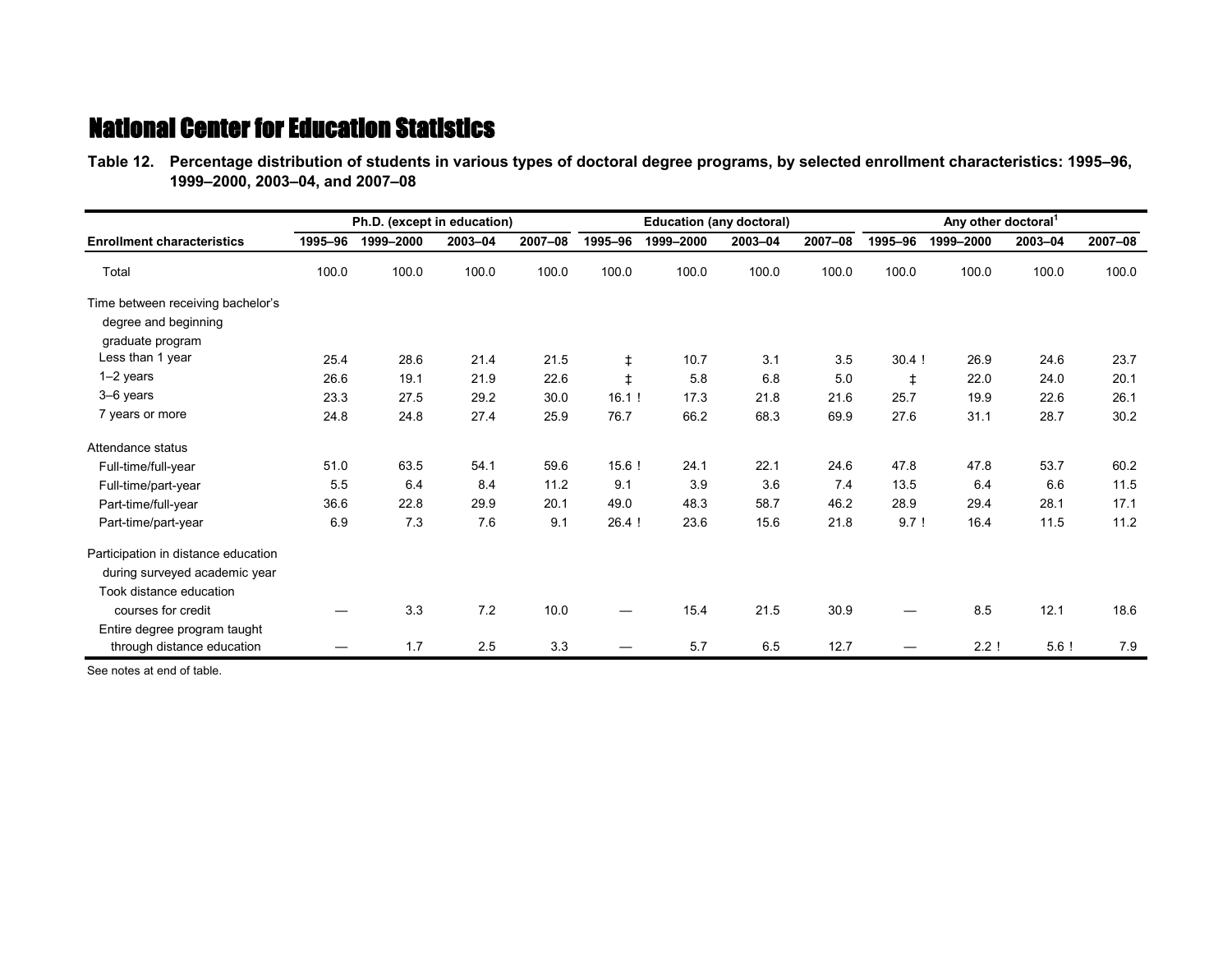**Table 12.—Percentage distribution of students in various types of doctoral degree programs, by selected enrollment characteristics: 1995–96, Table 12.—1999–2000, 2003–04, and 2007–08—Continued**

|                                            | Ph.D. (except in education) |           |         |         |         | <b>Education (any doctoral)</b> |         |         | Any other doctoral |           |         |         |
|--------------------------------------------|-----------------------------|-----------|---------|---------|---------|---------------------------------|---------|---------|--------------------|-----------|---------|---------|
| <b>Enrollment characteristics</b>          | 1995-96                     | 1999-2000 | 2003-04 | 2007-08 | 1995–96 | 1999-2000                       | 2003-04 | 2007-08 | 1995–96            | 1999-2000 | 2003-04 | 2007-08 |
| Work intensity while enrolled <sup>2</sup> |                             |           |         |         |         |                                 |         |         |                    |           |         |         |
| Did not work                               | 24.6                        | 30.7      | 15.2    | 5.6     |         | 7.2                             | 6.7     | 4.4     | 29.8!              | 22.6      | 27.9    | 14.4    |
| Worked part time                           | 43.4                        | 43.2      | 55.3    | 51.2    | 14.6!   | 18.7                            | 24.0    | 23.5    | 39.7               | 35.4      | 38.1    | 43.3    |
| Worked full time                           | 32.0                        | 26.7      | 29.6    | 43.2    | 82.9    | 74.1                            | 69.2    | 72.1    | 30.5               | 42.0      | 34.0    | 42.4    |

— Not available. Question was not asked in 1995–96.

! Interpret data with caution (estimates are unstable).

‡ Reporting standards not met.

1 Examples include D.B.A. (Doctor of Business Administration), D.F.A. (Doctor of Fine Arts), and D.P.A. (Doctor of Public Administration).

<sup>2</sup> Includes work-study, assistantships, and traineeships.

NOTE: Estimates include doctoral students enrolled in Title IV eligible postsecondary institutions in the 50 states, the District of Columbia, and Puerto Rico. Detail may not sum to totals because of rounding.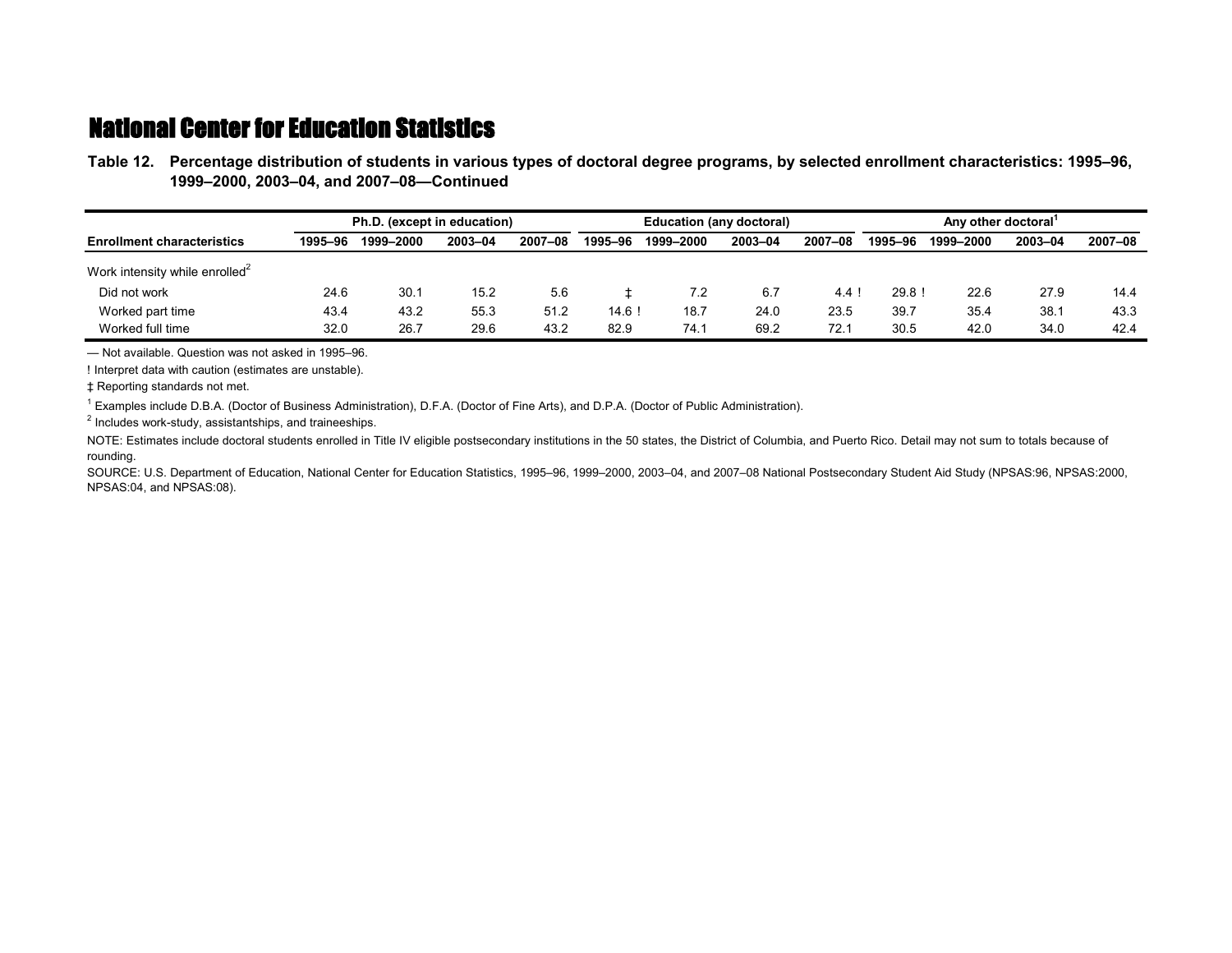**Table S12.—Standard errors for table 12: Percentage distribution of students in various types of doctoral degree programs, by selected Table S12.—enrollment characteristics: 1995–96, 1999–2000, 2003–04, and 2007–08**

|                                     |         | Ph.D. (except in education) |         |            |            | <b>Education (any doctoral)</b> |            |         | Any other doctoral |           |            |         |
|-------------------------------------|---------|-----------------------------|---------|------------|------------|---------------------------------|------------|---------|--------------------|-----------|------------|---------|
| <b>Enrollment characteristics</b>   | 1995-96 | 1999-2000                   | 2003-04 | 2007-08    | 1995-96    | 1999-2000                       | 2003-04    | 2007-08 | 1995-96            | 1999-2000 | 2003-04    | 2007-08 |
| Total                               |         | $\ddagger$                  | t       | $\ddagger$ | t          | $\mathsf{t}$                    | $\ddagger$ |         | t                  |           | $\ddagger$ |         |
| Time between receiving bachelor's   |         |                             |         |            |            |                                 |            |         |                    |           |            |         |
| degree and beginning                |         |                             |         |            |            |                                 |            |         |                    |           |            |         |
| graduate program                    |         |                             |         |            |            |                                 |            |         |                    |           |            |         |
| Less than 1 year                    | 4.20    | 1.80                        | 1.13    | 1.08       | $\ddagger$ | 2.14                            | 0.61       | 0.90    | 9.47               | 2.70      | 2.48       | 2.44    |
| 1-2 years                           | 4.40    | 1.11                        | 0.91    | 1.20       | $+$        | 1.42                            | 1.57       | 0.94    | $\ddagger$         | 2.49      | 2.74       | 2.13    |
| 3-6 years                           | 4.22    | 1.27                        | 1.04    | 1.11       | 6.30       | 2.31                            | 2.16       | 2.47    | 5.90               | 2.56      | 2.50       | 4.20    |
| 7 years or more                     | 4.67    | 1.65                        | 1.67    | 1.32       | 7.85       | 3.11                            | 2.69       | 2.67    | 7.33               | 3.52      | 4.10       | 2.88    |
| Attendance status                   |         |                             |         |            |            |                                 |            |         |                    |           |            |         |
| Full-time/full-year                 | 4.48    | 1.33                        | 2.86    | 1.62       | 5.78       | 2.34                            | 2.96       | 2.71    | 5.89               | 3.89      | 4.63       | 3.48    |
| Full-time/part-year                 | 1.31    | 0.63                        | 0.53    | 0.93       | 2.60       | 1.07                            | 0.71       | 1.50    | 3.61               | 1.51      | 1.21       | 2.14    |
| Part-time/full-year                 | 4.17    | 0.99                        | 1.96    | 1.08       | 7.36       | 3.02                            | 2.89       | 2.77    | 6.15               | 2.69      | 3.02       | 2.04    |
| Part-time/part-year                 | 1.23    | 0.65                        | 1.09    | 1.52       | 9.51       | 3.04                            | 1.94       | 2.29    | 3.90               | 2.91      | 2.90       | 1.91    |
| Participation in distance education |         |                             |         |            |            |                                 |            |         |                    |           |            |         |
| during surveyed academic year       |         |                             |         |            |            |                                 |            |         |                    |           |            |         |
| Took distance education             |         |                             |         |            |            |                                 |            |         |                    |           |            |         |
| courses for credit                  | t       | 0.70                        | 1.03    | 1.36       | $\dagger$  | 3.04                            | 2.13       | 2.83    | t                  | 2.40      | 2.60       | 2.50    |
| Entire degree program taught        |         |                             |         |            |            |                                 |            |         |                    |           |            |         |
| through distance education          |         | 0.51                        | 0.74    | 0.74       |            | 1.27                            | 1.10       | 2.33    |                    | 0.67      | 1.87       | 1.71    |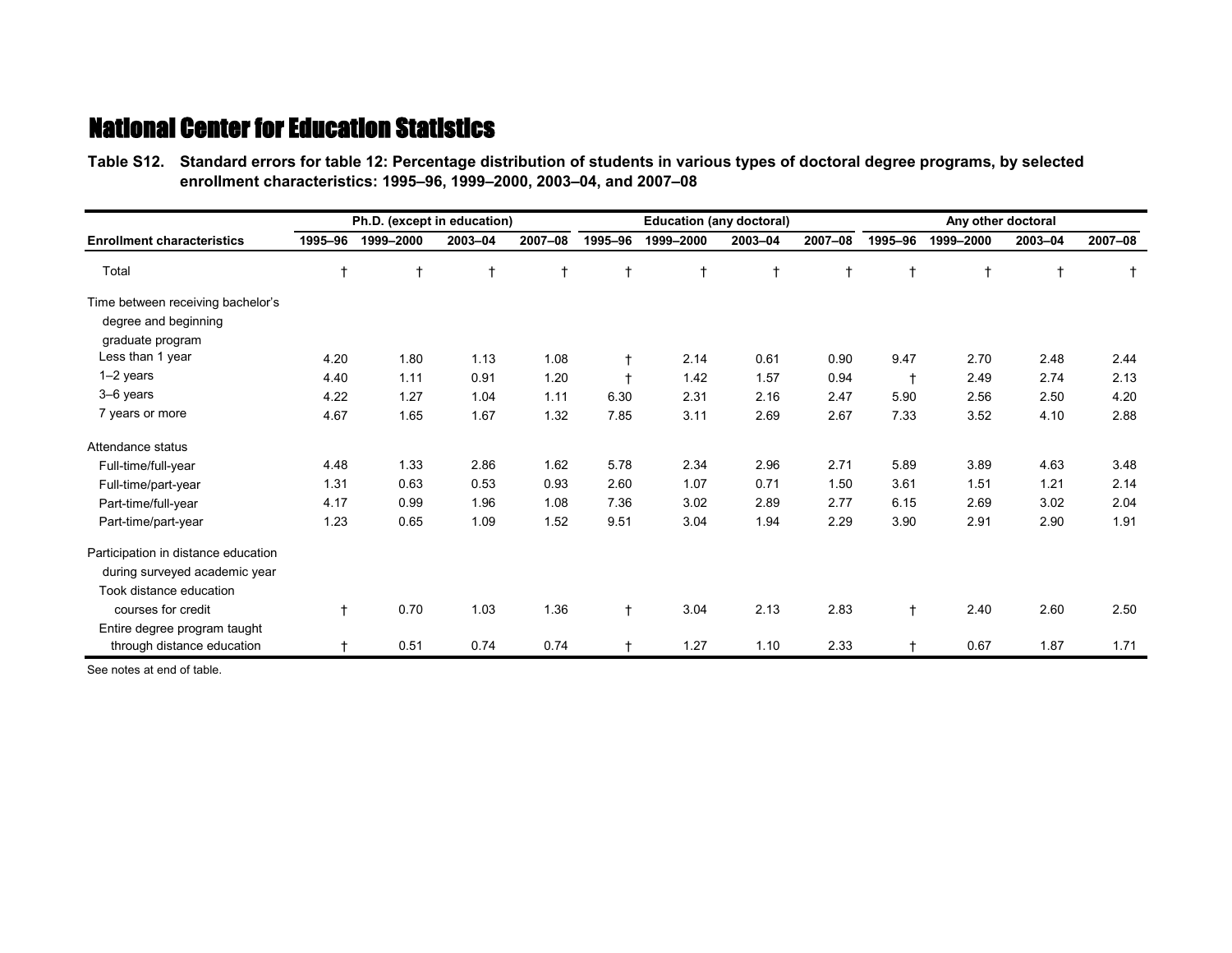**Table S12.—Standard errors for table 12: Percentage distribution of students in various types of doctoral degree programs, by selected Table S12.—enrollment characteristics: 1995–96, 1999–2000, 2003–04, and 2007–08—Continued**

|                                   | Ph.D. (except in education) |           |         |         |         | Education (any doctoral) |         |         |         | Any other doctoral |         |         |  |
|-----------------------------------|-----------------------------|-----------|---------|---------|---------|--------------------------|---------|---------|---------|--------------------|---------|---------|--|
| <b>Enrollment characteristics</b> | 1995-96                     | 1999-2000 | 2003-04 | 2007-08 | 1995-96 | 1999-2000                | 2003-04 | 2007-08 | 1995-96 | 1999-2000          | 2003-04 | 2007-08 |  |
| Work intensity while enrolled     |                             |           |         |         |         |                          |         |         |         |                    |         |         |  |
| Did not work                      | 4.31                        | i.29      | 0.93    | 0.51    |         | 44. ا                    | 0.87    | 48. ا   | 10.60   | 2.44               | 2.83    | l 64    |  |
| Worked part time                  | 5.64                        | 1.51      | .26     | . 39    | 6.22    | 3.34                     | 2.49    | 2.42    | 8.56    | 3.16               | 2.77    | 4.48    |  |
| Worked full time                  | 4.65                        | 1.21      | l.48    | . 43    | 7.21    | 3.46                     | 2.40    | 2.60    | 6.11    | 3.06               | 3.92    | 4.68    |  |

† Not applicable.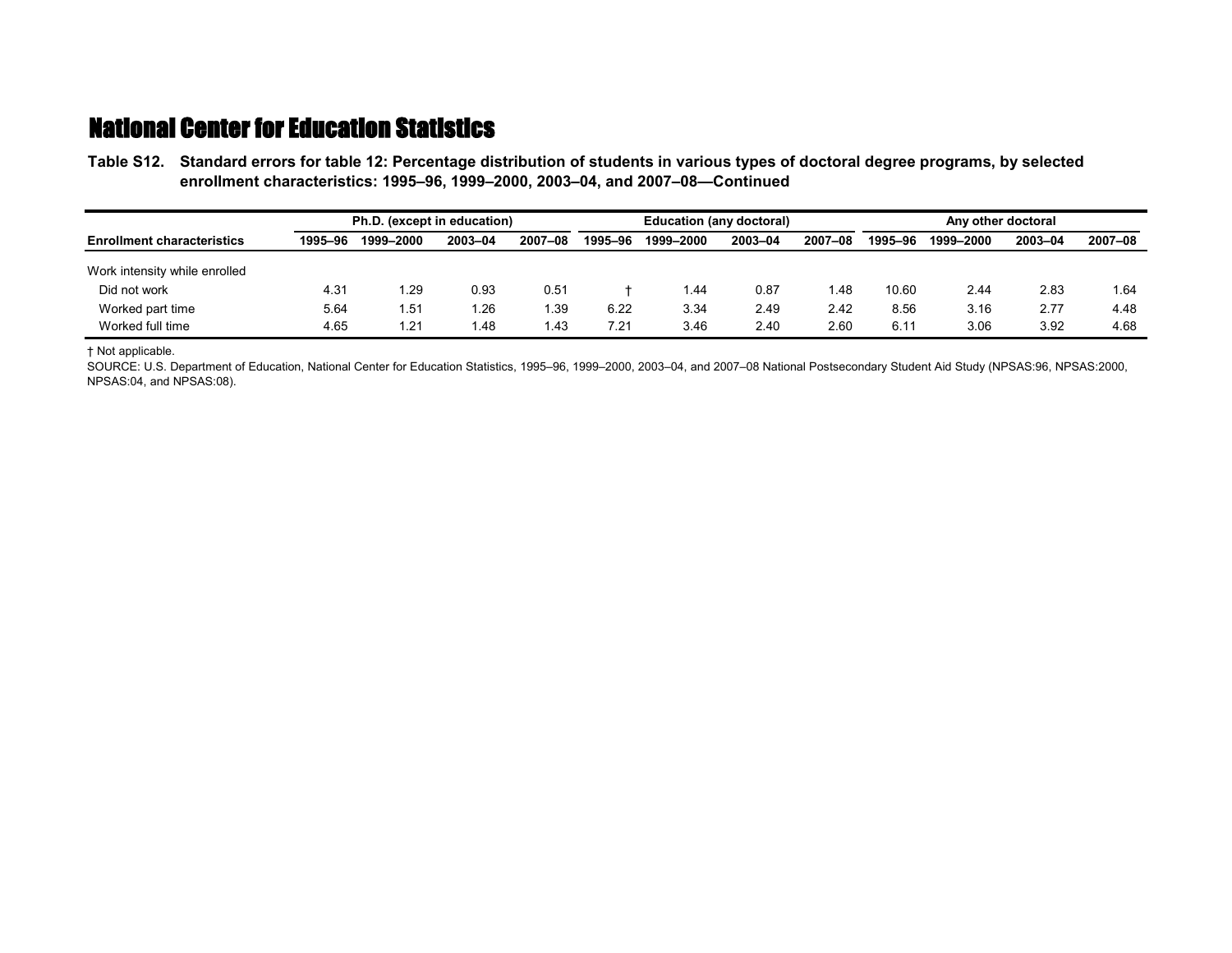**Table 13.—Percentage distribution of first-professional students, by selected enrollment Table 13.—characteristics: 1995–96, 1999–2000, 2003–04, and 2007–08**

| <b>Enrollment characteristics</b>          | 1995-96 | 1999-2000 | 2003-04 | 2007-08 |
|--------------------------------------------|---------|-----------|---------|---------|
| Total                                      | 100.0   | 100.0     | 100.0   | 100.0   |
| Time between receiving bachelor's degree   |         |           |         |         |
| and beginning graduate program             |         |           |         |         |
| Less than 1 year                           | 38.2    | 41.5      | 34.5    | 37.9    |
| $1-2$ years                                | 29.4    | 30.3      | 31.6    | 33.1    |
| 3-6 years                                  | 18.2    | 15.6      | 20.5    | 17.4    |
| 7 years or more                            | 14.2    | 12.7      | 13.3    | 11.6    |
| Attendance status                          |         |           |         |         |
| Full-time/full-year                        | 78.8    | 75.3      | 77.9    | 80.5    |
| Full-time/part-year                        | 7.1     | 7.9       | 5.0     | 4.3     |
| Part-time/full-year                        | 10.8    | 12.8      | 13.3    | 11.7    |
| Part-time/part-year                        | 3.2     | 3.9       | 3.7!    | 3.6     |
| Participation in distance education during |         |           |         |         |
| surveyed academic year                     |         |           |         |         |
| Took distance education courses for credit |         | 3.4!      | 7.8     | 8.3     |
| Entire degree program taught through       |         |           |         |         |
| distance education                         |         | ŧ         | 1.7     | 2.1     |
| Work intensity while enrolled <sup>1</sup> |         |           |         |         |
| Did not work                               | 48.2    | 47.9      | 51.1    | 39.1    |
| Worked part time                           | 33.0    | 38.0      | 36.1    | 42.7    |
| Worked full time                           | 18.8    | 14.2      | 12.9    | 18.2    |

— Not available. Question was not asked in 1995–96.

! Interpret data with caution (estimates are unstable).

‡ Reporting standards not met.

<sup>1</sup> Includes work-study, assistantships, and traineeships.

NOTE: Estimates include first-professional students enrolled in Title IV eligible postsecondary institutions in the 50 states, the District of Columbia, and Puerto Rico. Detail may not sum to totals because of rounding.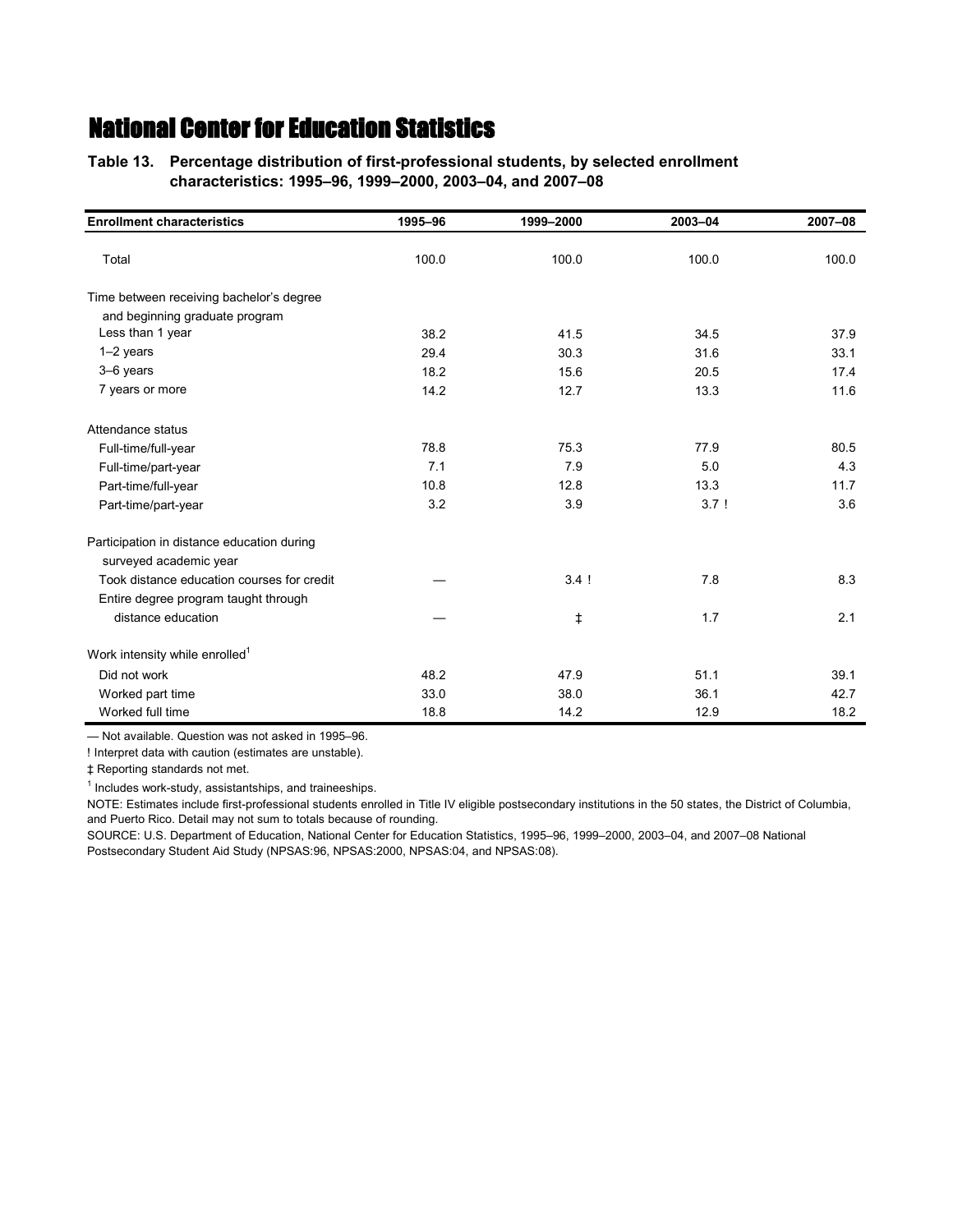**Table S13.—Standard errors for table 13: Percentage distribution of first-professional students, Table S13.—by selected enrollment characteristics: 1995–96, 1999–2000, 2003–04, and 2007–08**

| <b>Enrollment characteristics</b>          | 1995-96    | 1999-2000 | 2003-04    | 2007-08    |
|--------------------------------------------|------------|-----------|------------|------------|
| Total                                      | $^\dagger$ | $\dagger$ | $\ddagger$ | $\ddagger$ |
| Time between receiving bachelor's degree   |            |           |            |            |
| and beginning graduate program             |            |           |            |            |
| Less than 1 year                           | 3.58       | 2.90      | 1.98       | 1.56       |
| $1-2$ years                                | 2.18       | 2.07      | 1.53       | 1.41       |
| 3-6 years                                  | 2.01       | 1.43      | 1.42       | 1.03       |
| 7 years or more                            | 1.98       | 1.72      | 2.04       | 0.97       |
| Attendance status                          |            |           |            |            |
| Full-time/full-year                        | 2.22       | 2.17      | 3.55       | 2.32       |
| Full-time/part-year                        | 1.17       | 1.66      | 0.97       | 0.54       |
| Part-time/full-year                        | 1.77       | 1.58      | 2.08       | 1.57       |
| Part-time/part-year                        | 0.90       | 0.84      | 1.35       | 0.97       |
| Participation in distance education during |            |           |            |            |
| surveyed academic year                     |            |           |            |            |
| Took distance education courses for credit | t          | 1.07      | 1.16       | 0.75       |
| Entire degree program taught through       |            |           |            |            |
| distance education                         | $^\dagger$ | t         | 0.46       | 0.42       |
| Work intensity while enrolled              |            |           |            |            |
| Did not work                               | 2.88       | 3.38      | 2.26       | 1.35       |
| Worked part time                           | 1.50       | 2.85      | 1.73       | 1.43       |
| Worked full time                           | 2.97       | 2.27      | 1.62       | 1.22       |

† Not applicable.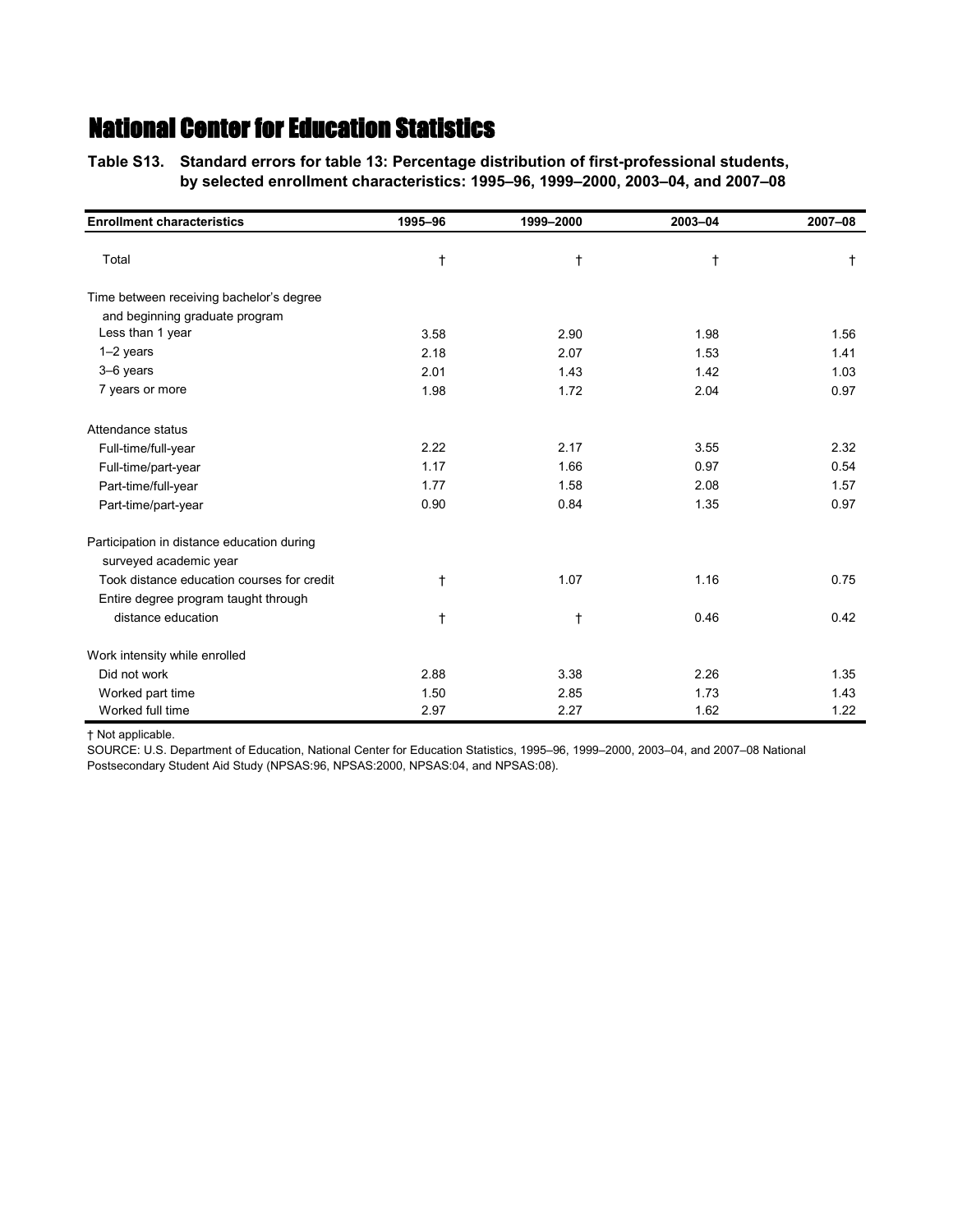**Table 14.—Percentage distribution of students in various types of first-professional degree programs, by selected enrollment Table 14.—characteristics: 1995–96, 1999–2000, 2003–04, and 2007–08**

|                                                                               |         | Medicine (M.D. or D.O.) |            |         |            | Other health science <sup>1</sup> |         |         |         | Law (LL.B. or J.D.) |         |         |
|-------------------------------------------------------------------------------|---------|-------------------------|------------|---------|------------|-----------------------------------|---------|---------|---------|---------------------|---------|---------|
| <b>Enrollment characteristics</b>                                             | 1995-96 | 1999-2000               | 2003-04    | 2007-08 | 1995-96    | 1999-2000                         | 2003-04 | 2007-08 | 1995-96 | 1999-2000           | 2003-04 | 2007-08 |
| Total                                                                         | 100.0   | 100.0                   | 100.0      | 100.0   | 100.0      | 100.0                             | 100.0   | 100.0   | 100.0   | 100.0               | 100.0   | 100.0   |
| Time between receiving bachelor's<br>degree and beginning<br>graduate program |         |                         |            |         |            |                                   |         |         |         |                     |         |         |
| Less than 1 year                                                              | 50.5    | 43.9                    | 42.0       | 44.6    | 42.3       | 64.9                              | 41.9    | 48.0    | 37.8    | 31.4                | 31.9    | 33.3    |
| 1-2 years                                                                     | 25.2    | 32.4                    | 36.6       | 33.8    | 26.9       | 22.0                              | 33.1    | 30.2    | 34.0    | 36.2                | 31.5    | 35.5    |
| 3-6 years                                                                     | 10.9    | 14.7                    | 18.1       | 16.2    | 15.6!      | 8.1                               | 17.6    | 12.7    | 18.9    | 19.5                | 22.7    | 19.7    |
| 7 years or more                                                               | 13.4    | 9.0!                    | 3.3!       | 5.4     | 15.2!      | 5.0!                              | 7.5!    | 9.0     | 9.3     | 13.0                | 13.9    | 11.6    |
| Attendance status                                                             |         |                         |            |         |            |                                   |         |         |         |                     |         |         |
| Full-time/full-year                                                           | 93.3    | 80.8                    | 92.9       | 88.6    | 83.5       | 83.2                              | 91.5    | 84.2    | 75.8    | 73.0                | 77.4    | 78.8    |
| Full-time/part-year                                                           | 3.8!    | $\ddagger$              | 2.8!       | 5.0!    | 11.0       | 6.5                               | 3.8!    | $5.4$ ! | 6.5     | 7.3                 | 7.0     | 3.2     |
| Part-time/full-year                                                           | ŧ       | $6.0$ !                 | 4.0        | 4.6     | 5.1!       | 8.3                               | 4.7!    | 7.8     | 15.0    | 16.7                | 14.3    | 14.6    |
| Part-time/part-year                                                           | ŧ       | 4.0!                    | $\ddagger$ | 1.8!    | $\ddagger$ | 1.9!                              | #       | 2.6!    | 2.7     | 2.9                 | 13!     | 3.4!    |
| Participation in distance education                                           |         |                         |            |         |            |                                   |         |         |         |                     |         |         |
| during surveyed academic year                                                 |         |                         |            |         |            |                                   |         |         |         |                     |         |         |
| Took distance education                                                       |         |                         |            |         |            |                                   |         |         |         |                     |         |         |
| courses for credit                                                            |         | $\ddagger$              | 3.3        | 6.9     |            | 4.4!                              | 8.0!    | 12.7    |         | $\ddagger$          | 6.0     | 5.5     |
| Entire degree program taught                                                  |         |                         |            |         |            |                                   |         |         |         |                     |         |         |
| through distance education                                                    |         | #                       | $\ddagger$ | ŧ       |            | ŧ                                 | $\pm$   | 3.4!    |         | $\ddagger$          | 1.8!    | 1.4!    |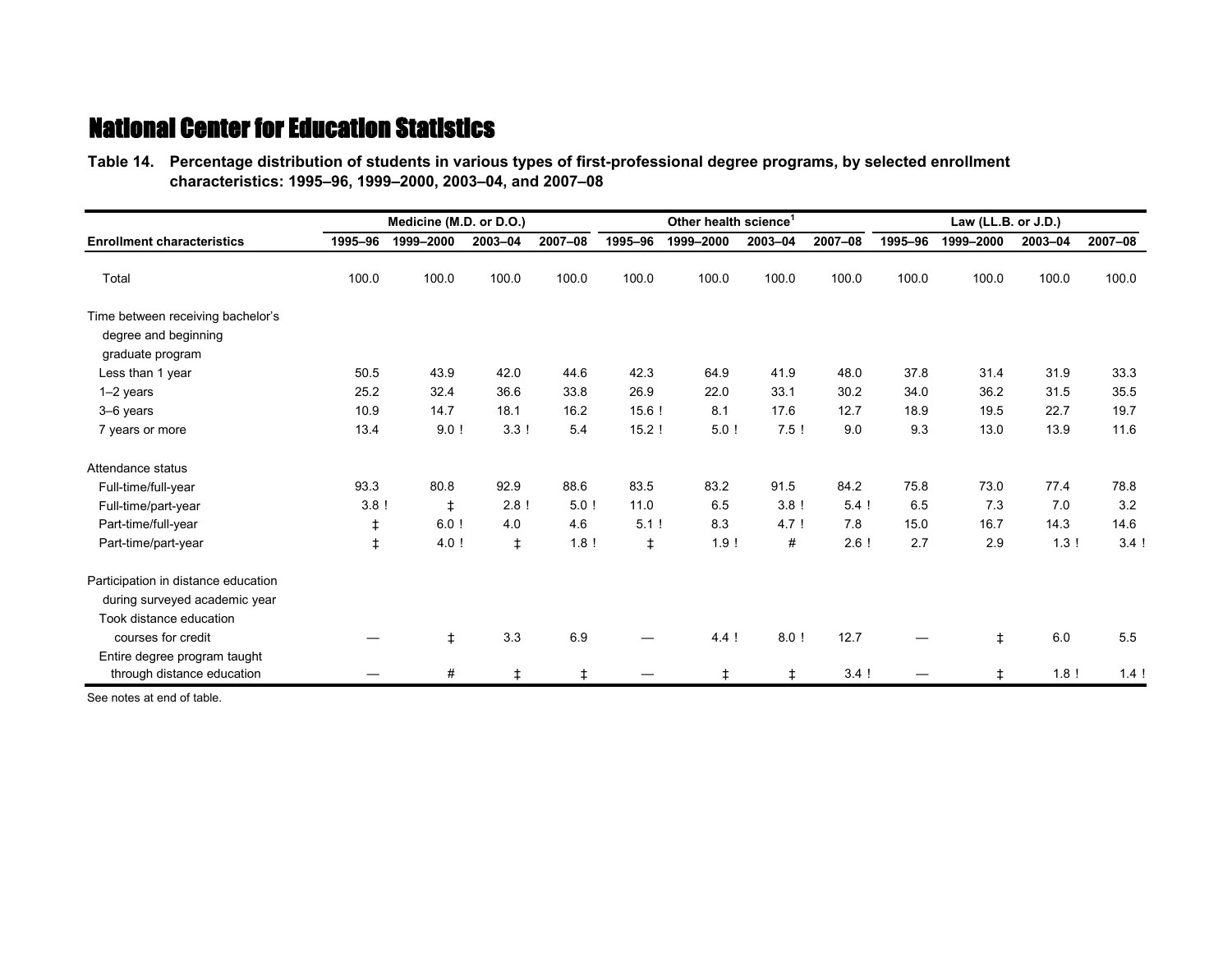**Table 14.—Percentage distribution of students in various types of first-professional degree programs, by selected enrollment Table 14.—characteristics: 1995–96, 1999–2000, 2003–04, and 2007–08—Continued**

|                                            |          | Medicine (M.D. or D.O.) |         |         |         | Other health science |         |         |         | Law $(LL.B. or J.D.)$ |         |         |
|--------------------------------------------|----------|-------------------------|---------|---------|---------|----------------------|---------|---------|---------|-----------------------|---------|---------|
| <b>Enrollment characteristics</b>          | 1995-96  | 1999-2000               | 2003-04 | 2007-08 | 1995-96 | 1999–2000            | 2003-04 | 2007-08 | 1995-96 | 1999-2000             | 2003-04 | 2007-08 |
| Work intensity while enrolled <sup>2</sup> |          |                         |         |         |         |                      |         |         |         |                       |         |         |
| Did not work                               | 71.2     | 79.9                    | 67.4    | 60.0    | 50.8    | 37.8                 | 47.9    | 35.0    | 42.4    | 41.4                  | 48.8    | 34.2    |
| Worked part time                           | 16.0     | 15.0                    | 25.1    | 30.3    | 42.2    | 53.7                 | 44.6    | 49.3    | 38.7    | 42.5                  | 37.4    | 46.5    |
| Worked full time                           | $12.8$ ! | 5.1                     | 7.6     | 9.7     | $7.0$ ! | 8.6                  | 7.4     | 15.7    | 19.5    | 16.2                  | 13.8    | 19.3    |

— Not available. Question was not asked in 1995–96.

# Rounds to zero.

! Interpret data with caution (estimates are unstable).

‡ Reporting standards not met.

<sup>1</sup> Includes chiropractic (D.C. or D.C.M.), dentistry (D.D.S. or D.M.D.), optometry (O.D.), pharmacy (Pharm.D.), podiatry (Pod.D. or D.P.M.), or veterinary medicine (D.V.M.).

<sup>2</sup> Includes work-study, assistantships, and traineeships.

NOTE: Except for theology students, estimates include all first-professional students enrolled in Title IV eligible postsecondary institutions in the 50 states, the District of Columbia, and Puerto Rico. Theology students are excluded due to small sample sizes. Detail may not sum to totals because of rounding.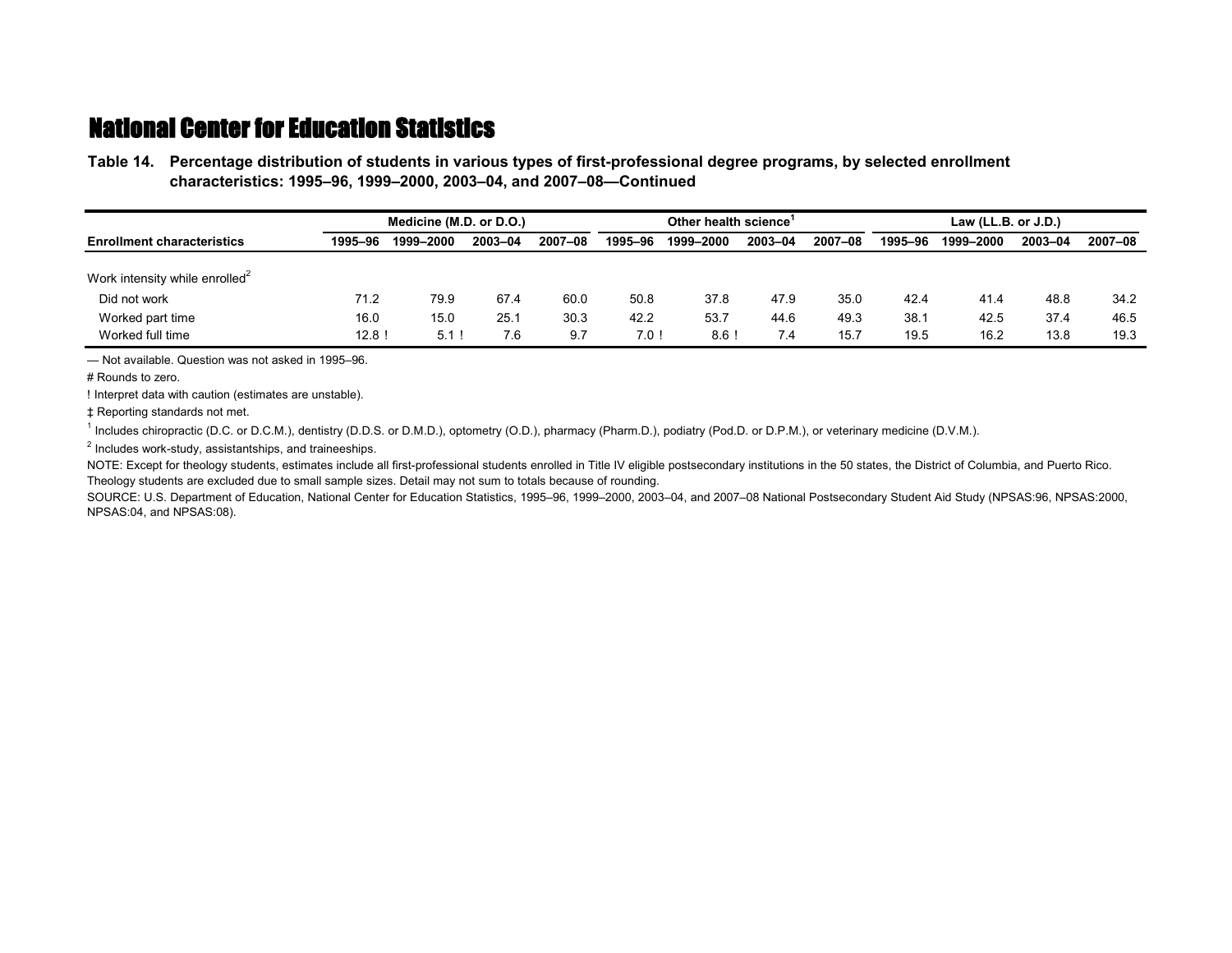**Table S14.—Standard errors for table 14: Percentage distribution of students in various types of first-professional degree programs, Table S14.—by selected enrollment characteristics: 1995–96, 1999–2000, 2003–04, and 2007–08**

|                                                                                                 |            | Medicine (M.D. or D.O.) |              |            |            | Other health science |            |            |            | Law (LL.B. or J.D.) |         |         |
|-------------------------------------------------------------------------------------------------|------------|-------------------------|--------------|------------|------------|----------------------|------------|------------|------------|---------------------|---------|---------|
| <b>Enrollment characteristics</b>                                                               | 1995-96    | 1999-2000               | 2003-04      | 2007-08    | 1995-96    | 1999-2000            | 2003-04    | 2007-08    | 1995-96    | 1999-2000           | 2003-04 | 2007-08 |
| Total                                                                                           | t          | $\ddagger$              | $^\dagger$   | $\ddagger$ | $\ddagger$ | $^{\dagger}$         | $\ddagger$ | $\ddagger$ |            | $\ddagger$          |         |         |
| Time between receiving bachelor's<br>degree and beginning<br>graduate program                   |            |                         |              |            |            |                      |            |            |            |                     |         |         |
| Less than 1 year                                                                                | 4.90       | 3.67                    | 3.15         | 3.37       | 5.06       | 4.22                 | 3.36       | 4.07       | 3.60       | 3.19                | 2.86    | 1.50    |
| $1-2$ years                                                                                     | 4.30       | 3.68                    | 2.83         | 2.88       | 4.40       | 3.56                 | 3.26       | 3.23       | 2.69       | 3.68                | 1.90    | 1.91    |
| 3-6 years                                                                                       | 2.40       | 2.85                    | 2.27         | 2.10       | 4.95       | 2.06                 | 2.58       | 2.13       | 2.66       | 2.27                | 1.99    | 1.33    |
| 7 years or more                                                                                 | 3.22       | 3.33                    | 1.00         | 1.60       | 4.64       | 1.53                 | 2.36       | 1.86       | 2.25       | 1.85                | 2.09    | 1.37    |
| Attendance status                                                                               |            |                         |              |            |            |                      |            |            |            |                     |         |         |
| Full-time/full-year                                                                             | 1.98       | 5.16                    | 1.37         | 2.19       | 3.58       | 2.76                 | 2.39       | 2.74       | 3.23       | 2.65                | 2.89    | 4.17    |
| Full-time/part-year                                                                             | 1.17       | $\ddagger$              | 1.03         | 1.85       | 3.07       | 1.17                 | 1.74       | 1.88       | 1.23       | 1.63                | 1.43    | 0.65    |
| Part-time/full-year                                                                             |            | 2.16                    | 1.04         | 1.06       | 2.13       | 2.16                 | 1.50       | 2.15       | 2.80       | 2.08                | 2.13    | 2.86    |
| Part-time/part-year                                                                             | $\ddagger$ | 1.91                    | $\mathsf{t}$ | 0.80       | $\ddagger$ | 0.80                 | $\ddagger$ | 1.11       | 0.50       | 0.56                | 0.45    | 1.67    |
| Participation in distance education<br>during surveyed academic year<br>Took distance education |            |                         |              |            |            |                      |            |            |            |                     |         |         |
| courses for credit<br>Entire degree program taught                                              | $\ddagger$ | $\ddagger$              | 0.96         | 1.50       | $\ddagger$ | 1.66                 | 2.45       | 2.04       | $\ddagger$ | $\ddagger$          | 1.14    | 1.00    |
| through distance education                                                                      | t          |                         |              |            |            |                      |            | 1.37       |            | $\ddot{}$           | 0.83    | 0.53    |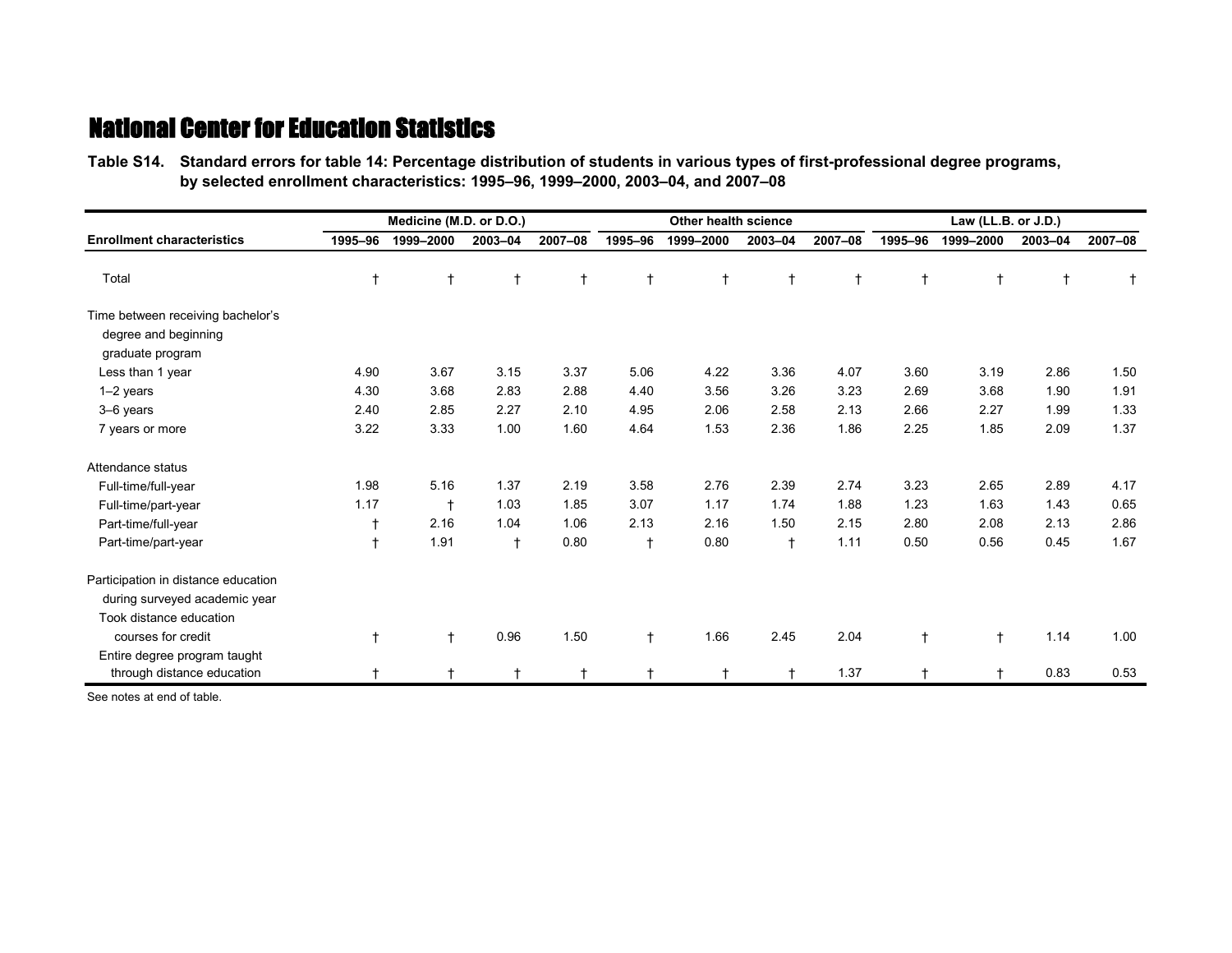**Table S14.—Standard errors for table 14: Percentage distribution of students in various types of first-professional degree programs, Table S14.—by selected enrollment characteristics: 1995–96, 1999–2000, 2003–04, and 2007–08—Continued**

|                                   |         | Medicine (M.D. or D.O.) |         |         |         | Other health science |         | Law $(LL.B. or J.D.)$ |         |           |         |         |
|-----------------------------------|---------|-------------------------|---------|---------|---------|----------------------|---------|-----------------------|---------|-----------|---------|---------|
| <b>Enrollment characteristics</b> | 1995–96 | 1999-2000               | 2003-04 | 2007-08 | 1995-96 | 1999-2000            | 2003-04 | 2007-08               | 1995-96 | 1999-2000 | 2003-04 | 2007-08 |
| Work intensity while enrolled     |         |                         |         |         |         |                      |         |                       |         |           |         |         |
| Did not work                      | 3.47    | 4.27                    | 2.84    | 3.35    | 4.74    | 3.74                 | 3.80    | 3.52                  | 3.87    | 3.36      | 3.09    | 1.85    |
| Worked part time                  | 2.79    | 3.40                    | 2.11    | 2.95    | 4.38    | 3.85                 | 3.81    | 3.79                  | 2.23    | 3.22      | 2.45    | 2.11    |
| Worked full time                  | 4.77    | .84                     | 1.80    | . 38    | 2.86    | 2.60                 | 2.16    | 2.59                  | 3.06    | 2.45      | 2.15    | 1.92    |

† Not applicable.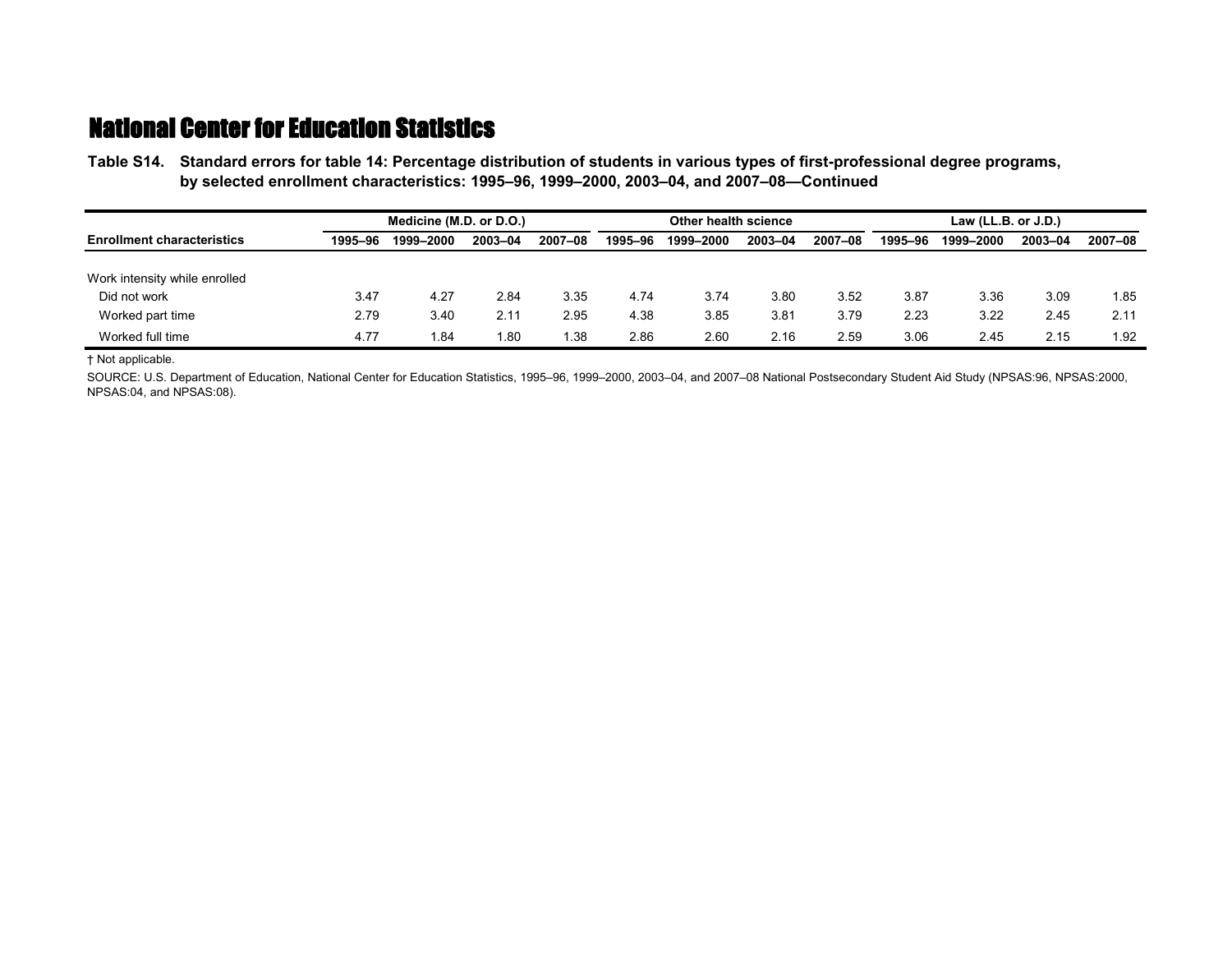# **Glossary**

All of the variables that were used in these tables are described in this glossary. The variables were taken directly from the 1995–96, 1999– 2000, 2003–04, and 2007–08 National Postsecondary Student Aid Study (NPSAS:96, NPSAS:2000, NPSAS:04, and NPSAS:08) Data Analysis System (DAS). The DAS is a web-based application that allows users to create tables of estimates and standard errors from the NPSAS and other survey data (see the Data Analysis System section for a more detailed description). The DAS can be accessed at http://www.nces.ed.gov/das/. The items in the glossary are listed in alphabetical order by the variable label. The name of each variable appears to the right of the variable label.

#### **Age AGE (NPSAS:96, NPSAS:2000, NPSAS:04, NPSAS:08)**

Student's age as of December 31 of the surveyed academic year. This variable was aggregated into the following categories in the tables: Younger than 25, 25–29, 30–34, 35–39, and 40 or older.

#### **Attendance status ATTNSTAT (NPSAS:96, NPSAS:2000, NPSAS:04, NPSAS:08)**

Based on the number of months that students were enrolled full time or part time at all institutions attended during the surveyed academic year. Months did not have to be contiguous or at the same institution, and students did not have to be enrolled for a full month in order to be considered enrolled for that month. Fulltime is usually defined as 12 or more credit hours.

| Full-time/full-year | Student was enrolled full time for at least 9<br>months during the surveyed academic year.<br>Additional months enrolled could be part<br>time. For example, a student who was<br>enrolled full time during the fall and spring<br>semesters and part time in the summer<br>would be considered a full-time/full-year<br>student. |
|---------------------|-----------------------------------------------------------------------------------------------------------------------------------------------------------------------------------------------------------------------------------------------------------------------------------------------------------------------------------|
| Full-time/part-year | Student was enrolled full time for less than 9<br>months during the surveyed academic year,<br>but attended full time in all months enrolled.                                                                                                                                                                                     |
| Part-time/full-year | Student was enrolled for at least 9 months<br>during the surveyed academic year, but was<br>enrolled part time in some of these months.                                                                                                                                                                                           |
| Part-time/part-year | Student was enrolled less than 9 months<br>during the surveyed academic year and was<br>enrolled part time in some of these months.                                                                                                                                                                                               |

#### **Citizenship CITIZEN2 (NPSAS:96, NPSAS:2000, NPSAS:04, NPSAS:08)**

The student's citizenship status was constructed from data reported on the Free Application for Federal Student Aid (FAFSA). When a FAFSA was not available, data provided by the student or institution were used.

| U.S. citizen   | Student was a U.S. citizen or U.S. national in<br>the surveyed academic year.                                                                                                                       |
|----------------|-----------------------------------------------------------------------------------------------------------------------------------------------------------------------------------------------------|
| Resident alien | Student was not a U.S. citizen in the surveyed<br>academic year but was eligible for federal<br>Title IV aid programs. (These students are<br>sometimes referred to as "permanent resi-<br>dents.") |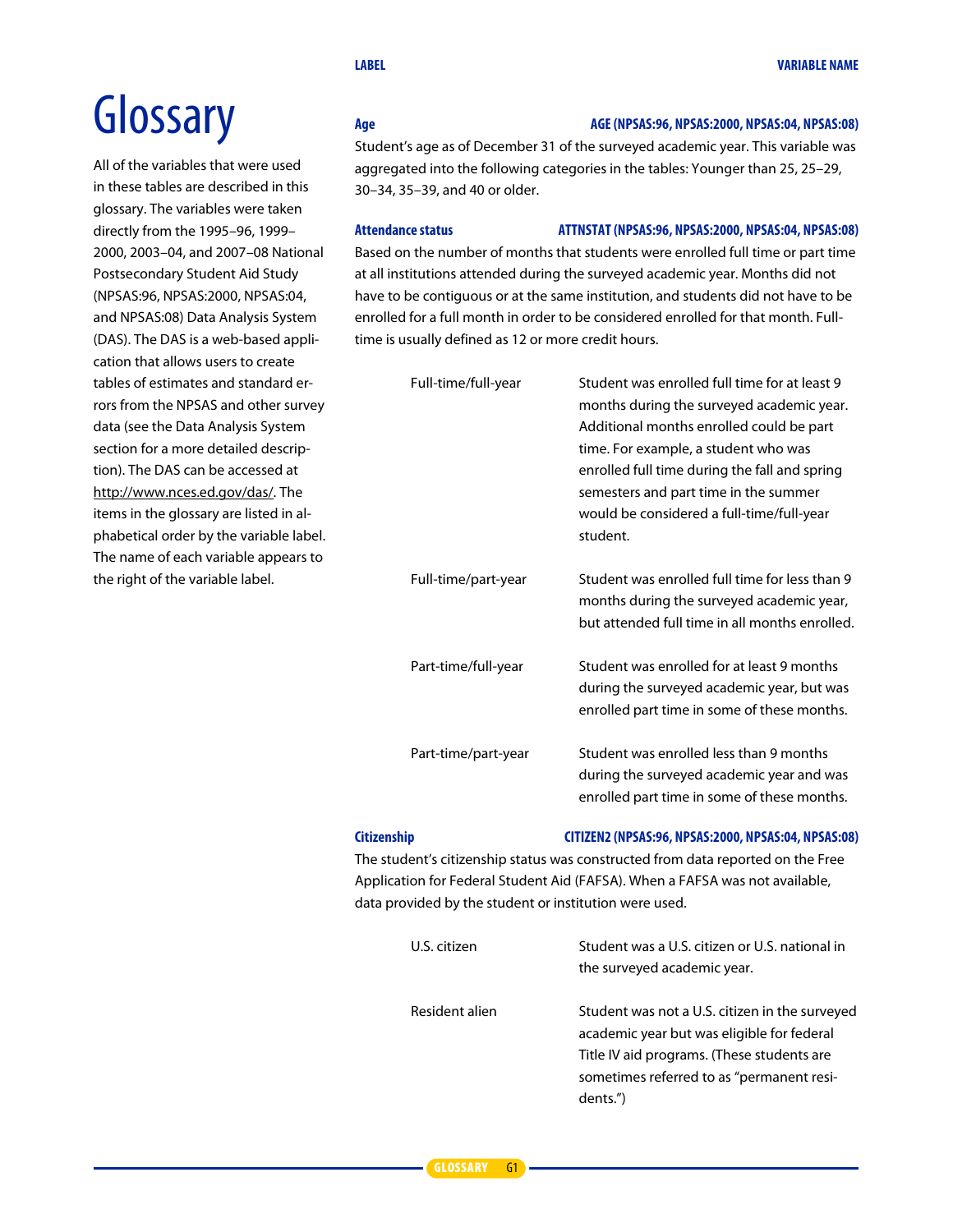#### **Citizenship—continued CITIZEN2 (NPSAS:96, NPSAS:2000, NPSAS:04, NPSAS:08)**

Foreign/international

student Student was not a U.S. citizen and was not eligible for federal Title IV aid programs in the surveyed academic year. (Categories include those holding student or exchange visitor visas; sometimes these students are referred to as "nonresident aliens.")

#### **Entire degree programtaught through distance education NEENTPGM(NPSAS:2000) DISTALL (NPSAS:04, NPSAS:08)**

Indicates whether or not the student's entire degree program was taught through distance education. This question was not asked in 1995−96.

#### **Graduate level GRADDEG (NPSAS:96, NPSAS:2000, NPSAS:04, NPSAS:08)**

Level of the graduate or first-professional degree program in which the student was enrolled in the surveyed academic year.

| Master's degree           | Student was enrolled in a master's program.                                                                                                                                                                                                                                                                                                                    |
|---------------------------|----------------------------------------------------------------------------------------------------------------------------------------------------------------------------------------------------------------------------------------------------------------------------------------------------------------------------------------------------------------|
| Doctoral degree           | Student was enrolled in a doctoral program.                                                                                                                                                                                                                                                                                                                    |
| First-professional degree | Student was enrolled in one of the following<br>degree programs: chiropractic (D.C. or<br>D.C.M.), pharmacy (Pharm.D.), dentistry<br>(D.D.S. or D.M.D.), podiatry (Pod.D. or D.P.M.),<br>medicine (M.D.), veterinary medicine (D.V.M.),<br>optometry (O.D.), law (LL.B. or J.D.), osteo-<br>pathic medicine (D.O.), or theology (M.Div. or<br>M.H.L. or B.D.). |
| Other                     | Student was enrolled in a program of study<br>or course at the postbaccalaureate level that<br>does not lead to a graduate or first-<br>professional degree or was enrolled in a<br>postbaccalaureate certificate program (in-<br>cluding teacher education programs).                                                                                         |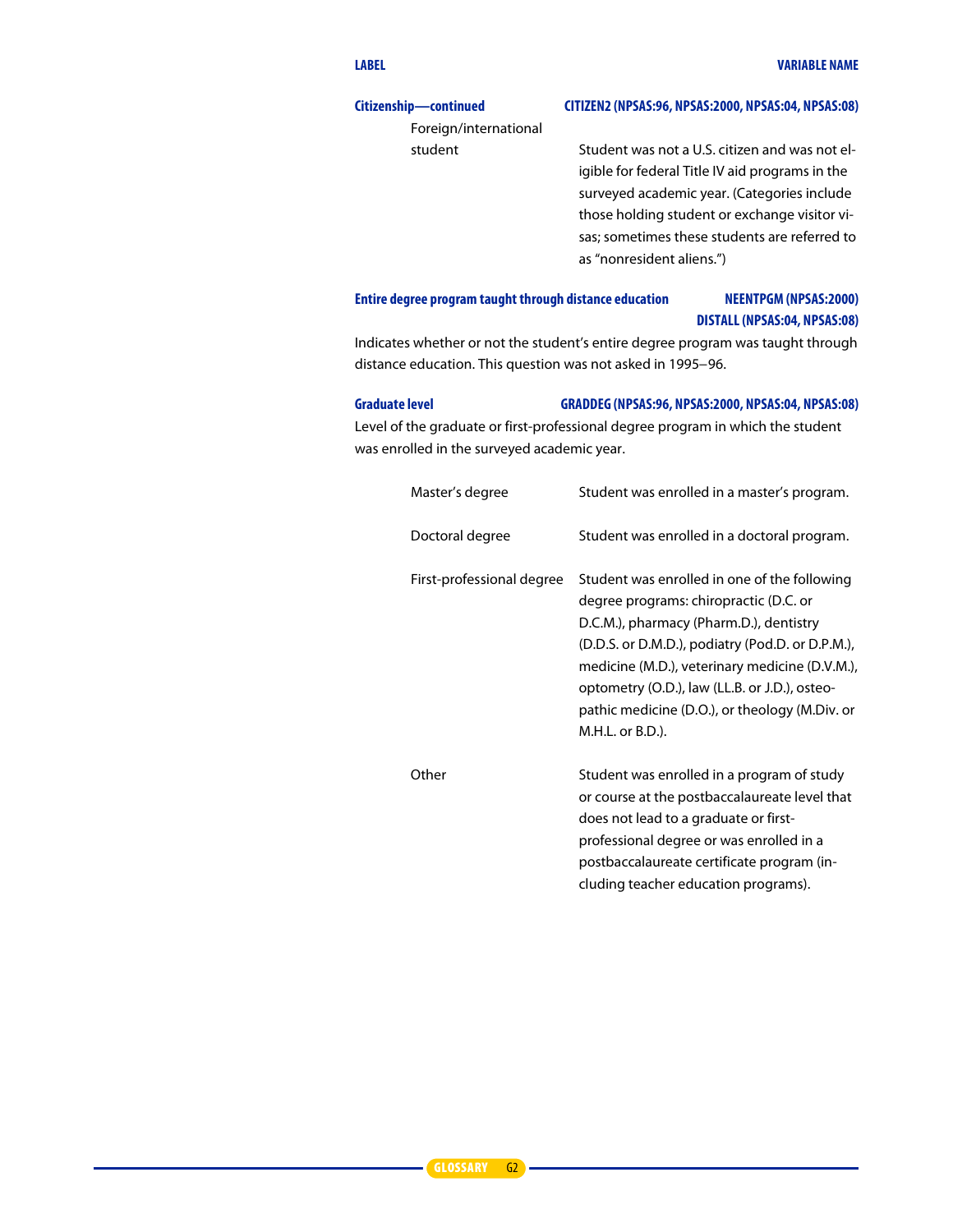#### Graduate or first-professional degree program **MASTERS2** (NPSAS:96)

#### **DOCTOR (NPSAS:96) FRSTPROF (NPSAS:96) GRADPGM2 (NPSAS:2000) GRADPGM (NPSAS:04, NPSAS:08)**

Student's specific graduate or first-professional degree program. Students who were not enrolled in a degree program or enrolled in a postbaccalaureate certificate are excluded. In NPSAS:96, master's, doctoral, and first-professional degree programs were included in three variables, whereas in NPSAS:2000, NPSAS:04, and NPSAS:08, various degree programs were included in one variable.

| Master's degree program (MASTERS2, GRADPGM2, and GRADPGM) |                                                                                                                                                                                                                                                                                        |
|-----------------------------------------------------------|----------------------------------------------------------------------------------------------------------------------------------------------------------------------------------------------------------------------------------------------------------------------------------------|
|                                                           | Business administration (M.B.A.) Master of Business Administration<br>(M.B.A.)                                                                                                                                                                                                         |
| Education (any master's)                                  | Master of Education (M.Ed.), Master<br>of Arts in Teaching (M.A.T.), or any<br>other master's degree and educa-<br>tion as the field of study                                                                                                                                          |
| Other master's                                            | Master of Arts (M.A.) in any field ex-<br>cept education, Master of Science<br>(M.S.) in any field except education,<br>and any other master's degree such<br>as M.S.W. (Master of Social Work).<br>M.P.A. (Master of Public Administra-<br>tion), and M.F.A. (Master of Fine<br>Arts) |
| Doctoral degree program (DOCTOR, GRADPGM2, and GRADPGM)   |                                                                                                                                                                                                                                                                                        |
| Ph.D. (except in education)                               | A Ph.D. in any field except<br>education                                                                                                                                                                                                                                               |
| Education (any doctoral)                                  | Ph.D., Ed.D., or any other doctoral<br>degree with education as the field<br>of study                                                                                                                                                                                                  |
| Any other doctoral                                        | Examples include D.B.A. (Doctor of<br>Business Administration), D.F.A.<br>(Doctor of Fine Arts), and D.P.A.<br>(Doctor of Public Administration)                                                                                                                                       |
|                                                           | First-professional degree program (FRSTPROF, GRADPGM2, and GRADPGM)                                                                                                                                                                                                                    |
| Medicine (M.D. or D.O.)                                   | Medicine (M.D.) or osteopathic<br>medicine (D.O.)                                                                                                                                                                                                                                      |
| Other health science                                      | Includes chiropractic (D.C. or<br>D.C.M.), dentistry (D.D.S. or D.M.D.),<br>optometry (O.D.), pharmacy<br>(Pharm.D.), podiatry (Pod.D. or<br>D.P.M.), and veterinary medicine<br>(D.V.M.)                                                                                              |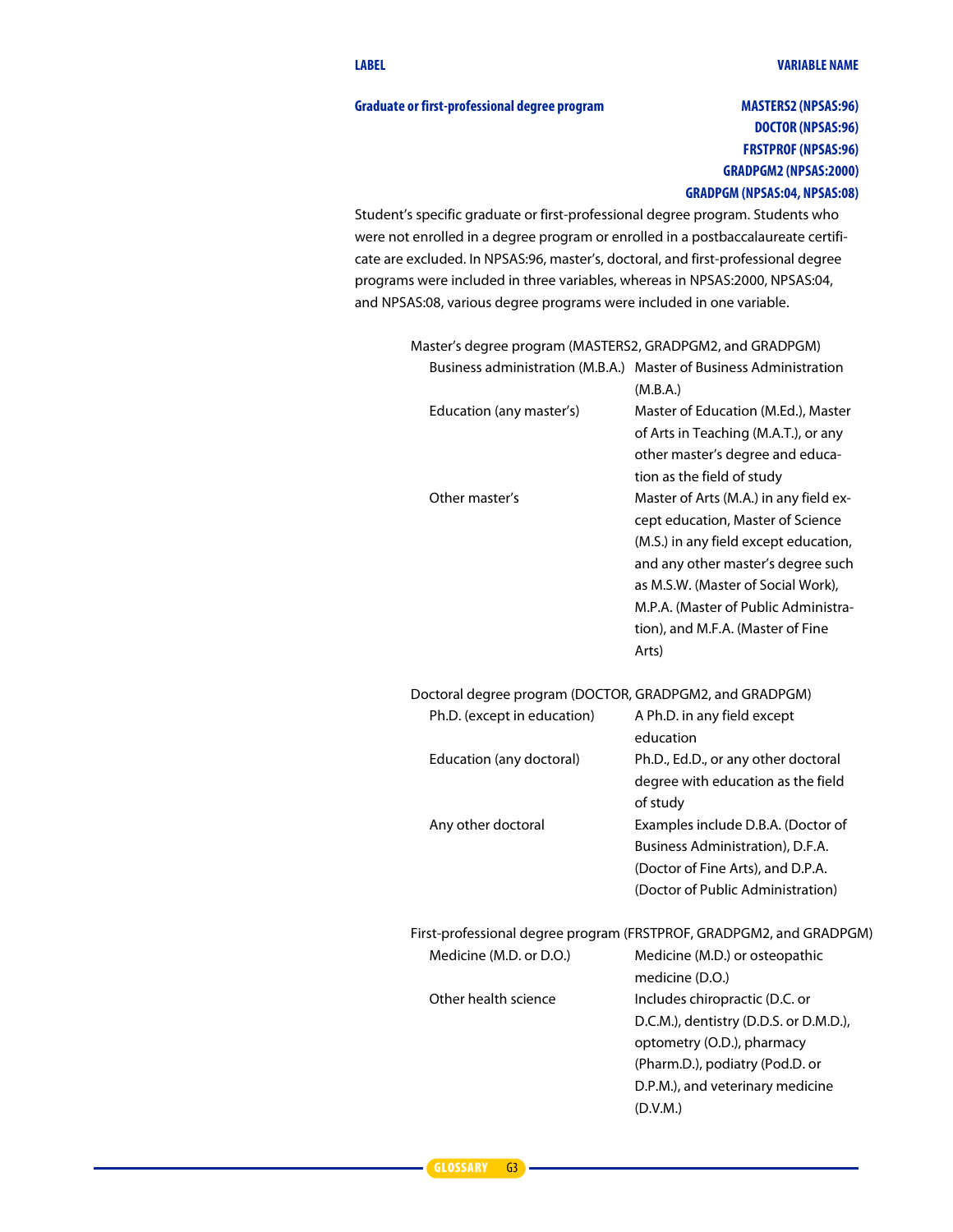#### **LABEL VARIABLE NAME**

#### **Graduate or first-professional degree program—continued MASTERS2 (NPSAS:96)**

#### **DOCTOR (NPSAS:96) FRSTPROF (NPSAS:96) GRADPGM2 (NPSAS:2000) GRADPGM (NPSAS:04, NPSAS:08)**

Law (LL.B. or J.D.) Law (LL.B. or J.D.) Theology (M.Div., M.H.L., or B.D.) Theology (M.Div., M.H.L., or B.D.)

#### **Highest education attained by either parent PAREDUC (NPSAS:96, NPSAS:04, NPSAS:08) NPARED (NPSAS:2000)**

The highest level of education completed by the student's mother or father, whoever had the highest level. This variable was aggregated into the following categories in the tables: high school diploma or less, some postsecondary education, bachelor's degree, and graduate or first-professional degree. Graduate and first-professional students in NPSAS:2000, NPSAS:04, and NPSAS:08 were given the option to indicate that they did not know their parents' highest education level. These respondents were not included in the estimates for this variable in the tables. Graduate and first-professional students in NPSAS:96 were not given the option to indicate whether they knew their parents' highest level of education.

#### **Institution type AIDCTRL (NPSAS:96, NPSAS:2000, NPSAS:04, NPSAS:08)**

Type of institution in which the student was enrolled during the surveyed academic year, including multiple institutions.

| Public            | A public institution is supported primarily by<br>public funds and operated by publicly<br>elected or appointed officials who control its<br>programs and activities. |
|-------------------|-----------------------------------------------------------------------------------------------------------------------------------------------------------------------|
| Private nonprofit | A private nonprofit institution is controlled<br>by an independent governing board and in-<br>corporated under section 501(c)(3) of the<br>Internal Revenue Code.     |
| For-profit        | An institution that is privately owned and<br>operated as a profit-making enterprise.                                                                                 |
|                   | More than one institution Attended multiple institutions during the<br>surveyed academic year.                                                                        |

#### **Marital/dependent status DEPEND5B (NPSAS:96, NPSAS:2000, NPSAS:04, NPSAS:08)**

Student's marital status and whether the student had dependents in the surveyed academic year. Spouses were not considered as dependents. This variable includes the following categories: unmarried (including divorced, separated, and widowed) with no dependents; married with no dependents; unmarried with dependents; and married with dependents.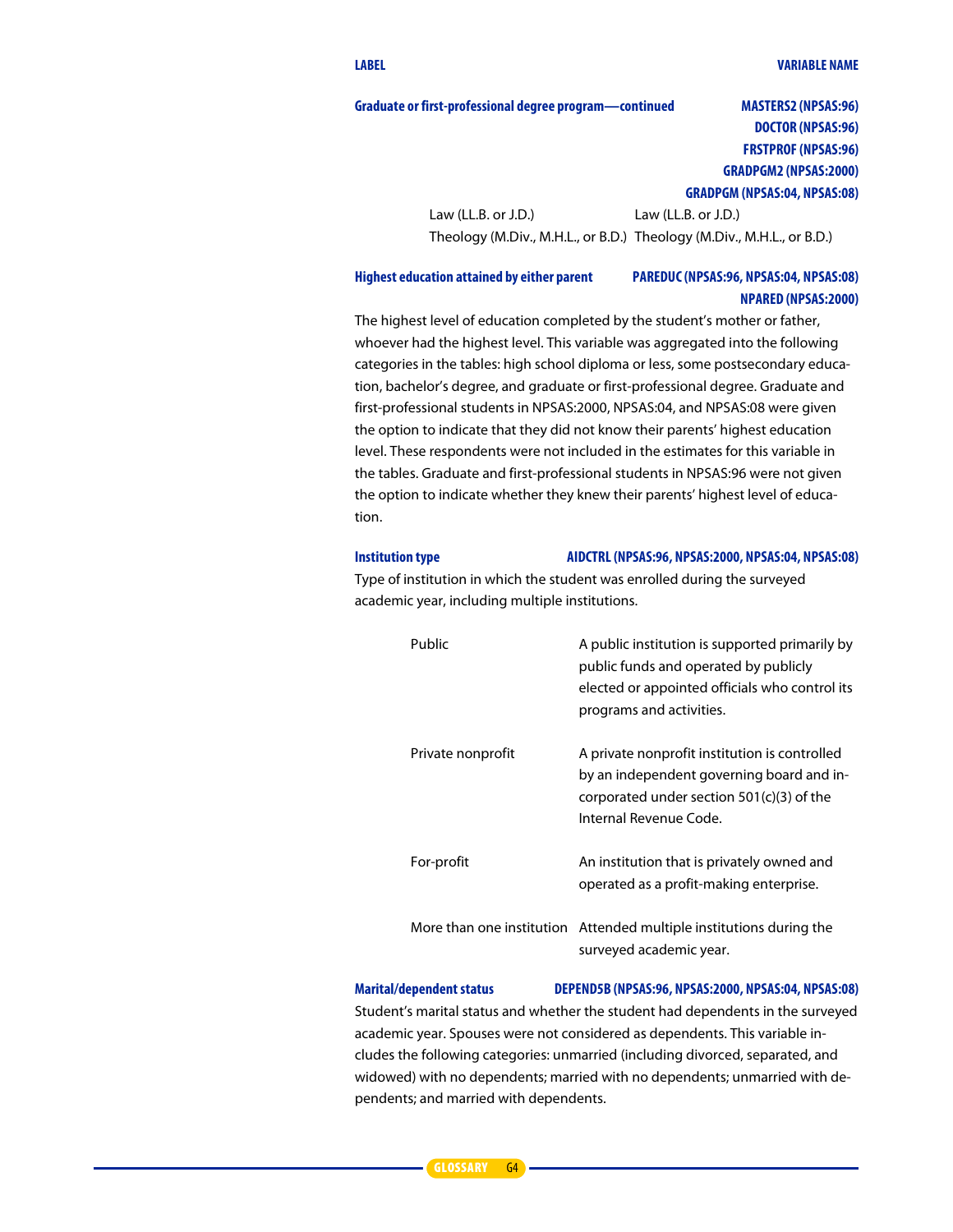#### **Race/ethnicity RACE (NPSAS:96, NPSAS:04, NPSAS:08) RACE2 (NPSAS:2000)**

Student's race/ethnicity with Hispanic/Latino origin as a separate category as reported by the student. Based on the Census race categories, the categories exclude Hispanic origin unless specified. In 1995–96, respondents of more than one racial background were asked to choose one category, whereas in subsequent studies respondents could choose to identify themselves as multiracial.

| White                         | A person having origins in any of the original<br>peoples of Europe, North Africa, or the<br>Middle East.                                                                                                                                                                           |
|-------------------------------|-------------------------------------------------------------------------------------------------------------------------------------------------------------------------------------------------------------------------------------------------------------------------------------|
| <b>Black</b>                  | A person having origins in any of the black<br>racial groups of Africa.                                                                                                                                                                                                             |
| Hispanic                      | A person of Mexican, Puerto Rican, Cuban,<br>Central or South American, or other Spanish<br>culture or origin, regardless of race. Hispanic<br>includes Latino.                                                                                                                     |
| Asian/Pacific Islander        | A person having origins in any of the peoples<br>of the Far East, Southeast Asia, or the Indian<br>subcontinent (e.g., people from China, Japan,<br>Korea, the Philippine Islands, India, and Viet-<br>nam) or having origins in the Pacific Islands<br>including Hawaii and Samoa. |
| American Indian               | A person having origins in any of the original<br>peoples of North America and who maintains<br>cultural identification through tribal affilia-<br>tion or community recognition. American In-<br>dian includes Alaska Natives.                                                     |
| Other or<br>Two or more races | A person reporting origins in more than one<br>race. Includes those reporting having origins                                                                                                                                                                                        |
|                               | in a race not listed above.                                                                                                                                                                                                                                                         |

#### **Sex GENDER (NPSAS:96, NPSAS:2000, NPSAS:04, NPSAS:08)**

Indicates whether a student is male or female.